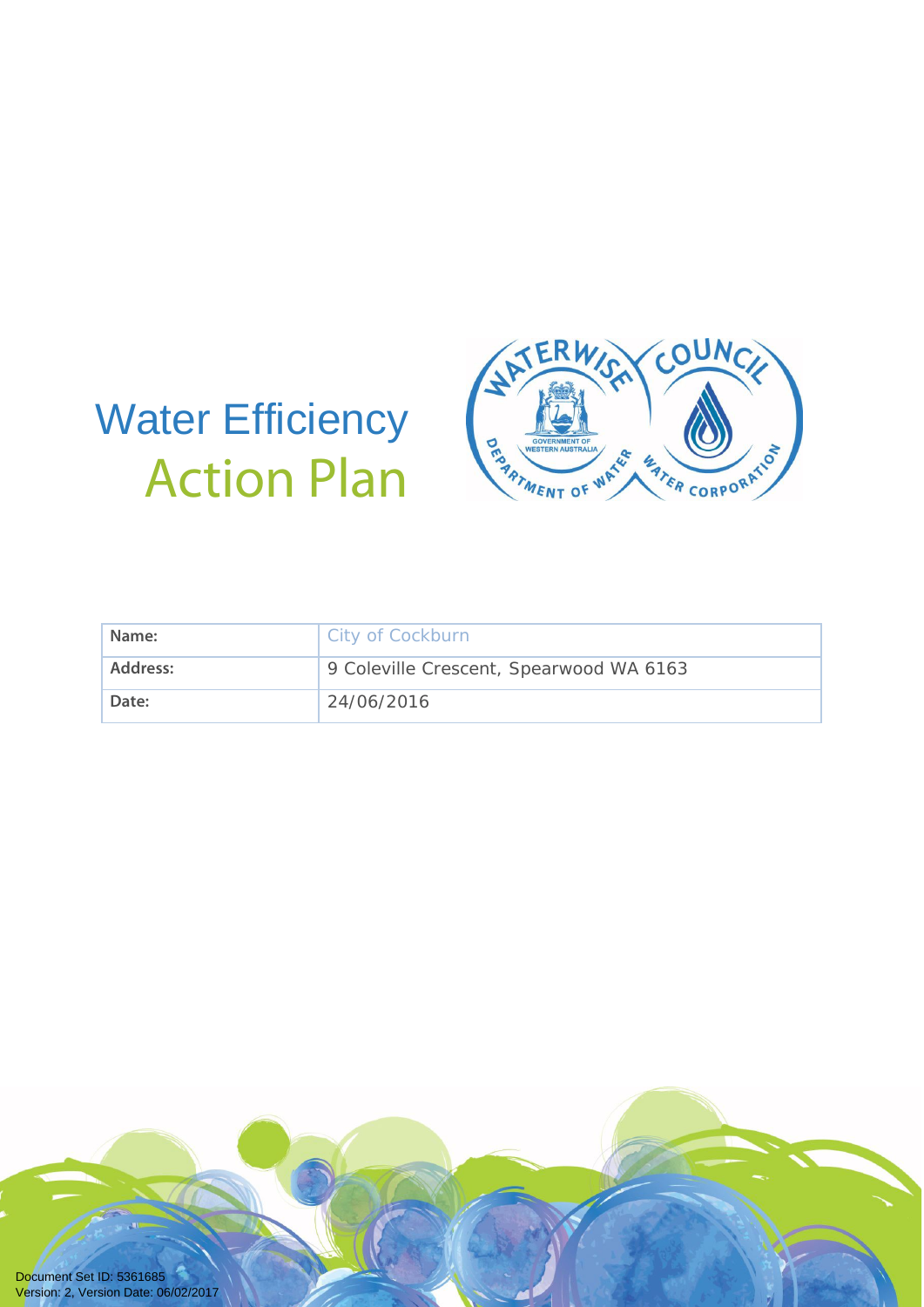# Introduction

**Water Corporation and the Department of Water launched the Waterwise Council Program in 2009 to build a cooperative working relationship with local governments to improve water use efficiency in local government and their communities.** 

**Criteria to become a Waterwise Council** 

**The Waterwise Council Program is free to join and is open to all councils within Western Australia. To be endorsed as a Waterwise Council, a council must fulfil the following steps:** 

- **Criteria 1: Sign a MOU to participate in the Waterwise Council Program.**
- **Criteria 2: Review council water consumption and create a water efficiency action plan (WEAP) for potable and non-potable water sources for all council operations and the community.**
- **Criteria 3: Ensure appropriate staff complete Waterwise training.**
- **Criteria 4: No breaches of groundwater licence terms or conditions set by the Department of Water, and no breaches of scheme water usage issued by Water Corporation in the past 12 months. (This includes permanent water efficiency measures)**
- **Criteria 5: Report annually to retain endorsement.**

#### **Objectives**

**The objectives of the Water Efficiency Action Plan (WEAP) are to:** 

- **Assess current water use across council operations and the community**
- **Identify inefficiencies and potential water savings**
- **Set goals and benchmarks to improve water use**
- **Prepare an action plan and implement water efficiency actions to progress towards your target**
- **Provide a process for annual reporting on implementation of water efficiency actions**

**This plan will be valid for a period of 5 years and will form the basis of annual reporting requirements.** 

#### **Methodology**

**The Water Efficiency Action Plan is broken into the following steps:** 

- **Background**
- **Collection of background information and water use data**
- **Development of water use goals and benchmarks**
- **Setting water efficiency targets**
- **Table of actions**
- **Management endorsement**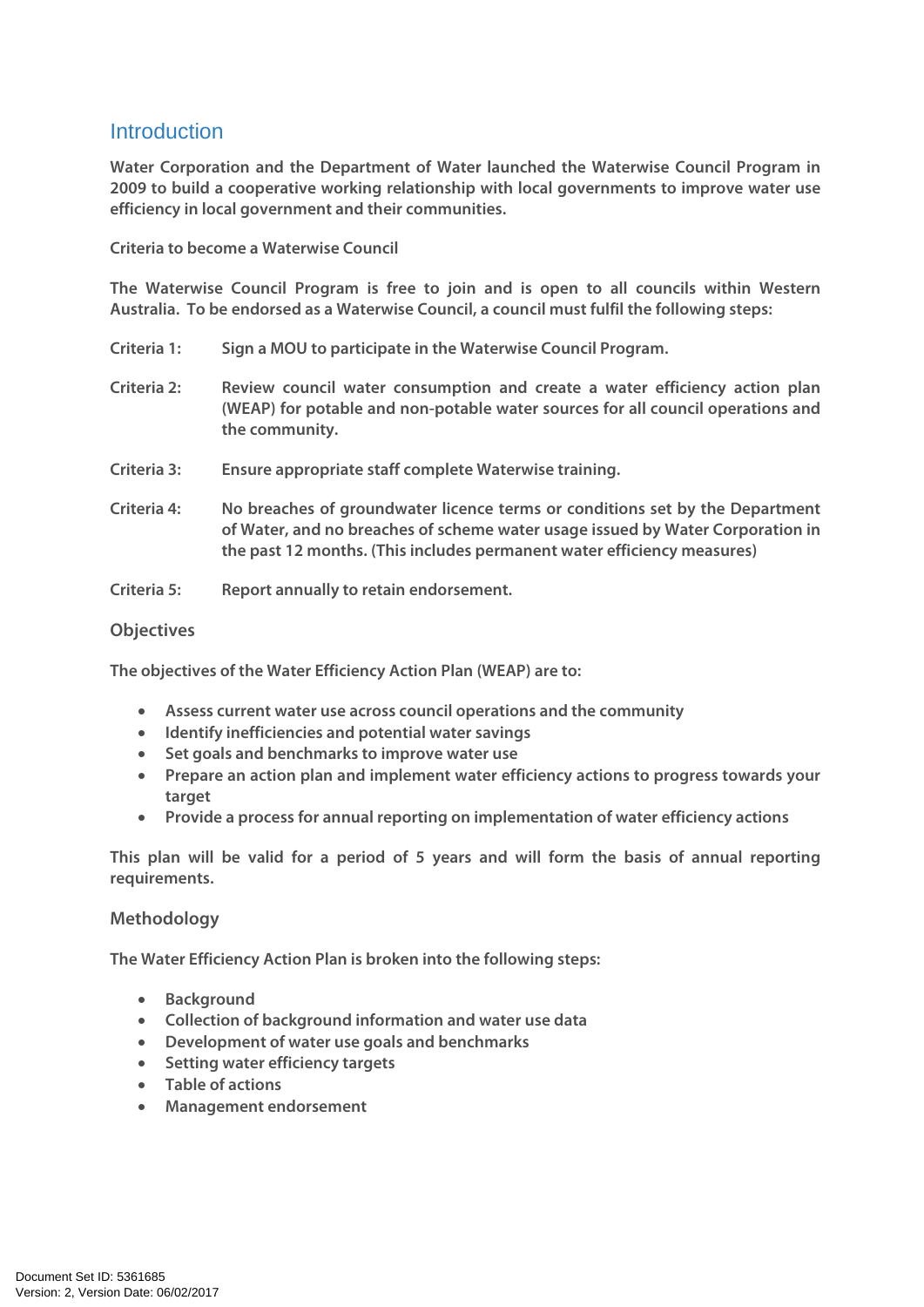# **Contents**

| <b>Contents</b>                                                                         | 3              |
|-----------------------------------------------------------------------------------------|----------------|
| <b>Charts</b>                                                                           | 3              |
| <b>Tables</b>                                                                           | 4              |
| <b>Contact details</b><br>1.                                                            | 5              |
| <b>Background</b><br>2.                                                                 | 6              |
| <b>Background</b><br>2.1                                                                | 6              |
| 2.2<br><b>Existing water efficiency programs</b>                                        | $\overline{7}$ |
| 2.3<br>Relationship to strategic documents                                              | 9              |
| 3. Water Use Inventories                                                                | 10             |
| Corporate water use inventory<br>3.1                                                    | 10             |
| Historical water use - potable<br>3.1.1                                                 | 10             |
| 3.1.2<br>Historical water use - non-potable                                             | 12             |
| 3.2<br><b>Community water use inventory</b>                                             | 14             |
| Water efficiency goals and benchmarks<br>4.                                             | 19             |
| <b>Water efficiency goals</b><br>4.1                                                    | 19             |
| Corporate water efficiency goal<br>4.1.1                                                | 19             |
| <b>Community water efficiency goal</b><br>4.1.2                                         | 20             |
| <b>Performance Benchmarks</b><br>4.2                                                    | 20             |
| <b>Table of actions</b><br>5.                                                           | 22             |
| Actions completed as identified in other superseded documents.<br>6.                    | 29             |
| Management endorsement and Water Corporation and Department of Water acceptance40<br>7. |                |
| <b>APPENDIX 1</b>                                                                       | 43             |

# **Charts**

| <b>Chart 1: City of Cockburn land use</b>               | 6              |
|---------------------------------------------------------|----------------|
| <b>Chart 2: Local Climate (Jandakot Aero BoM, 2016)</b> | $\overline{7}$ |
| <b>Chart 3: Council historical potable water use</b>    | 10             |
| <b>Chart 4: Water use by service area</b>               | 11             |
| Chart 5: Historical non-potable water use               | 13             |
| Chart 6: Historical potable water use by community      | 15             |
| <b>Chart 7: Community water use by sector</b>           | 16             |
| Chart 8: Commercial sector water use by business type   | 17             |
|                                                         |                |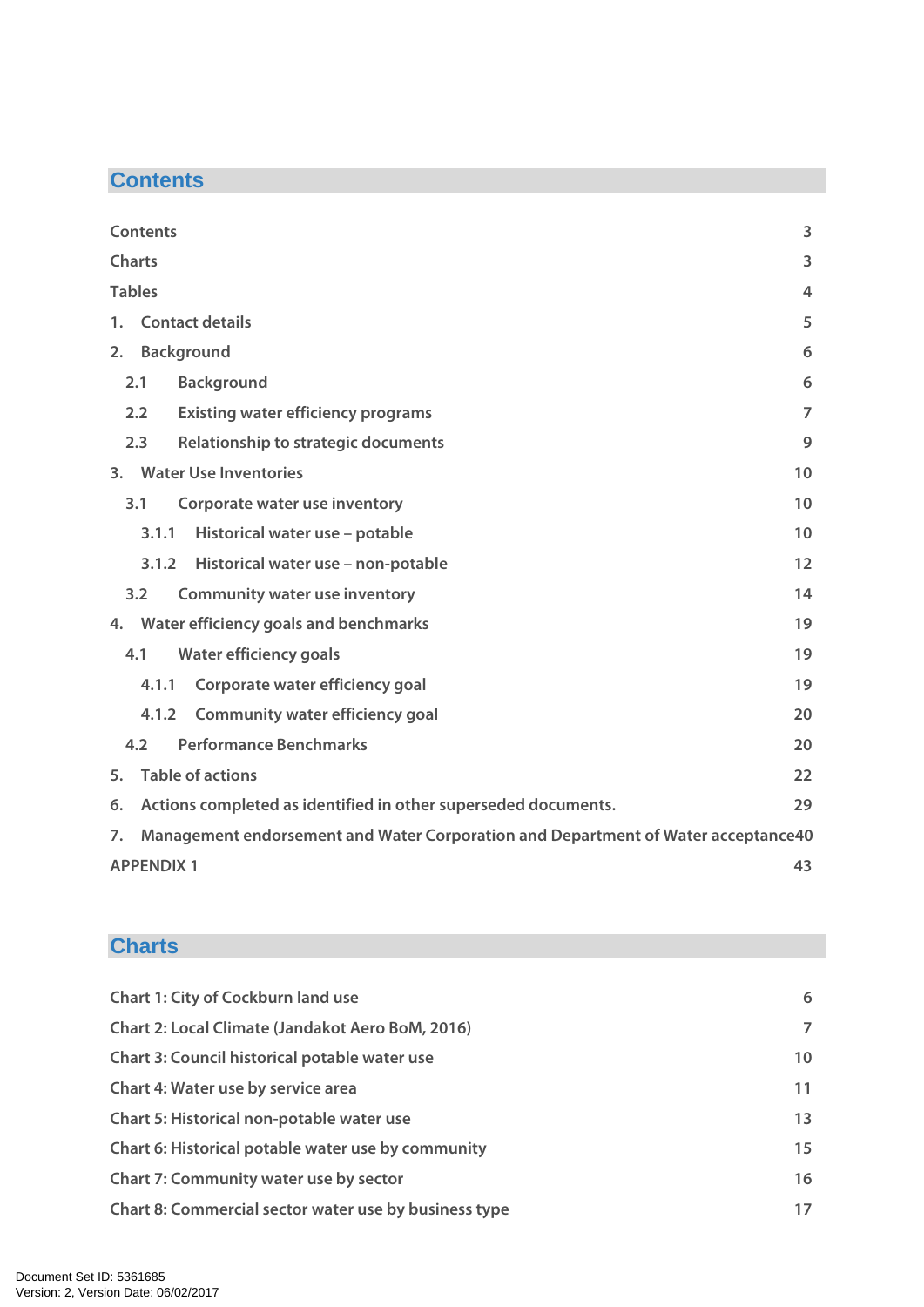# **Tables**

|                     | Table 1: Historical water use - potable                                                       | 10 |
|---------------------|-----------------------------------------------------------------------------------------------|----|
| Table 2:<br>$kL$ ). | Historical potable water use for top 5 water using sites in the past 5 years (shown in<br>12  |    |
|                     | Table 3: Historical water use - non potable                                                   | 13 |
| Table 4:<br>in kL). | Historical non-potable water use for top 5 water using sites in the past 5 years (shown<br>14 |    |
|                     | Table 5: Community historical potable water use                                               | 14 |
|                     | Table 6: Community water use by sector                                                        | 16 |
|                     | Table 7: Finance, insurance, property and business: trends from 2010-2015                     | 17 |
|                     | Table 8: Performance benchmarks                                                               | 21 |
|                     | Table 9: Water Efficiency and Water Quality Enhancement Actions                               | 22 |
|                     | Table 10: Actions completed.                                                                  | 29 |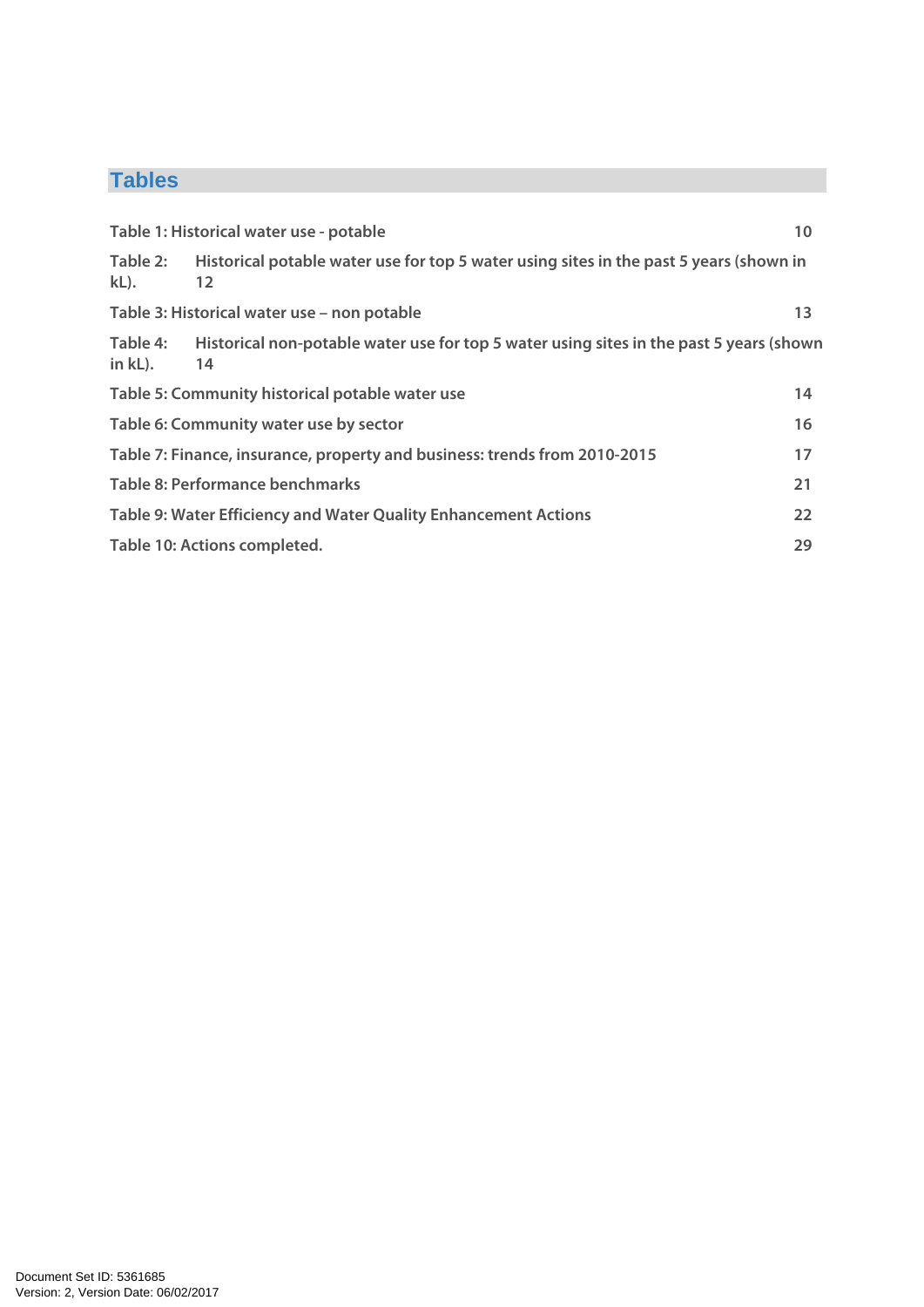# **1. Contact details**

| <b>COUNCIL NAME</b>                  |                                                        |
|--------------------------------------|--------------------------------------------------------|
| <b>Administration office address</b> | City of Cockburn, 9 Coleville Cres, Spearwood, WA 6163 |
| <b>Chief Executive Officer</b>       |                                                        |
| <b>Name</b>                          | <b>Stephen Cain</b>                                    |
| <b>Telephone</b>                     | 9411 3444                                              |
| Email                                | scain@cockburn.wa.gov.au                               |
| <b>Primary Program Contact</b>       |                                                        |
| <b>Name</b>                          | <b>Claire Dunn</b>                                     |
| <b>Position</b>                      | <b>Environmental Education Officer</b>                 |
| <b>Telephone</b>                     | 94113586                                               |
| Email                                | cdunn01@cockburn.wa.gov.au                             |
| <b>Secondary Program Contact</b>     |                                                        |
| <b>Name</b>                          | <b>Chris Beaton</b>                                    |
| <b>Position</b>                      | <b>Environmental Manager</b>                           |
| <b>Telephone</b>                     | 94113465                                               |
| <b>Email</b>                         | cbeaton@cockburn.wa.gov.au                             |

| <b>WATER MANAGEMENT TEAM</b>                                                                                                                                                                                                                         | <b>Current Incumbent</b>                      | <b>Position</b>                                                                                               |  |  |
|------------------------------------------------------------------------------------------------------------------------------------------------------------------------------------------------------------------------------------------------------|-----------------------------------------------|---------------------------------------------------------------------------------------------------------------|--|--|
| To ensure your WEAP is a success it is a<br>good idea to establish a Water<br>Management Team. Decide who your<br>appropriate contact(s) are and involve<br>key staff members who may influence<br>or have an understanding of how water<br>is used. | <b>Claire Dunn</b>                            | <b>Education</b><br>Environmental<br><b>Officer (Chair)</b>                                                   |  |  |
|                                                                                                                                                                                                                                                      | <b>Chris Beaton</b>                           | <b>Environment Manager</b>                                                                                    |  |  |
|                                                                                                                                                                                                                                                      | Lou Vieira                                    | <b>Parks Manager</b>                                                                                          |  |  |
| Staff on the Water Management Team                                                                                                                                                                                                                   | <b>Mladen Thomas</b>                          | <b>Irrigation Supervisor</b>                                                                                  |  |  |
| should also complete the free online<br>Waterwise training provided by Water<br>Corporation.                                                                                                                                                         | <b>Glen Williamson</b><br><b>Brett Mcewin</b> | <b>Building &amp; Facilities Project</b><br>Co-Ordinator<br>Manager Cockburn Aquatic<br>and Recreation Centre |  |  |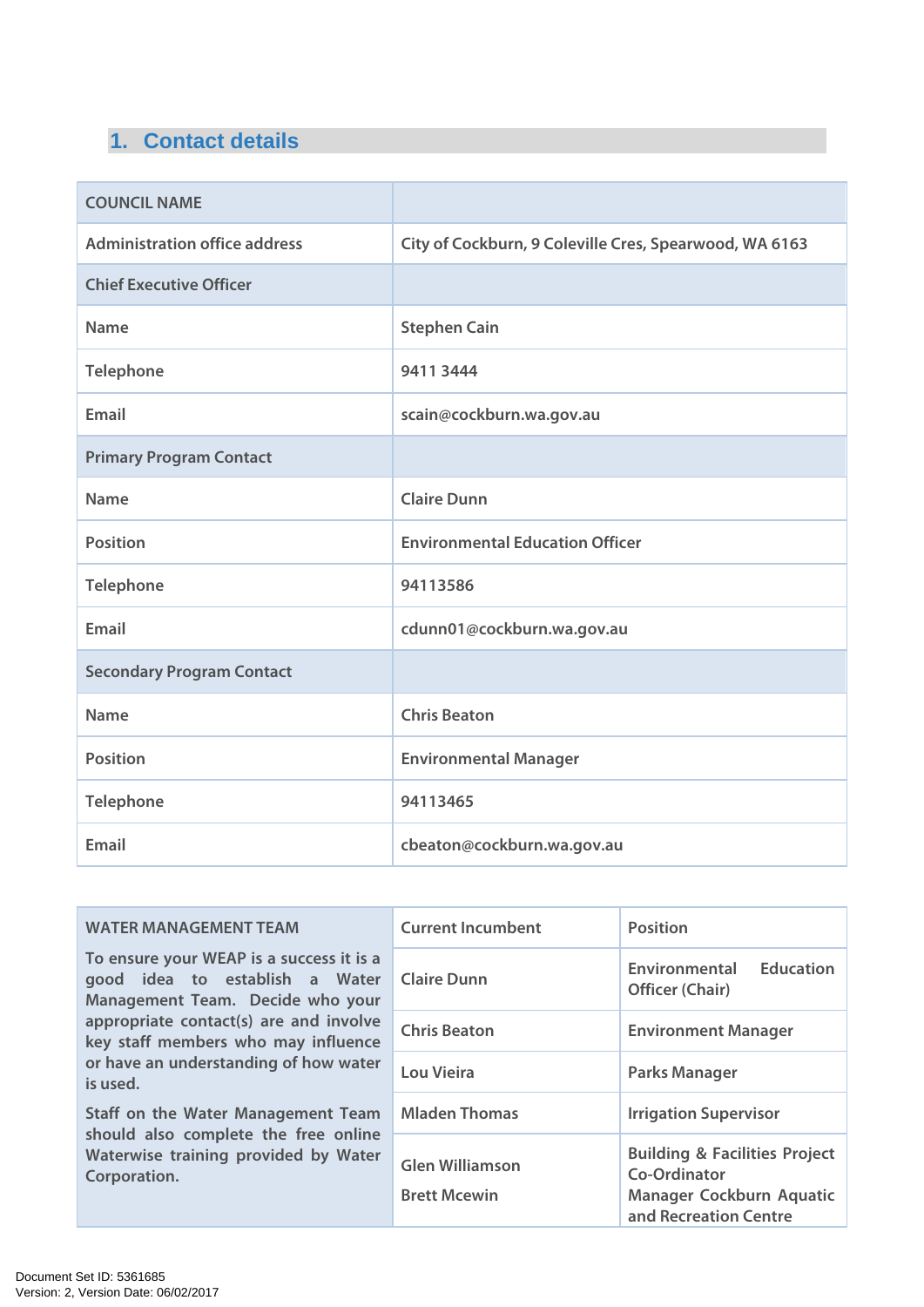# **2. Background**

## **2.1 Background**

**Cockburn is one of the largest coastal cities found in the state of Western Australia. Situated just 22km south of Perth, and 8km south of Fremantle, the City of Cockburn occupies approximately 14,800 hectares. The City is served by the Kwinana Freeway, the Roe Highway, Armadale Road, Rockingham Road, Stock Road, the Mandurah railway line and Jandakot Airport.** 

**The City of Cockburn is a growing residential area, with substantial rural-residential areas, significant industrial areas and some commercial areas. Much of the rural land is used for market gardening and hobby farming. The industrial area includes light industry and industry associated with ship building. The City encompasses a total land area of about 170 square kilometres and including wetlands, 17klm of coastline and large areas of parks such as the Beeliar Regional Park which have been set aside for conservation. . A summary of the City's current land use breakdown is provided in Chart 1.** 

**The current residential population of the City is approximately 110,000 people, having grown substantially over the past five years from approximately 95,000 people in 2011. The City is expected to continue growing over the next 20 years to an expected population projection of over 176,000 in around 2030 (forcast.id, 2016).** 



#### **Chart 1: City of Cockburn land use**

**The City's climate is typically Mediterranean, having hot summers and mild winters with low annual rainfall.** 

**Average annual rainfall recorded at the nearest Bureau of Meteorology weather station at Jandakot Aero since 1972 is 825 mm but this has declined in recent years to an average of 712 mm since 2006. The minimum annual rainfall on record was just 495 mm in 2010 and the maximum recorded was 1,148 mm in 1986.** 

**Chart 2 presents a summary of monthly average climate data for the City and shows that the majority of rainfall occurs in winter between May and September with the driest months being December to February. Average maximum temperatures range between 17.9°C in July and 31.7°C in February, while average minimum temperatures range between 6.7°C in July and 17.1°C in February.**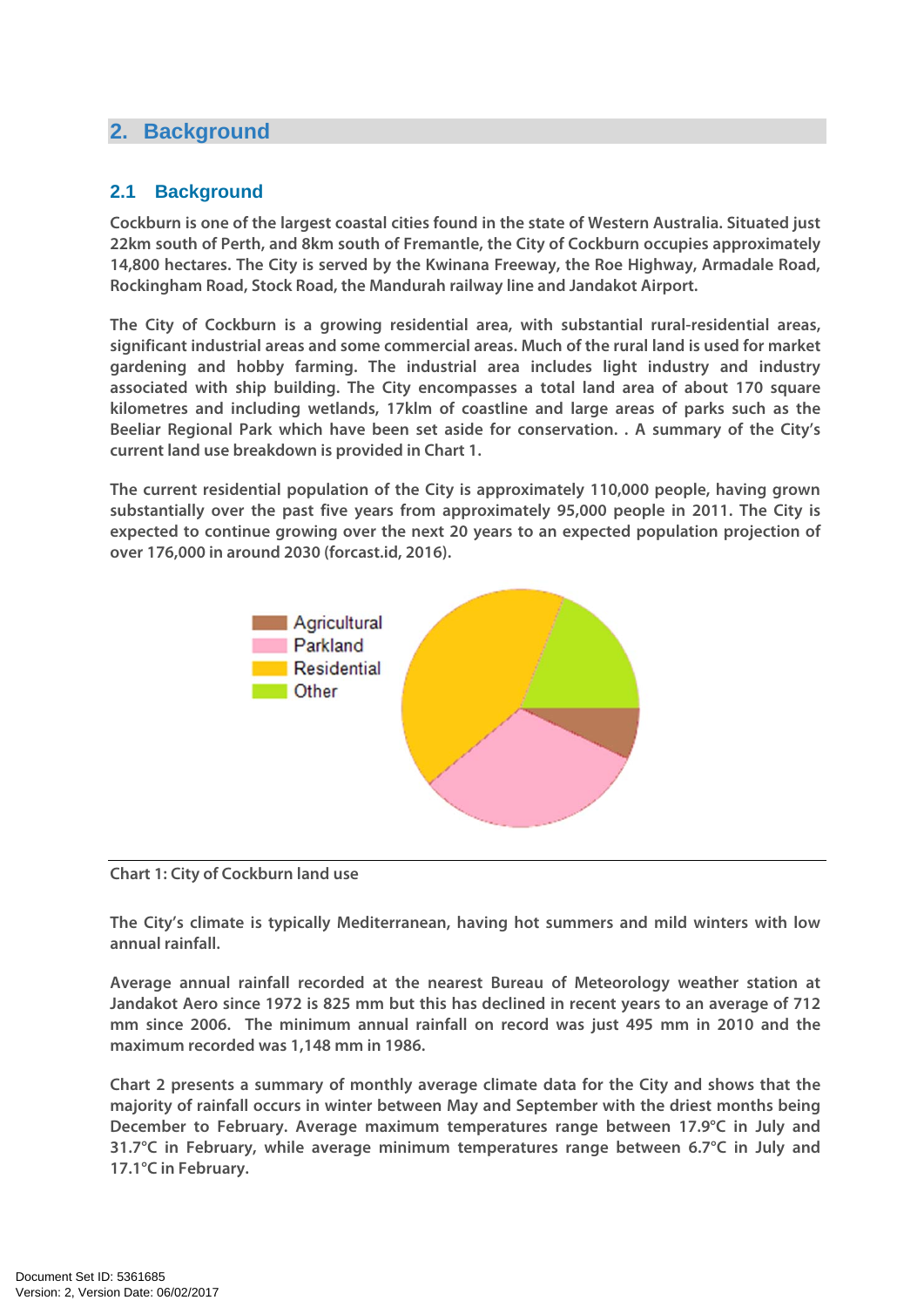

**Chart 2: Local Climate (Jandakot Aero BoM, 2016)** 

**The City of Cockburn is located on the western side of a large mound in the superficial groundwater system that is locally named 'the Jandakot mound'. This groundwater system is an important natural resource for the metropolitan region and provides water for drinking, irrigation, industry and domestic gardens as well as sustaining an extensive system of significant wetlands and wetland dependent vegetation. The Jandakot mound is a shallow groundwater system that is directly recharged by rainfall, making it vulnerable to water quality impacts from overlying land uses.** 

**Some of the most notable wetlands in Perth are within the Beeliar wetlands chain in Cockburn including Thomsons Lake which is recognised in the Ramsar convention as a wetland of international significance.** 

## **2.2 Existing water efficiency programs**

**The City of Cockburn has undertaken a number of water efficiency programs in the past which have been guided by two key documents; the Local Water Action Plan 2011-2017 and the Water Conservation Plan 2013-2018. A summary of these documents and the programs they have supported is provided below.** 

**Local Water Action Plan 2011-2017** 

**The local water action plan stipulates five overarching targets for the City of Cockburn.** 

- **1. To improve efficiency in corporate groundwater use by reducing consumption to 10 percent below the 2007/08 Department of Water allocations per hectare by 2017/18 (6,750 kL/Ha)**
- **2. To reduce corporate potable water consumption by 5 percent below 2007/08 levels by 2017/18 (70,824 kL/year).**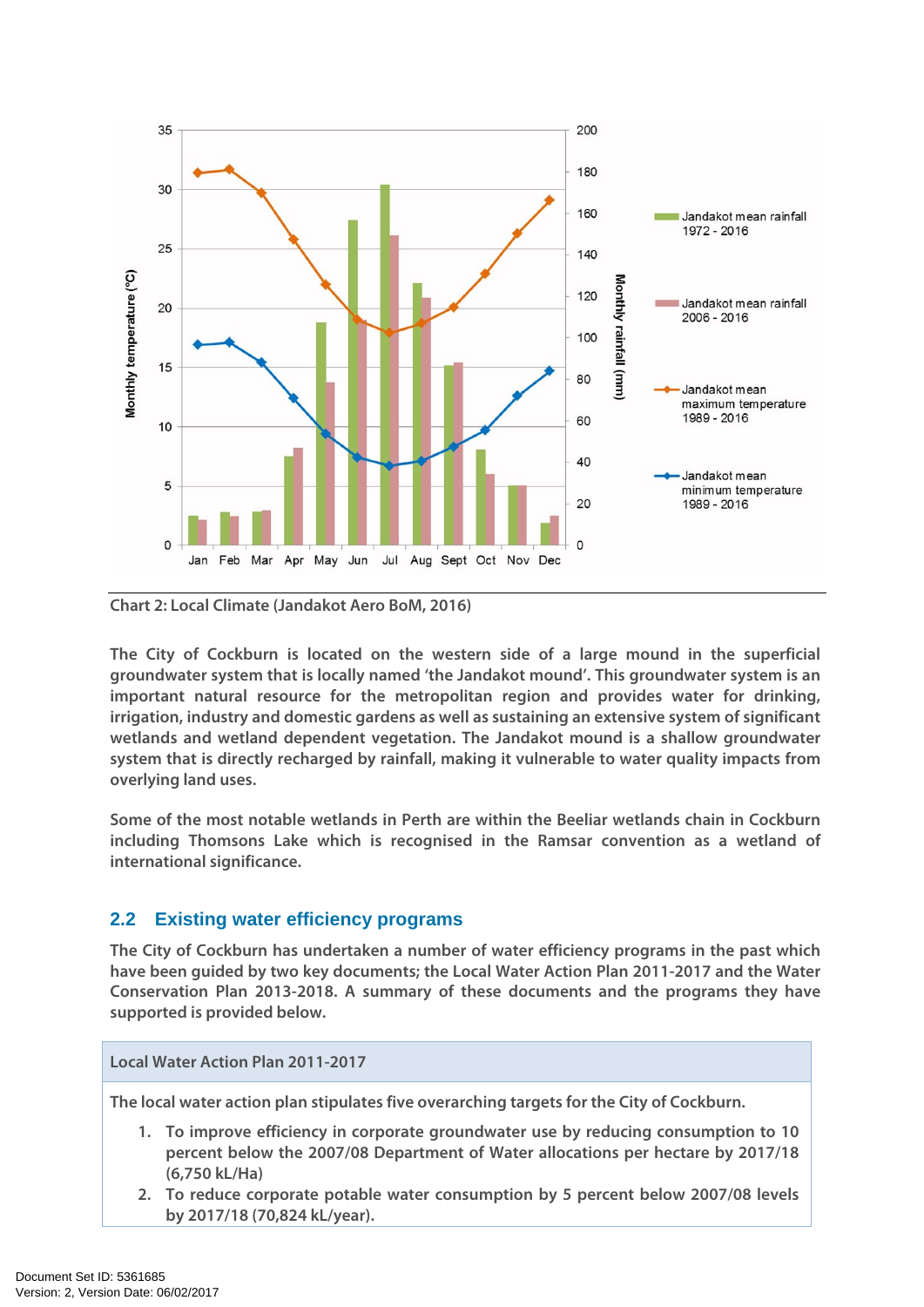- **3. To reduce community per capita water consumption by 5 percent below 2007/08 levels by 2017/18 (104kL/person/year)**
- **4. To implement a minimum of 50 points worth of actions from the Water Campaign Corporate action cards by 2017/18**
- **5. To implement a minimum of 50 points worth of actions from the Water Campaign Community action cards by 2017/18**

**Currently the City is experiencing a period of rapid growth with new areas such as Hammond Park being developed and older suburbs such as Hamilton Hill, and Spearwood being increased in density by brown field development. New areas have seen the establishment of substantial areas of new public open space. For target 1, the City is currently at 92% of their goal, with corporate groundwater use at 7,318kL/ha.** 

**Data provided by the Water Corporation has shown that the City of Cockburn has achieved Target 2 with corporate potable water at 0.70kL/person/year for 2014-15.** 

**Further to the above, the City of Cockburn community has reached Target 3 with residential community per capita consumption of 96kL/person/year.** 

**Water Conservation Plan 2013-2018** 

**The Water Conservation Plan 2013 – 2018 was developed to provide strategic direction in water conservation and water quality improvement initiatives within the City's public open space (POS). This Plan reviews and builds on the actions emanating from the 2007 Water Conservation – A Sustaining Strategy. The plan sets a high level goal and objective for the City:** 

**Goal – to provide high quality recreational and aesthetic amenity for the community of Cockburn in a manner that conserves groundwater resources** 

**Objective – reduce groundwater consumption to volumes less than that allocated to the City of Cockburn by the Department of Water**

**The key actions to be implemented in response to these included;** 

- **1. Ensure developers have a licenced water allocation for the POS associated with the subdivision development and the licence is transferred to the City at the expiration of the maintenance period;**
- **2. Adopt the City of Cockburn's Irrigation Operating Strategy April 2011- April 2014 and the Hammond Road Sporting Complex Irrigation Operating Strategy Sept 2011-Sept 2014;**
- **3. The City adopts hydrozoning principles for POS;**
- **4. The City adopts a uniformity coefficient (CU) of >80% for all reticulated open space;**
- **5. The City continues to implement optimum irrigating operation conditions;**
- **6. The City adopts adaptive irrigation scheduling for all irrigation systems;**
- **7. The City continues to monitor Groundwater Abstraction, Scheme Water Usage and standing groundwater on all production bores and report annually to the Department of Water**
- **8. The City undertakes a comprehensive review of suitable Central Control Systems and receives a report by December 2013 on the preferred Central Control System;**
- **9. Investment in a Weather Station in line with the preferred Central Control System;**
- **10. The City continues to invest in Soil Monitoring Devices**
- **11. The City completes Milestone 4 of the ICLEI campaign and commence works to achieve Milestone 5 and maintaining Waterwise Council endorsement**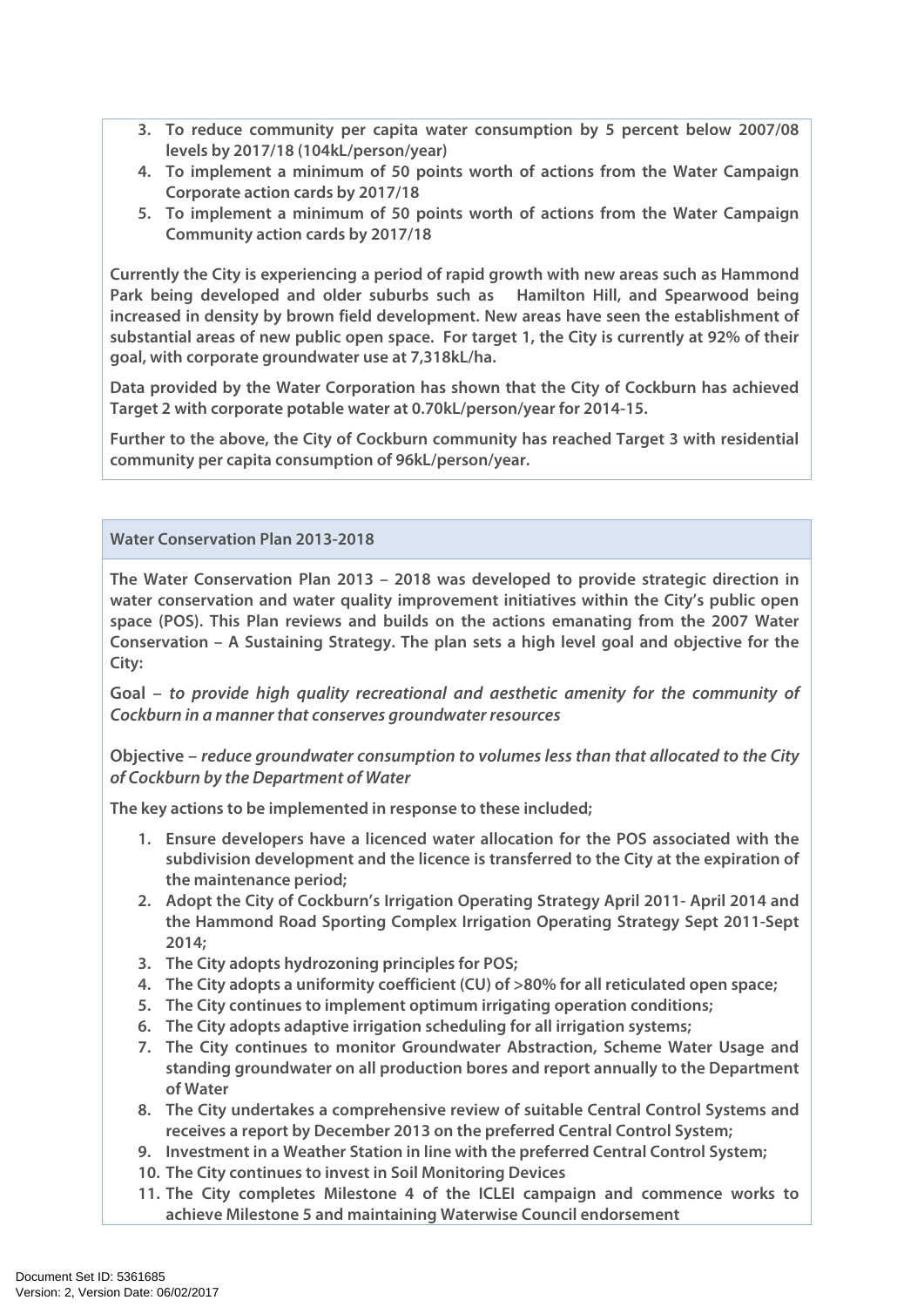- **12. The City continues to engage with the Department of Water on the "First in First Served" policy review;**
- **13. The City reduces its groundwater abstraction levels to achieve the City's Sustainability Action Plan 2013/14, Environment 5.1 KPI "To improve efficiency in corporate groundwater use by reducing consumption by 10 percent below the 207/08 DoW allocations per hectare by 2017/18"**
- **14. The City continues to monitor the Port Coogee Groundwater Interception resource and consider the availability of this resource for future strategies;**
- **15. The City continue to adopt the annual maintenance budgets;**
- **16. The City will implement the irrigation asset renewal program outlined in the Parks and Environment Asset Management Plan and annual budget submissions. The City will review the Asset Management Plan and report on performance against targets through an annual report.**

**The City has completed a number of actions since commissioning of the plan including the review of central control systems, updated the operating strategies with endorsement for the Department of Water, additional soil monitoring devices and renewal of irrigation infrastructure. Furthermore refinement of the City's irrigation infrastructure, pump and bore specification documentation has been completed and embedded in the POS Development Guidelines ensuring compliance be developers.** 

## **2.3 Relationship to strategic documents**

**This Water Efficiency Action Plan adopts relevant objectives, goals, benchmarks and actions from, and thereby supersedes the following strategic documents:** 

- **City of Cockburn Water Conservation Plan**
- **City of Cockburn Local Water Action Plan (2011-2017)**

**Whilst the primary focus of this Action Plan is water conservation, to facilitate a more streamlined process for management of local water related actions, sections 4 and 5 have been expanded to incorporate water quality goals, benchmarks and actions.** 

**Some of the City's other key strategic documents that are related to and will support delivery of this Action Plan include:** 

- **City of Cockburn Sustainability Strategy 2013 -2017**
- **City of Cockburn Local Planning Strategy**
- **City of Cockburn POS Development Guidelines**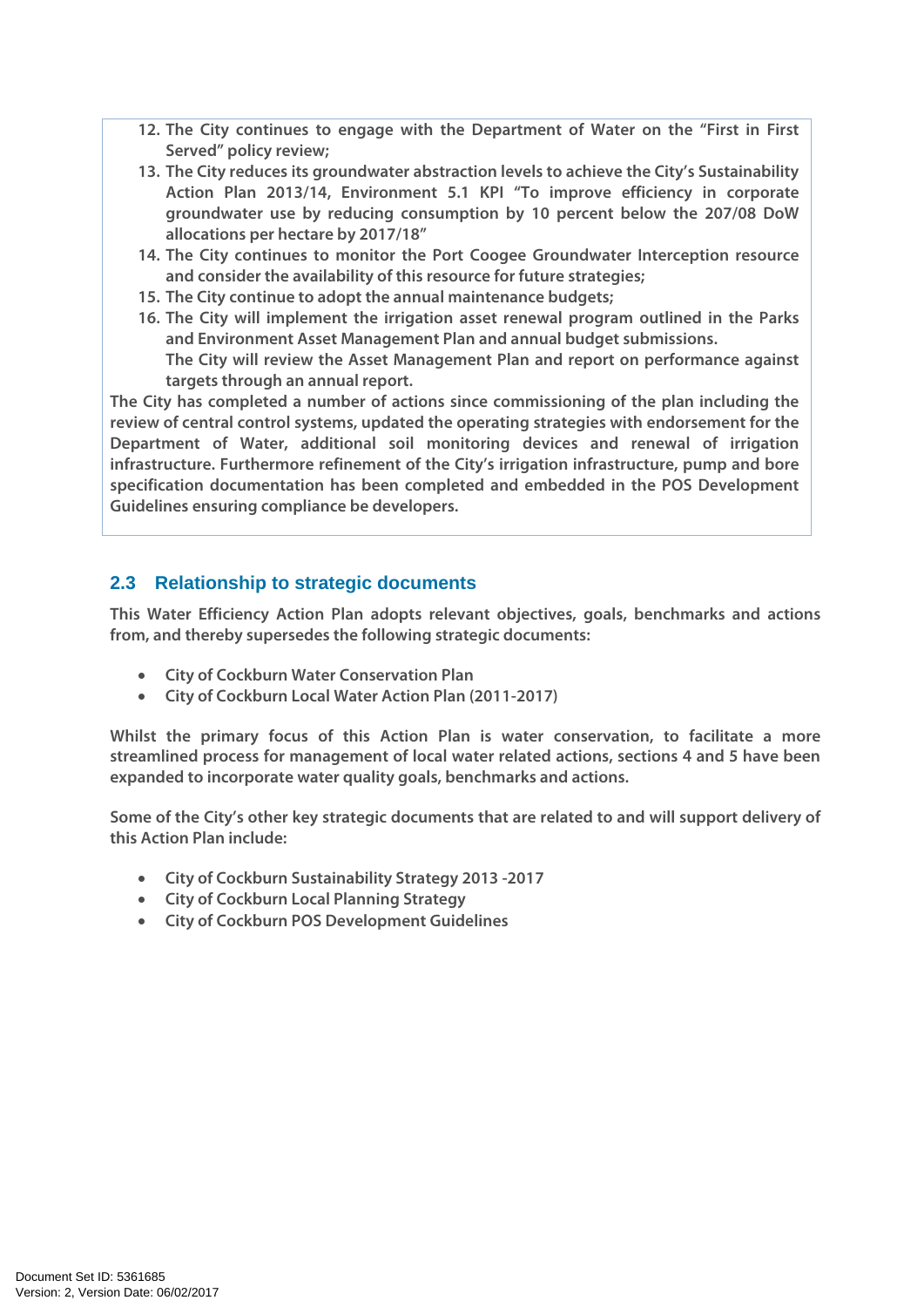# **3. Water Use Inventories**

**The Corporate and Community water use inventory is used to identify priority areas for action and assist the City to track water consumption over time.** 

**The inventory is divided into corporate and community potable and non-potable water use. The ability for the City to effect change in water use is different for each of these categories. For example; the City has sole control over the majority of corporate non-potable water use since this water use is mainly irrigation of City owned and operated public open space. Conversely, the City has only limited influence over community water use, primarily through public education campaigns and small incentive schemes.** 

## **3.1 Corporate water use inventory**

#### 3.1.1 Historical water use – potable

**Table 1 and Chart 3 show the historical potable water use in City of Cockburn facilities for the past 5 years.** 

**Potable water consumption declined during the period from 2011 to 2013 but since then has increased although consumption remained lower in 2015 than it was prior to 2013.** 

**The City as not achieved the target of 5% reduction compared to 2007/08 water use and in fact water use in 2015 was some 6% higher than it was in 2007/08.** 

#### **Table 1: Historical water use - potable**

| Use                      | 2011   | 2012   | 2013   | 2014   | 2015   |
|--------------------------|--------|--------|--------|--------|--------|
| Annual water use (kL)    | 84,347 | 80,071 | 69,737 | 72,903 | 76,420 |
| Daily Water use (kL/day) | 231    | 219    | 191    | 200    | 209    |



#### Council historical potable water use

**Chart 3: Council historical potable water use**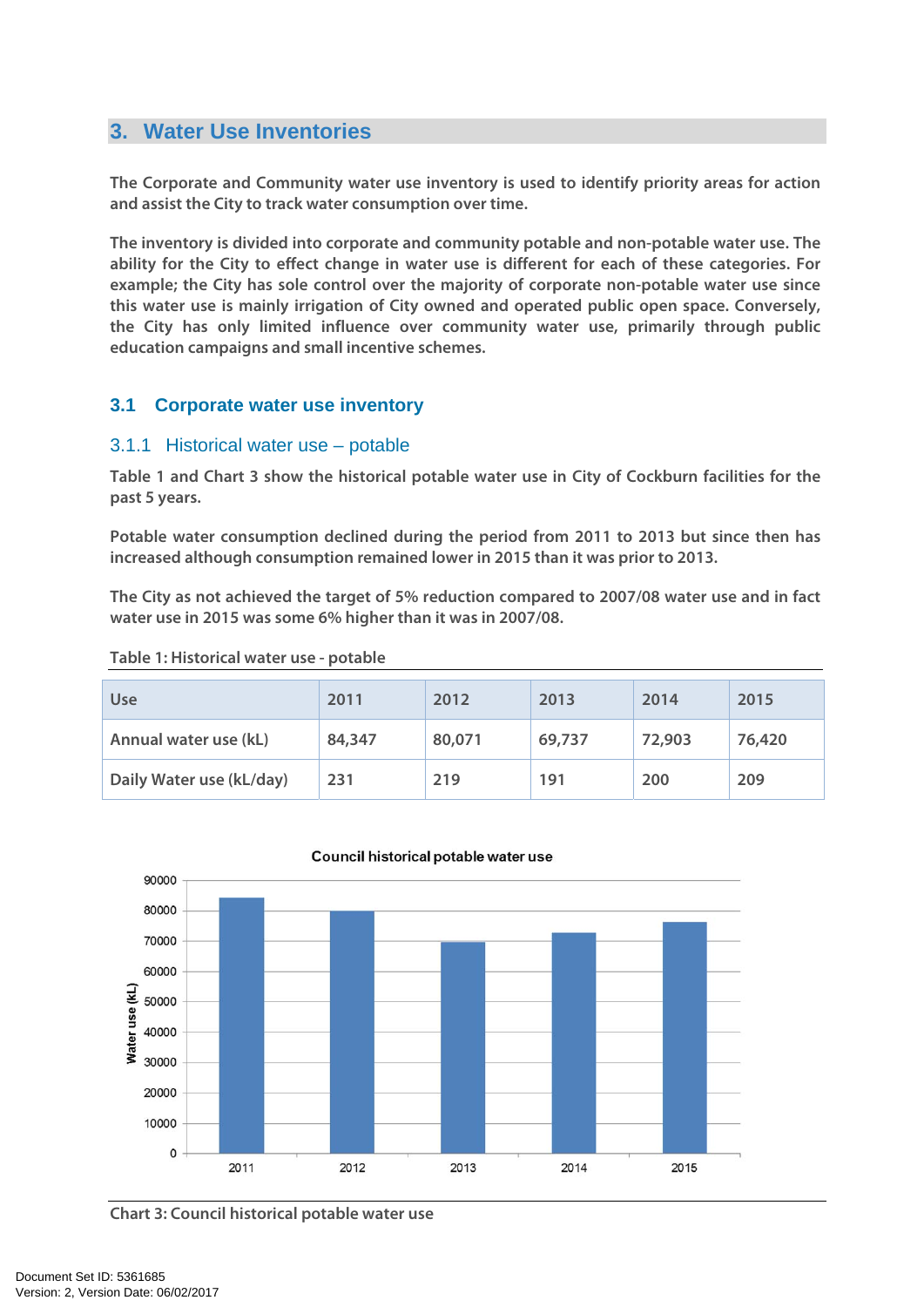**Chart 4 provides a breakdown of the City's corporate water use by the specific facilities or services of the City: land and private properties, community facilities, and public open space. This chart clearly demonstrates that community facilities account for the largest proportion of water use, followed by public open spaces. The chart also identifies that the water use in community facilities is highly variable whilst others remain more consistent.** 



#### Council historical water use profile

**Chart 4: Water use by service area** 

**The community facilities category includes the greatest number of venues of the three categories and includes facilities such as community centres, public halls, surf clubs and swimming pools. Water consumption in these facilities is likely to be closely linked to population and demographics with community facility use generally expected to be higher in more densely populated areas.** 

**Table 2 provides details of potable water use at a selection of sites in the City including the top five water users in each of the past 5 years. Analysis of this data and a review of other sitespecific information reveal the following notable examples:** 

- **1. The South Lake Leisure Centre saw a substantial decrease in potable water use as water audits were conducted in 2011 and refurbishments of the change room facilities undertaken, including showers and vanities having motion sensors installed and installation of waterless urinals. There has been an increase in potable water consumption from 2013 which is likely linked to an exponential increase in population. The Leisure Centre is due to be decommissioned when the new Cockburn Aquatic and Recreation Centre (ARC) is open to the public in mid-2017.**
- **2. Coogee Surf Life Saving Club was the 4th highest consumer of potable water in 2015. Previously the club has used less than half this amount in 2014. This increase in potable water use can be attributed to the increase patronage of the Surf Club in 2015. The Club has become very popular with a substantial increase in members and new businesses associated with water activation. The facility has also proven to be very popular as a hire venue no doubts because of the expansive ocean views it provides.**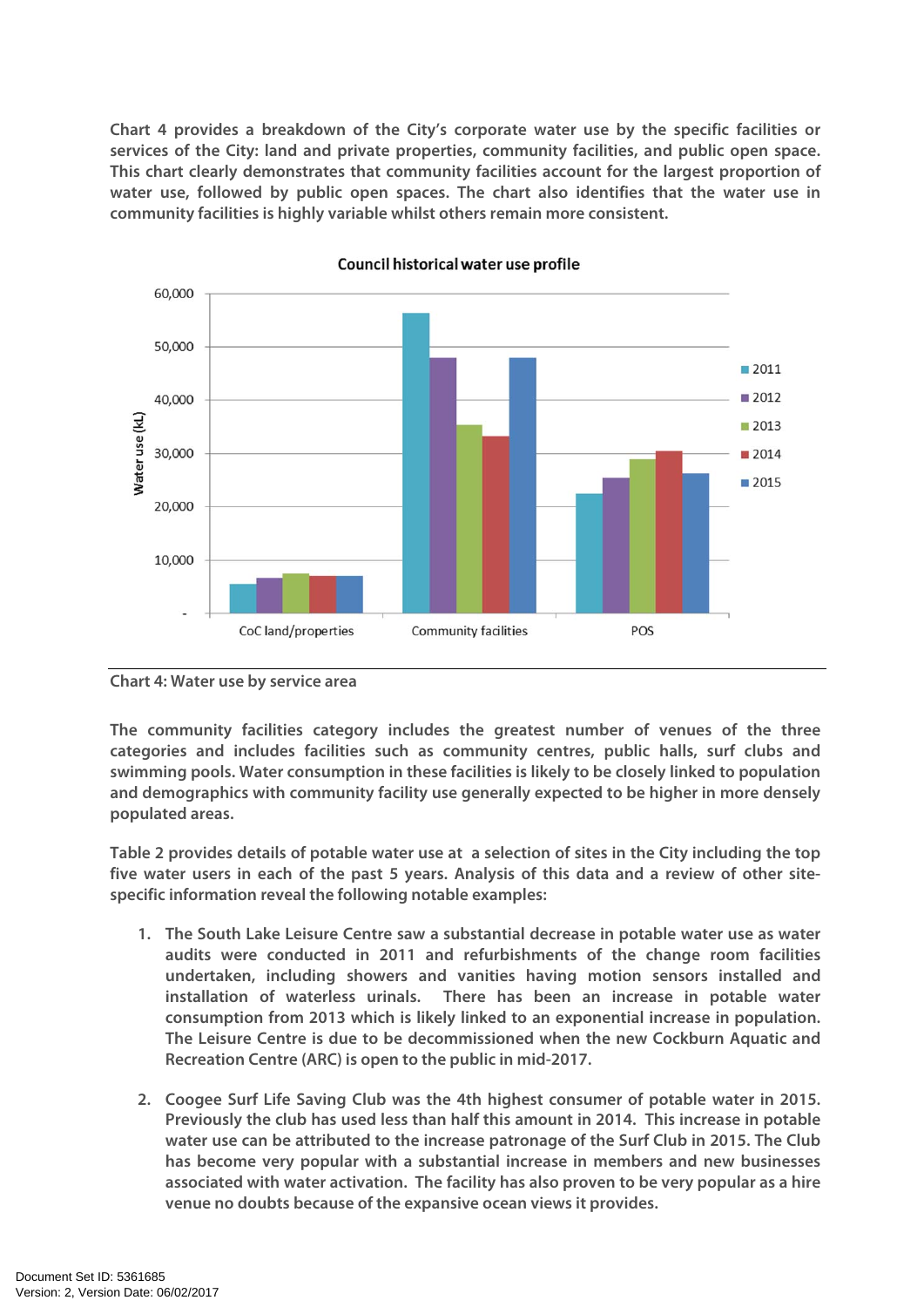- **3. The Naval Base Shacks has seen a steady increase in potable water consumption from 2012. The Naval Base Shacks Management Plan states the ablution blocks have a potable water supply and potable water supply for shack owners is provided through the strategic location of water taps within the reserve, with connection via a hose.**
- **4. The City's Works Depot is a consistently high consumer of potable water and is the only non-community facility to appear in the annual top-five list (Table 2).**

**Significant reductions in potable water use have been noted at the following facilities:** 

- **Harvest Lakes Community Hall**
- **Bowling Club Hall**
- **Djenark Beach**

**Table 2: Historical potable water use for top 5 water using sites in the past 5 years (shown in kL).** 

| <b>Site Name</b>                                                     |        | 2011     | 2012   | 2013   | 2014   | 2015   |
|----------------------------------------------------------------------|--------|----------|--------|--------|--------|--------|
| Naval Base Shacks Reserve 24308<br>(Cockburn Rd Henderson)           |        | 7,538    | 6,583  | 6,991  | 7,605  | 8,258  |
| <b>Harvest Lakes Community Centre</b><br>(62 Aurora Dr Atwell)       |        | 7,577    | 1,617  | 535    | 525    | 2,593  |
| <b>Bowling Club Hall</b><br>Rockingham Rd, Spearwood)                | (300)  | 13,574   | 14,505 | 3,662  | 2,276  | 2,015  |
| Swimming pool<br>Lake Leisure Centre, South Lake Dr)                 | (South | 17,543   | 15,185 | 12,928 | 13,533 | 14,513 |
| <b>Coogee Beach Amenities</b><br>6 Powell Rd Coogee)                 | (4-    | 5,727    | 5,603  | 7,734  | 3,515  | 5,155  |
| <b>City of Cockburn Works Depot</b><br><b>Wellard St Bibra Lake)</b> | (54    | 3,614    | 5,189  | 5,842  | 5,394  | 6,025  |
| <b>Djenark Beach (North Coogee)</b>                                  |        | $\Omega$ | 198    | 549    | 3,634  | 1,144  |
| <b>Surf Club (Poore Gr Coogee)</b>                                   |        | $\Omega$ | 1,342  | 625    | 2,396  | 5,959  |

**Note: values shown in bold indicate the top 5 potable water consumers of that year.** 

## 3.1.2 Historical water use – non-potable

**Non-potable water use may include groundwater, surface water storm water capture and re-use and recycled wastewater. In the City of Cockburn, the great majority of non-potable water use is groundwater.** 

**The City's non-potable water consumption is largely used for irrigation of sports (active), recreation (passive) public open spaces and streetscapes. Additionally there are significant volumes also attributed to the top-up of ornamental lakes used for irrigation of POS as well as dust suppression at the Henderson Recovery Park.**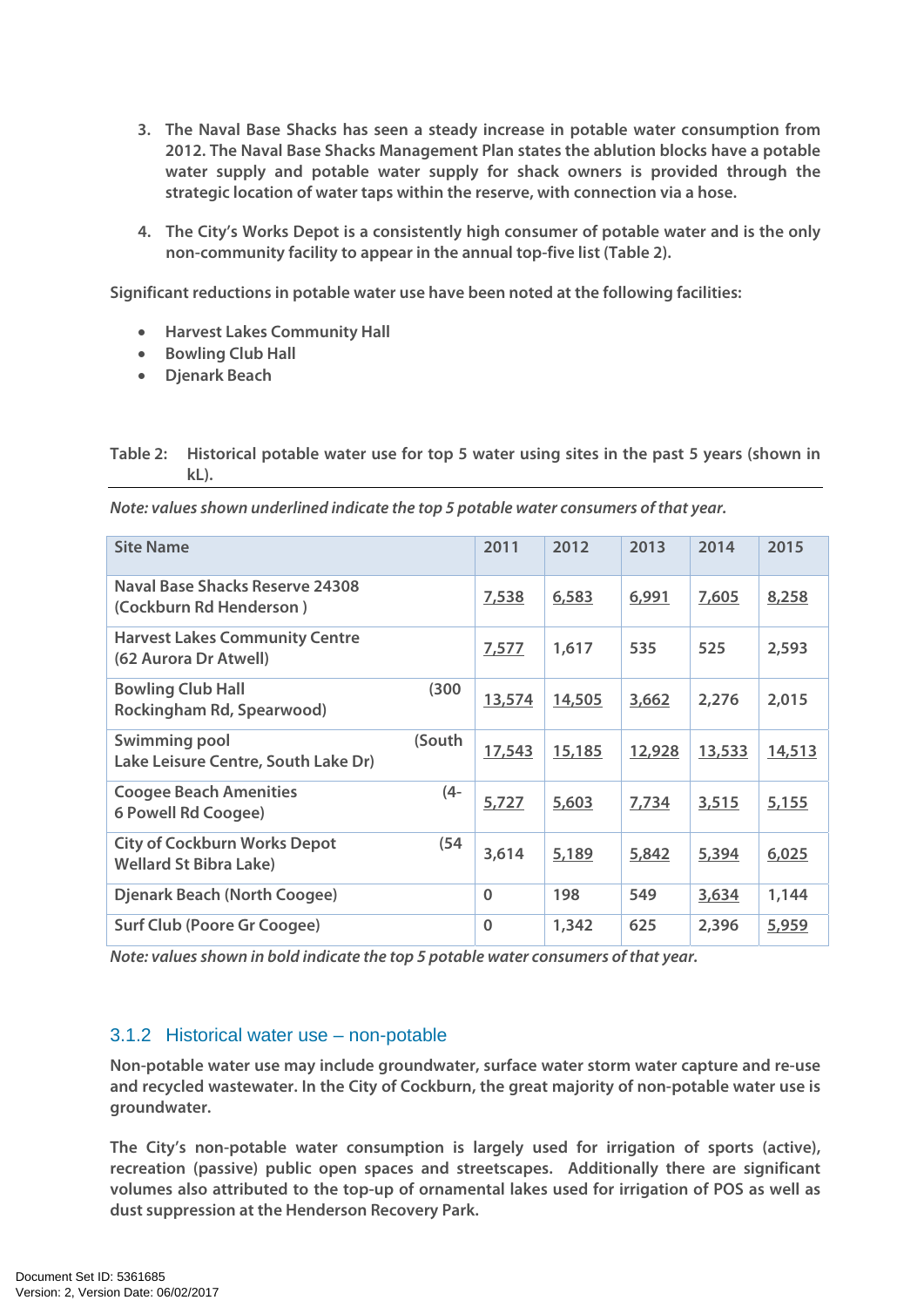**Table 3 and Chart 5 present the past 5 years of groundwater use at City of Cockburn facilities.** 

| <b>Use</b>               | 2011-12   | 2012-13   | 2013-14   | 2014-15   |
|--------------------------|-----------|-----------|-----------|-----------|
| Annual water use (kL)    | 1,764,695 | 1,731,050 | 2,216,261 | 2,291,228 |
| Daily Water use (kL/day) | 4,835     | 4,743     | 6,072     | 6,277     |

**Table 3: Historical water use – non potable** 



Council historical non-potable water use



**The City's groundwater use was approximately 7,318kL/ha in 2015 having increased since 2012. The majority of this abstraction was for irrigation of sports surfaces to meet the growing demand for structured sport. As has already been noted, the significant population increase within the City has led to a large number of new public open spaces, streetscapes and sporting facilities being created and handed over to the City.** 

**Table 2 provides details of non-potable water use at a selection of sites in the City including the top five water users in each of the past 5 years, notably:** 

- **Beeliar Lake consistently requires the largest volume of water**
- **The top-five sites in each year are dominated by sports (active turf) facilities**
- **Water use at Barrow Park has declined significantly since 2013 and is now comfortably outside the top-five users. Reduction is due to the removal of residential verge irrigation from the system**

**Improving the efficiency of water use in public open spaces has been the target of significant effort at the City of Cockburn through the implementation of the operating strategies, hydrozoning of POS, renewal of irrigation systems and revised standards being set for new facilities.**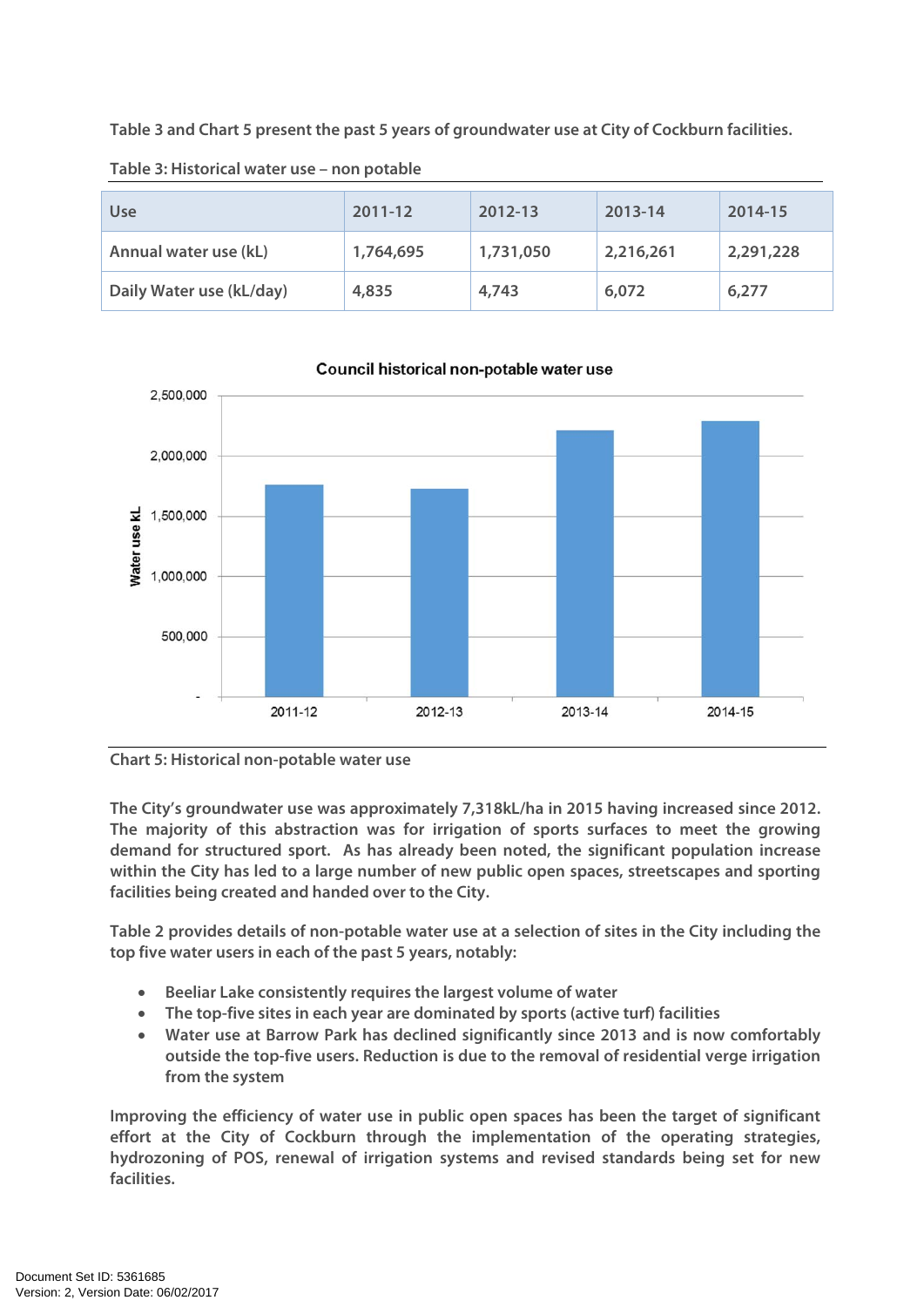**A comparison of site-specific irrigation demands to the Department of Water's target of 7,500 kL/hectare/year reveals that 63% of the City's sites met this target in 2015. The City's overall average consumption in 2015 was 7,318 kL/hectare/year, which is also below this target.** 

**The City currently fails to achieve its current target of 6,750 kL/hectare/year overall although this target was met by 55% of individual sites in 2015.** 

**Table 4: Historical non-potable water use for top 5 water using sites in the past 5 years (shown in kL).** 

| <b>Site Name</b>                                                                        | 2012   | 2013   | 2014   | 2015   |
|-----------------------------------------------------------------------------------------|--------|--------|--------|--------|
| Beeliar Lake (Irrigation sourced from lake serving<br>adjacent active open space)       | 54,054 | 52,115 | 56,856 | 60,985 |
| Anning Park: North Lake Rd, South Lakes (, Senior<br>football)                          | 34,557 | 44,564 | 52,220 | 51,676 |
| Atwell Reserve: Brenchley Drive, Atwell (, Junior &<br>Senior football, Junior cricket) | 49,568 | 39,811 | 49,475 | 50,441 |
| Davilak Oval: Lucius Road (Junior and Senior football<br>& cricket)                     | 37,411 | 32,285 | 46,386 | 45,017 |
| <b>Enright Reserve: Healy Drive Hamilton Hill (softball)</b>                            | 37,499 | 33,696 | 44,586 | 44,362 |
| <b>Barrow Park (POS,)</b>                                                               | 36,429 | 40,532 | 26,381 | 13,262 |
| <b>Botany: Botany Parade, Hammond Park (Junior</b><br>football & Athletics)             | 41,913 | 37,771 | 41,735 | 42,433 |
| <b>Manning Park (POS)</b>                                                               | 40,871 | 35,933 | 29,044 | 42,887 |

**Note: values shown underlined indicate the top 5 non-potable water consumers of that year** 

## **3.2 Community water use inventory**

**As has been previously mentioned, the City has limited influence on the water consumption patterns of the community but continues to support the Water Corporation's water efficiency education campaigns through its own activities. Table 5 and Chart 6 present annual potable water use by the City of Cockburn community, including residents and businesses, since 2011. This information is used to assist to identify trends and set targets to reduce water.** 

**Potable water use by the City of Cockburn community has increased substantially since 2012 consistent with a rapid growth in population of approximately 3% per year over the past 5 years. Per person potable water use has fluctuated slightly during this time and was 118 kL/person in 2015, the second highest consumption rate in the last 5 years.** 

| Year                    | 2011                                                                   | 2,012 | 2013 | 2014 | 2015 |
|-------------------------|------------------------------------------------------------------------|-------|------|------|------|
| <b>Consumption (kL)</b> | $\vert$ 11,488,363   11,279,713   11,643,995   11,786,099   12,558,979 |       |      |      |      |

**Table 5: Community historical potable water use**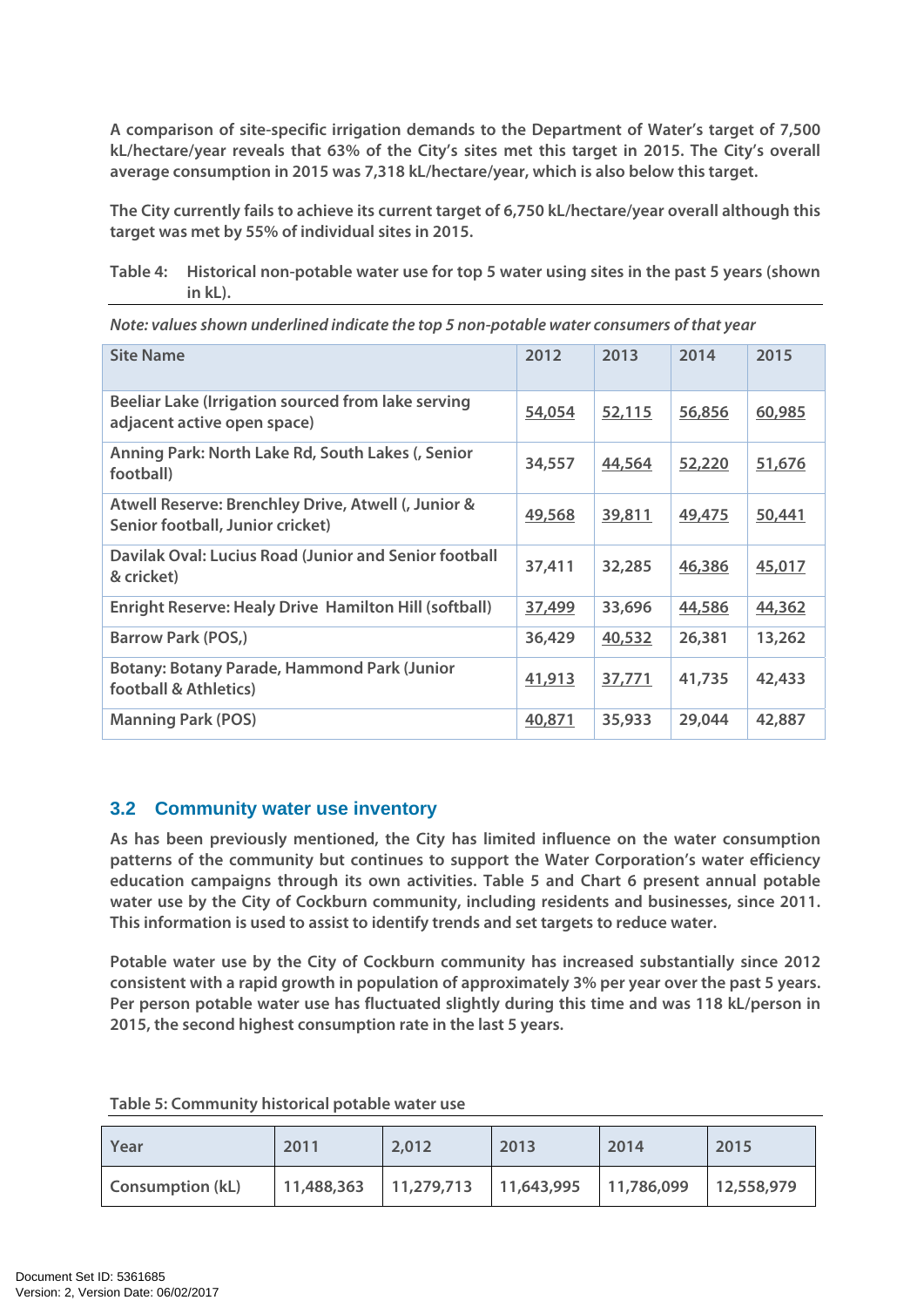| Population | 95,036 | 96,613 | 99,252 | 102,241 | 105,998 |
|------------|--------|--------|--------|---------|---------|
| kL/person  | 120.88 | 116.75 | 117.32 | 115.28  | 118.48  |



Community historical potable water use

**Chart 6: Historical potable water use by community** 

**Chart 7 and Table 5 present a breakdown of potable water use by different sectors of the City of Cockburn community; commercial, education, residential and other services. This allows identification of the top water using sectors to identify trends and water saving opportunities.** 

**Chart 7 shows that residential potable water use accounted for approximately 84% of total use in 2015, a pattern that has remained relatively consistent. Table 5 indicates that, although the total residential water use is significant, when calculated as a per person rate it was approximately 96 kL per person in 2015 which is below the Perth/Peel target of 100 kL/person/year.**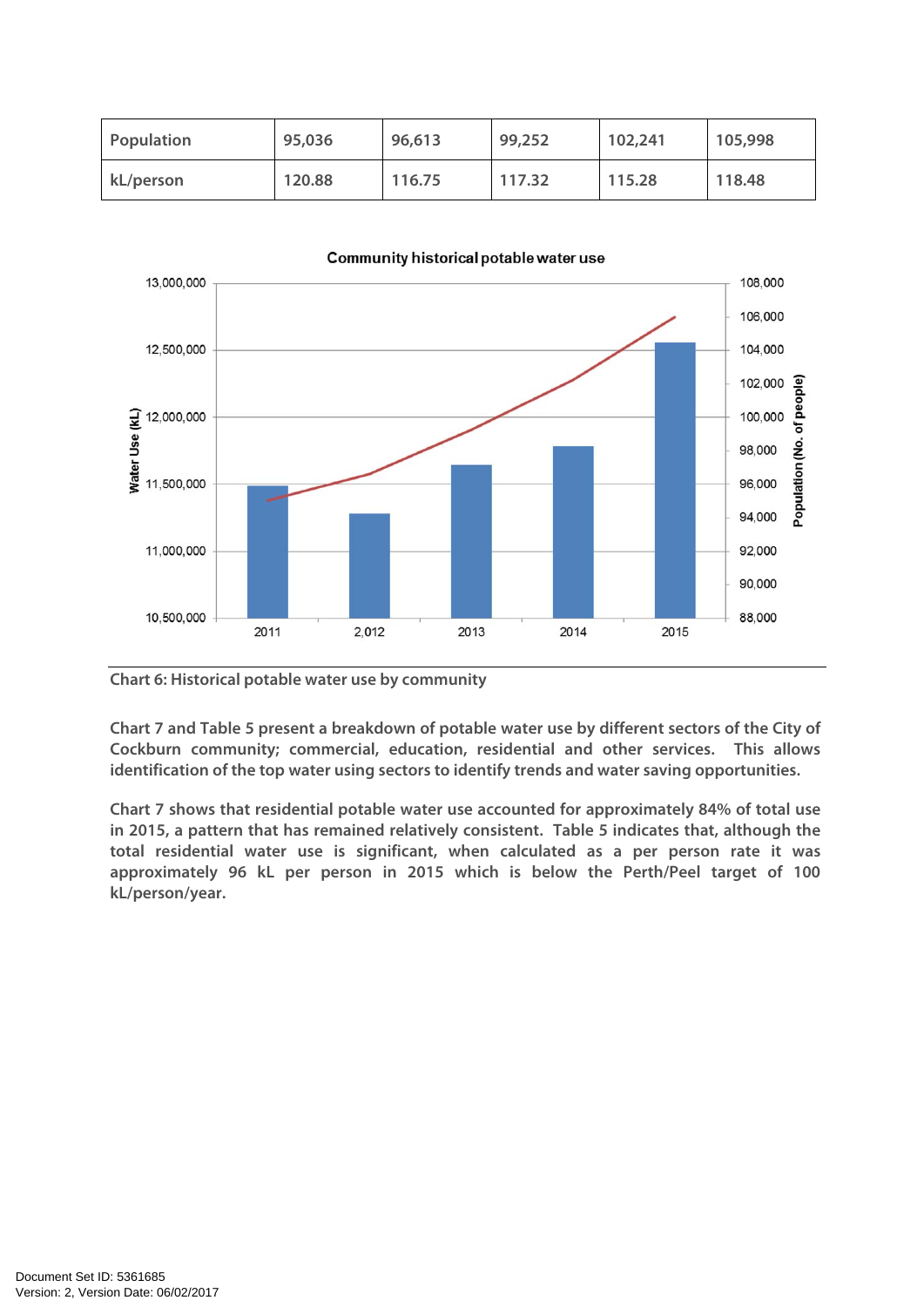## Community water use by sector (2015)



#### **Chart 7: Community water use by sector**

| Year                  | 2011      | 2012      | 2013      | 2014      | 2015       |
|-----------------------|-----------|-----------|-----------|-----------|------------|
| Commercial            | 1,544,516 | 1,588,874 | 1,735,586 | 1,948,296 | 2,076,159  |
| <b>Education</b>      | 85,931    | 71,795    | 87,170    | 83,686    | 89,469     |
| <b>Other services</b> | 252,939   | 237,491   | 230,735   | 223,714   | 220,112    |
| <b>Residential</b>    | 9,604,977 | 9,381,553 | 9,590,504 | 9,530,403 | 10,173,239 |
| kL/person             | 101.1     | 97.1      | 96.6      | 93.2      | 95.9       |

#### **Table 6: Community water use by sector**

**Commercial sector potable water use has increased substantially since 2011. Chart 8 presents a breakdown of water use in the commercial sector by business category. The chart indicates that there have been gradual increases in potable water use across the whole sector and that the finance, insurance, property and business category is the most significant water user in the City. Potable water use by the finance, insurance, property and business category has increased substantially since 2012 through the development of the Cockburn commercial Park, Australian Marine Complex, etc.**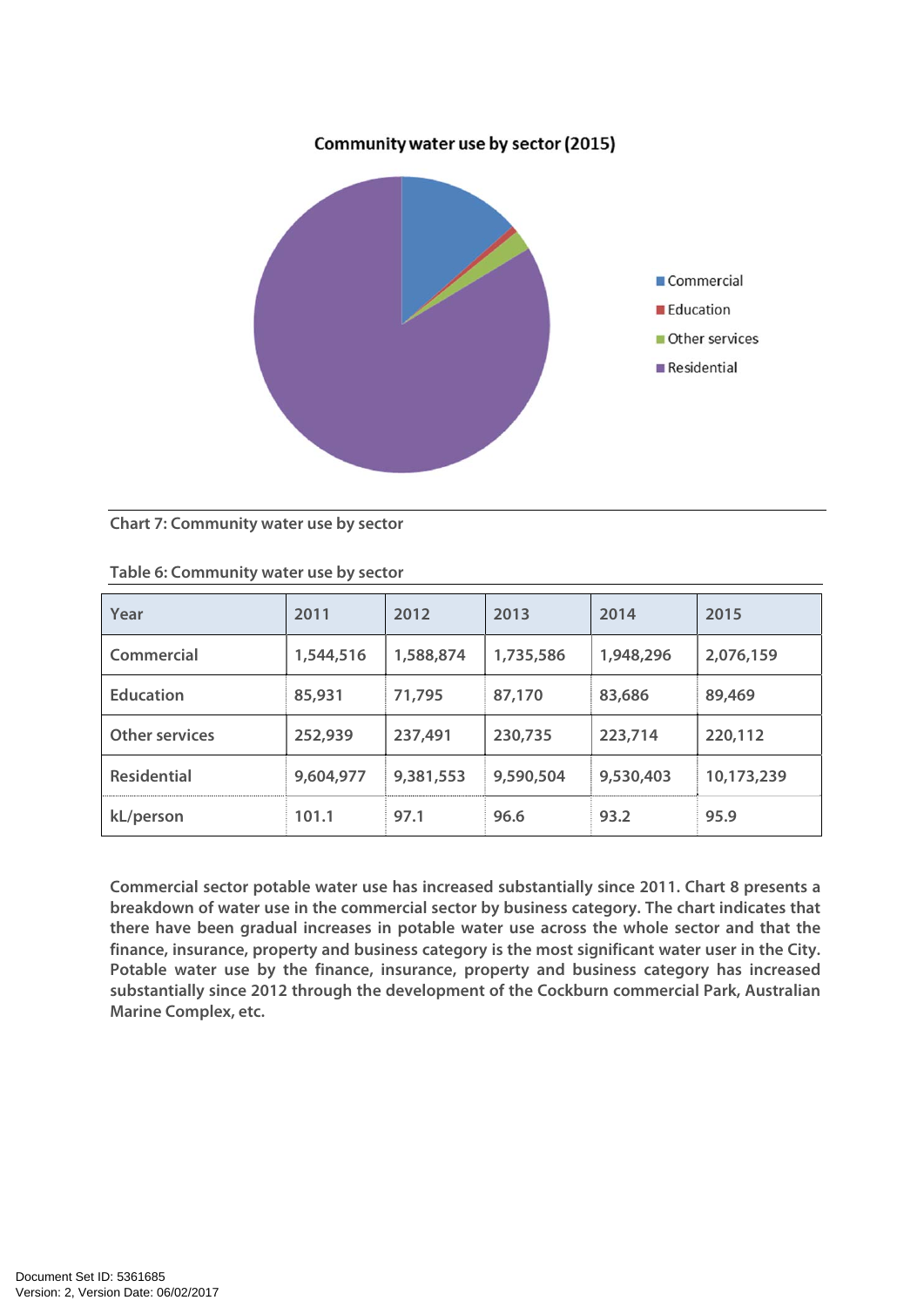

#### **Commercial sector historical potable water use**

**Chart 8: Commercial sector water use by business type** 

**Table 7 presents increases in potable water use by suburb for the finance, insurance, property and business category.** 

**The suburb with the largest use of potable water by the finance, insurance, property and business category is Bibra Lake where 274,499kL was used in 2015. The next highest use suburb was Cockburn Central with 79,841kL used in 2015.** 

**A large proportion of water use in Bibra Lake is attributable to the Adventure World Theme Park, although the Park has made considerable water efficiency gains having halved its water use in the last 10 years and overall Bibra Lake has a modest increase in consumption of approximately 3.5%, as indicated in Table 7. This increase can be largely attributed new commercial estates such as Cockburn Commercial Park in Bibra Lake being completed and buildings constructed.** 

| Suburb                  | Average increase in kL 2010-2015 | Rate (%) increase 2010-2015 |
|-------------------------|----------------------------------|-----------------------------|
| <b>Bibra lake</b>       | 9,880.8                          | 3.5                         |
| <b>Cockburn Central</b> | 3,377.4                          | 4.1                         |
| Henderson               | 2,251.8                          | 2.8                         |
| Spearwood               | 971.4                            | 7.1                         |
| <b>Success</b>          | 575                              | 16.7                        |
| <b>Aubin grove</b>      | 528                              | 16.5                        |

**Table 7: Finance, insurance, property and business: trends from 2010-2015**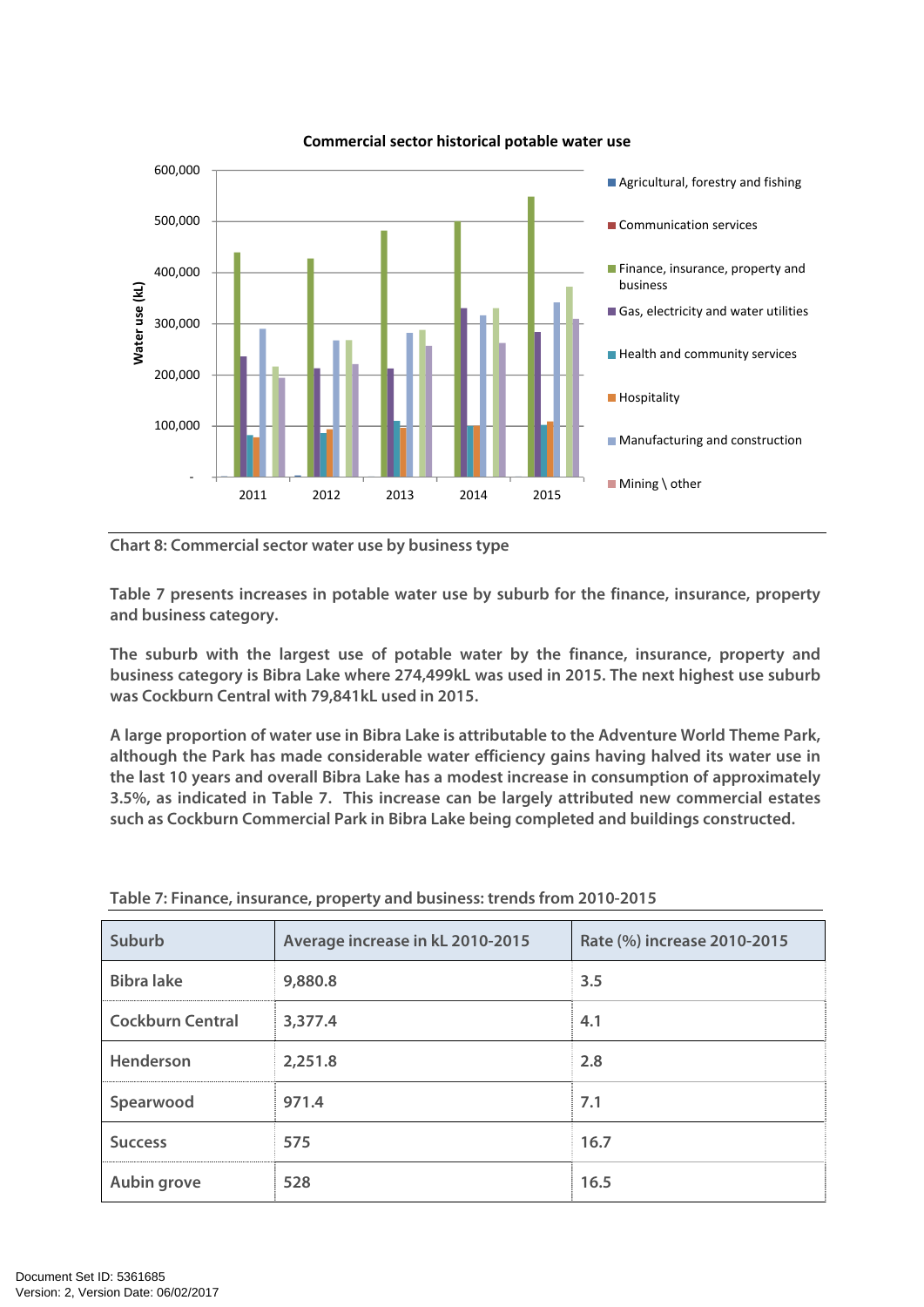| <b>Beeliar</b> | 3,99.6 | 11.3 |
|----------------|--------|------|
| South lake     | 3,18.6 | 8.4  |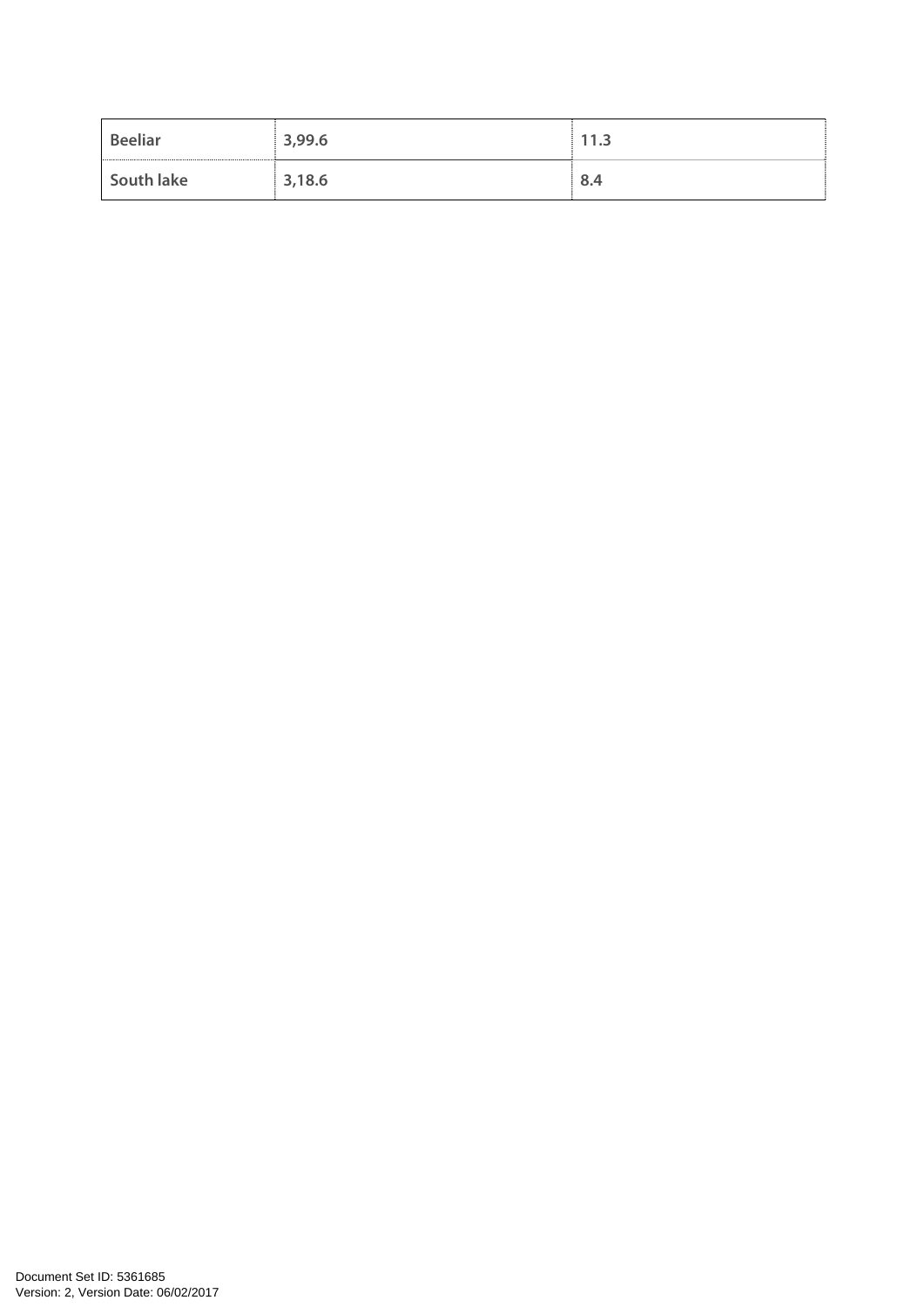# **4. Water efficiency goals and benchmarks**

## **4.1 Water efficiency goals**

**The City of Cockburn has reviewed previously adopted goals for water efficiency and proposes the following updated goals in recognition that a number of the original goals have been achieved:** 

- **1. To improve efficiency in corporate groundwater use by reducing consumption to 6,750 kL per hectare by 2020**
- **2. To investigate and implement opportunities for alternative sources of non-potable water and limit any increase from 2016 licenced allocations of 2.8 GL/year to less than 15%**
- **3. To reduce corporate scheme water consumption by 5 percent below 2014/15 levels per head of population served (0.7 kL/person) by 2020**
- **4. To maintain per capita residential water use below 100 kL/person/year**
- **5. To influence other community sectors to reduce their water consumption by 5% below by 2020**

## 4.1.1 Corporate water efficiency goal

#### **Non –potable water use**

**The City currently holds nine (9) groundwater licences (GWL 49535, GWL 49549, GWL 110703, GWL 62672, GWL 99188, GWL 99722, GWL 49545 GWL 181661 and GWL 151752) for irrigation of Public Open Space, Streetscapes and Community Facilities. The licenses are located in the Department of Water's Cockburn, Jandakot and Perth Groundwater areas and allow the City to draw a total of 2,799,348 kL/year.** 

**The City has made significant progress in improving groundwater use efficiency and continues to work hard in this area although the target of 6,750 kL/hectare/year has not yet been achieved.** 

**The City of Cockburn is expected to continue to grow and groundwater remains available for allocation within the City. It is therefore not reasonable to expect no increase in groundwater use overall and in fact non-potable demand is likely to increase by as much as 50% in the next 20 years. However, there are opportunities for alternative non-potable sources to be considered including harvesting rainwater from large buildings, stormwater from significant drainage assets and wastewater recycling.** 

**In order to provide a driver for the City to continue implementing groundwater efficiency measures and investigate and implement alternative water sources the following goals are proposed:** 

- **1. To improve efficiency in corporate groundwater use by reducing consumption to 6,750 kL per hectare by 2020**
- **2. To investigate and implement opportunities for alternative sources of non-potable water and limit any increase from 2016 licenced allocations of 2.8 GL/year to less than 5% in 2020**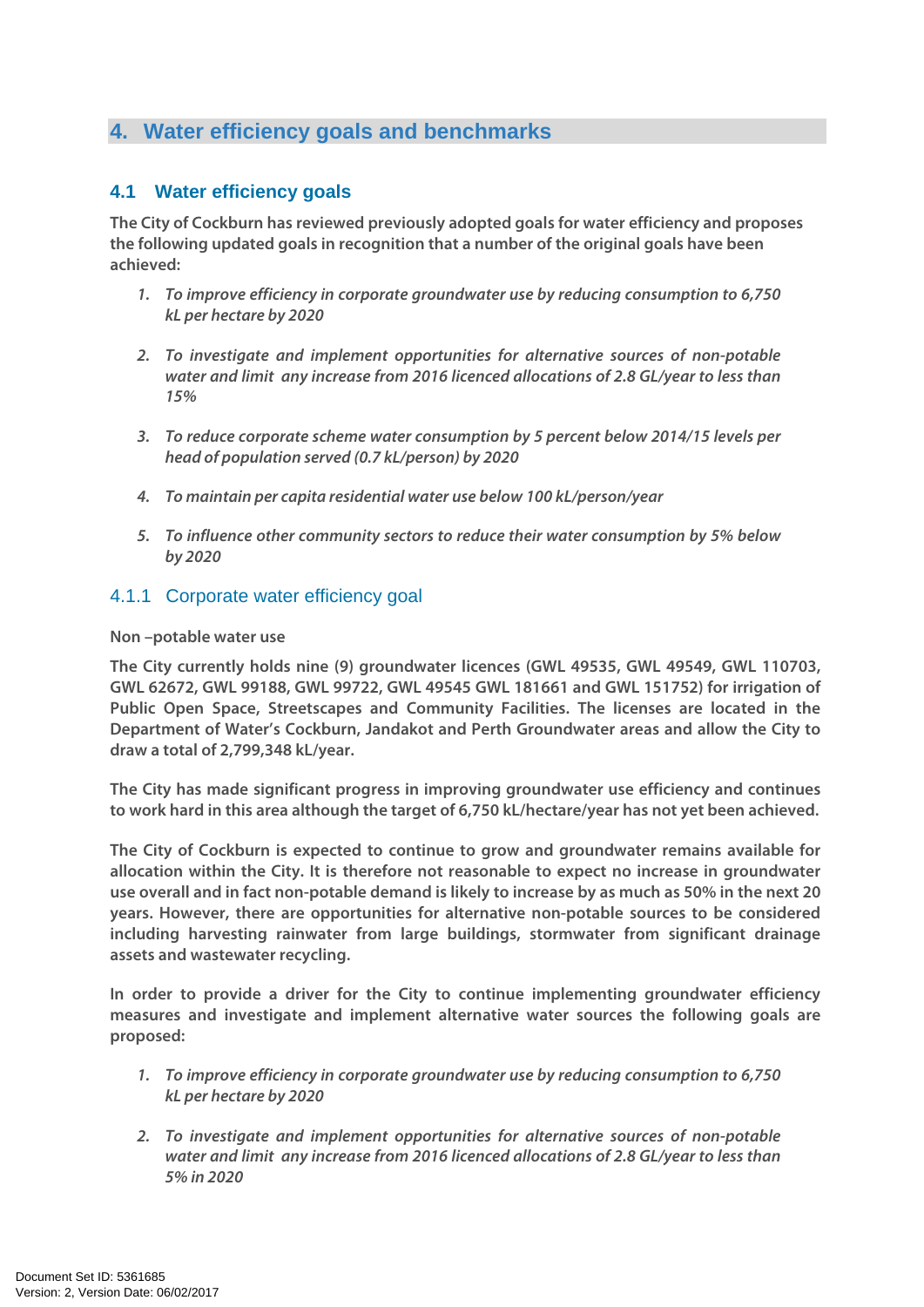#### **Potable water use**

**Previous targets for potable water use have aimed for absolute reductions in use compared to 2007/08. On this basis, the City has failed to achieve this target and in fact corporate potable water use has increased by 6% in 2014/15. However, during this period the population of the City has increased dramatically with the effect that there has been a significant increase in the demands placed on community facilities.** 

**Considering the City's water use in relation to the population served provides a better measure of the water efficiency performance of the City in delivering services to the growing community. In 2007/08 the City's corporate potable water use was 0.90 kL/head of population, this has fallen to 0.70 kL/head of population in 2014/15 which is a reduction of approximately 20%.** 

**In order to recognise the City's expected continued growth but encourage continued implementation of water efficiency measures the following goals are proposed:** 

**3. To reduce corporate scheme water consumption by 5% below 2014/15 levels per head of population served (0.7 kL/person) by 2020** 

## 4.1.2 Community water efficiency goal

**The City has limited ability to influence community water use but continues to support the Water Corporation's water efficiency education campaigns through its own activities.** 

**Potable water use by the City of Cockburn community has increased substantially since 2012 consistent with a rapid growth in population of approximately 3% per year over the past 5 years. Per person potable water use has fluctuated slightly during this time and was 118 kL/person in 2015, the second highest consumption rate in the last 5 years.** 

**In order to recognise the City's expected continued growth and limited influence in this area but encourage continued implementation of water efficiency measures the following goals are proposed:** 

- **4. To maintain per capita residential water use below 100 kL/person/year**
- **5. To influence other community sectors to reduce their water consumption by 5% below 2014/15 levels by 2020**

## **4.2 Performance Benchmarks**

**Table 8 presents 2015 performance benchmarks which have been calculated for the top three potable and non-potable water using sites in the City. These benchmarks will allow water use comparisons to be made in future years to assess individual sites contribution towards achieving the City's overall water efficiency goals.** 

**Benchmarking will be undertaken for additional sites in future where a significant change in use is identified during regular reviews of collated water use data.**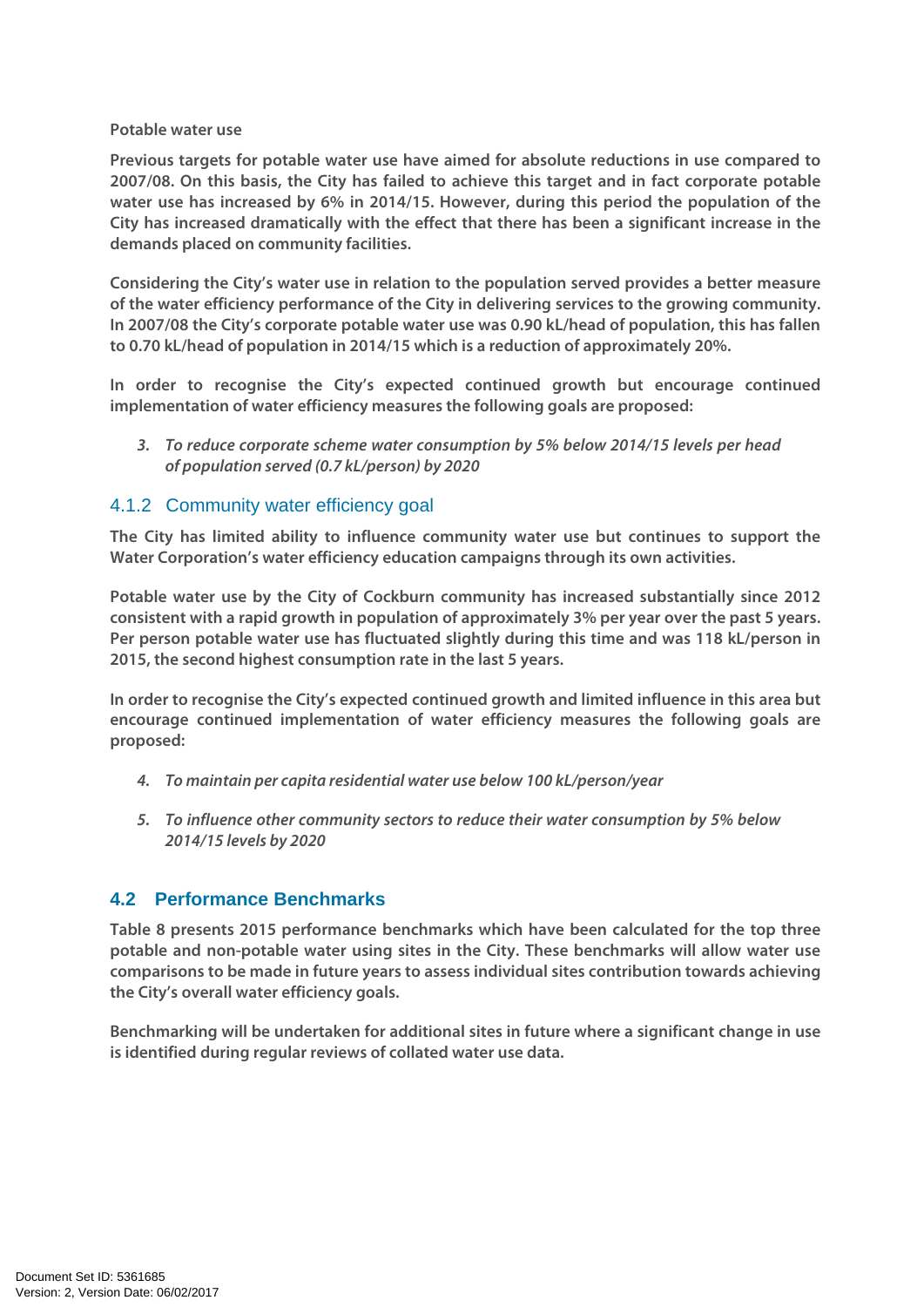## **Table 8: Performance benchmarks**

| <b>Facility</b><br>or<br><b>Irrigated</b><br>Area<br>(Parkland) | Perio<br>d<br>(year) | Water<br><b>Used</b> | Performance<br><b>Indicator</b>             | <b>Benchmark</b>           | 2016 / 17 Target           |
|-----------------------------------------------------------------|----------------------|----------------------|---------------------------------------------|----------------------------|----------------------------|
| Potable water use sites                                         |                      |                      |                                             |                            |                            |
| <b>Naval Base Shacks</b>                                        | 2015                 | 8258 kL              | kL/dwelling/ye<br>(176)<br>ar<br>dwellings) | 47<br>kL/dwelling/year     | 45<br>kL/dwelling/year     |
| <b>CoC Works Depot</b>                                          | 2015                 | 6025 kL              | kL/employee/y<br>ear<br>(138)<br>employees) | 44<br>kL/employee/yea<br>r | 42<br>kL/employee/y<br>ear |
| <b>Surf Club</b>                                                | 2015                 | 5959 kL              | kL/patron/year<br>(2200 patrons)            | 3 kL/patron/year           | 2.5<br>kL/patron/year      |
| Non-potable water use sites                                     |                      |                      |                                             |                            |                            |
| Anning<br>Park<br>$\overline{\phantom{a}}$<br>active turf       | 2015                 | 50,411k<br>L         | kL/Ha<br>(6 Ha)                             | 8,402 kL/Ha                | 8,200 kL/Ha                |
| <b>Atwell Reserve-</b><br>active turf                           | 2015                 | 51,676<br>kL         | kL/Ha<br>$(6.1$ Ha)                         | 8,471 kL/Ha                | 8,200 kL/Ha                |
| Davilak Oval-<br>active turf                                    | 2015                 | 45,017<br>kL         | kL/Ha<br>$(5.9$ Ha)                         | 7,360 kL/Ha                | 7,200 kL/Ha                |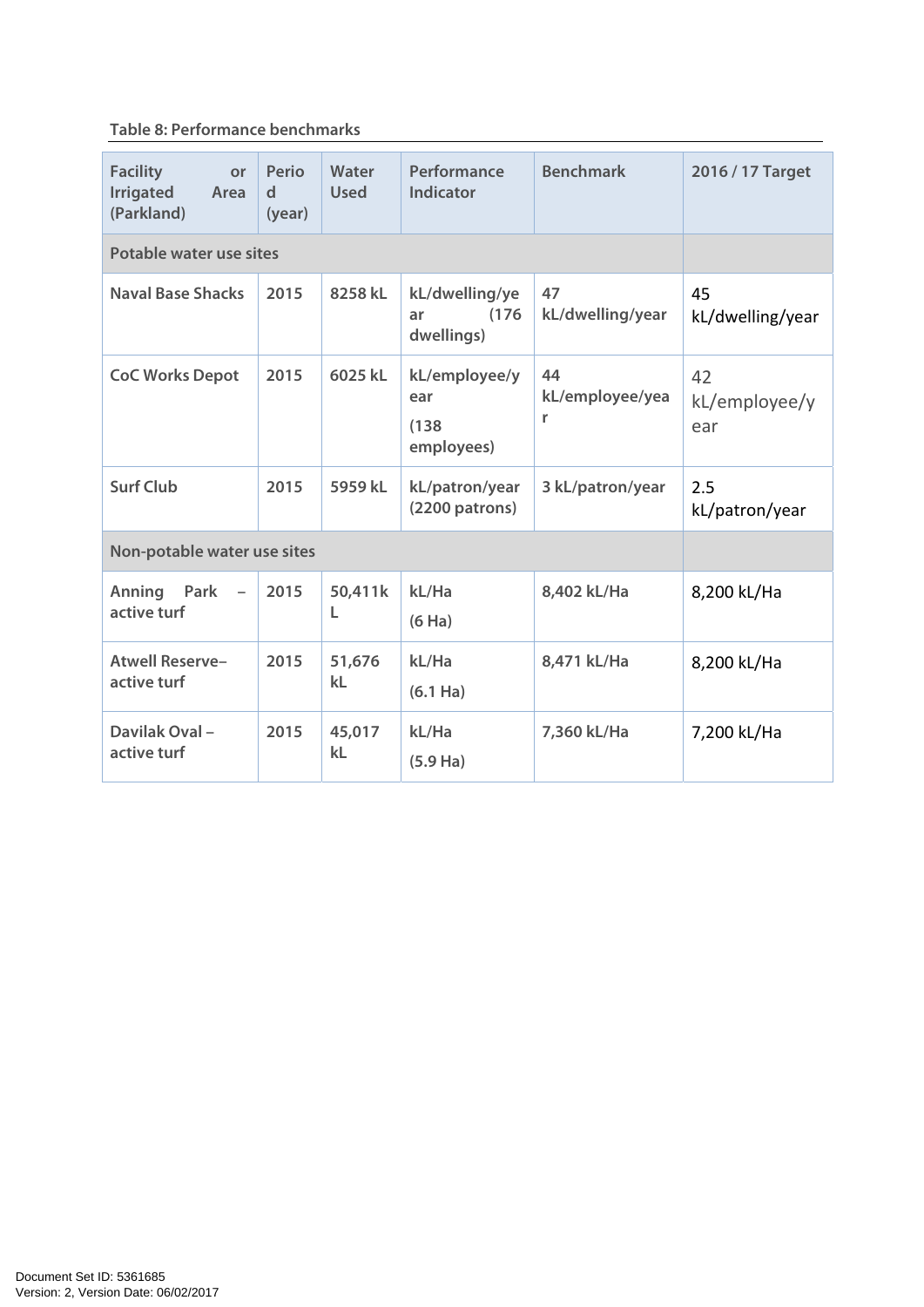# **5. Table of actions**

**Please note that demonstrated progress towards all items in sections 1-3 is a minimum requirement to be endorsed as a Waterwise Council. Evidence to demonstrate these actions have been implemented must be submitted with your application for Waterwise endorsement. Evidence can include: photographs, a copy of a meter reading template or a copy of maintenance / operation plan or schedule etc.** 

**Table 9: Water Efficiency and Water Quality Enhancement Actions** 

| <b>Corporate Water Efficiency</b> |                   |                                                                                            |               |                                              |                                                 |                                                                                                                                                                                                                                                                                                                                                                                                                              |  |  |  |
|-----------------------------------|-------------------|--------------------------------------------------------------------------------------------|---------------|----------------------------------------------|-------------------------------------------------|------------------------------------------------------------------------------------------------------------------------------------------------------------------------------------------------------------------------------------------------------------------------------------------------------------------------------------------------------------------------------------------------------------------------------|--|--|--|
| <b>Water Saving</b><br>Area       | Ref               | <b>Action / Initiative</b>                                                                 | <b>Status</b> | Proposed<br><b>Completion</b><br><b>Date</b> | <b>Department</b><br>Responsible                | Commentary                                                                                                                                                                                                                                                                                                                                                                                                                   |  |  |  |
| <b>Potable</b>                    |                   |                                                                                            |               |                                              |                                                 |                                                                                                                                                                                                                                                                                                                                                                                                                              |  |  |  |
| <b>Facilities</b>                 | CP-F1             | Conduct a water audit on each of the<br>council's top water using sites.                   | Ongoing       | Ongoing                                      | Environmental<br><b>Services</b>                | Top water using sites to be audited<br>during 2016/17. These include:<br>Naval Base Shacks Reserve; Coogee<br>Beach Surf Life Saving Club; Coogee<br>Beach Amenities; City of Cockburn<br><b>Works Depot and Harvest</b><br>*Note: South Lake Leisure Centre<br>excluded from audits pending the<br>sites decommission. Data logger for<br>new Cockburn ARC facility to be<br>investigated following facility<br>completion. |  |  |  |
|                                   | CP-F <sub>2</sub> | Commit to implementing the most<br>viable recommendations from water<br>audits undertaken. | Ongoing       | Ongoing                                      | Environmental<br>Services,<br><b>Facilities</b> | Council continues to look for<br>opportunities to reduce water<br>consumption at all facilities. Funds<br>continue to be made available to<br>implement initiatives via<br><b>Environmental Services Water</b><br>Campaign budget.                                                                                                                                                                                           |  |  |  |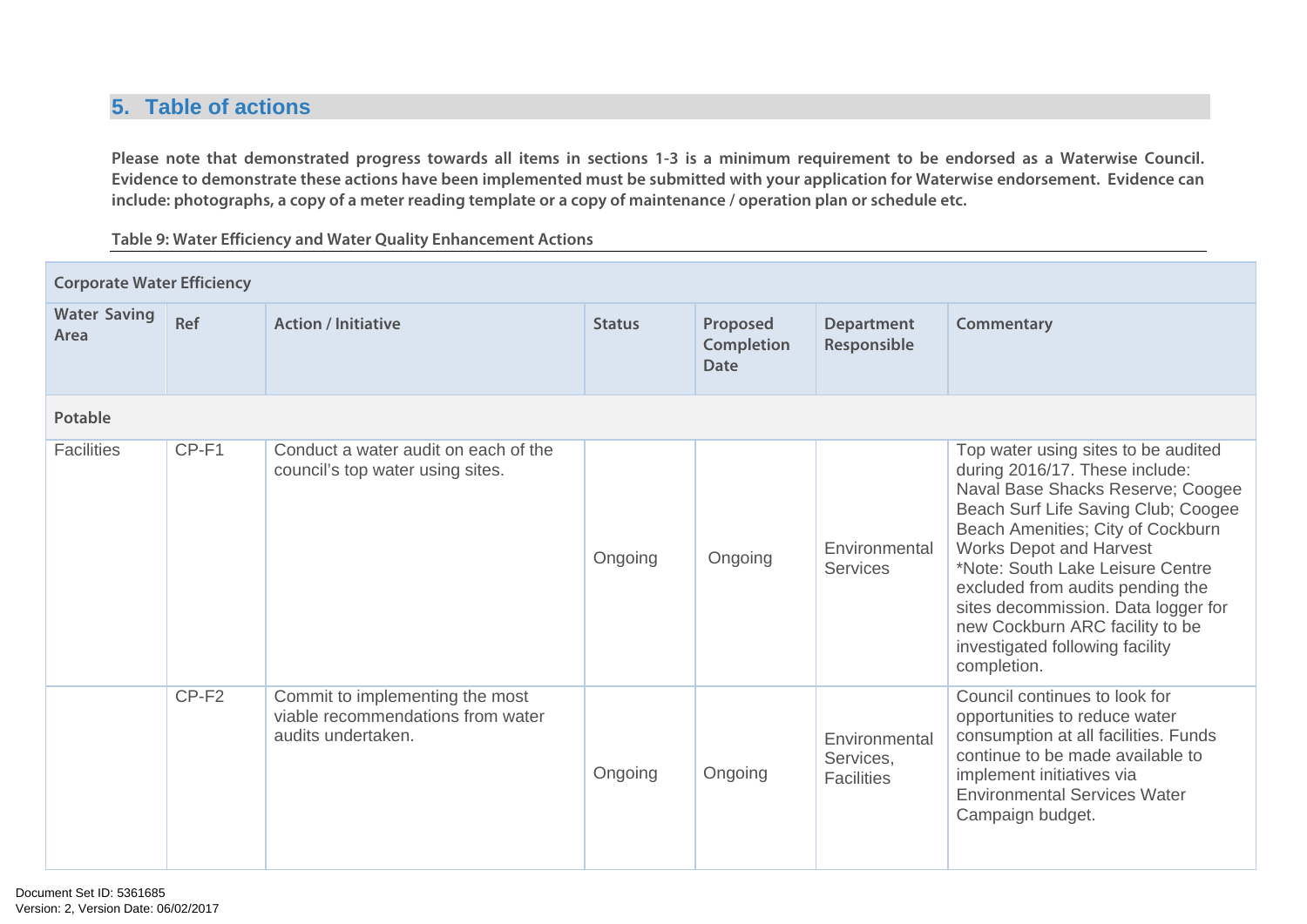| <b>Corporate Water Efficiency</b> |                   |                                                                                                                                                                                                                                                                     |                       |                                       |                                                                 |                                                                                                                                                                                                                                                                |  |  |  |
|-----------------------------------|-------------------|---------------------------------------------------------------------------------------------------------------------------------------------------------------------------------------------------------------------------------------------------------------------|-----------------------|---------------------------------------|-----------------------------------------------------------------|----------------------------------------------------------------------------------------------------------------------------------------------------------------------------------------------------------------------------------------------------------------|--|--|--|
| <b>Water Saving</b><br>Area       | Ref               | <b>Action / Initiative</b>                                                                                                                                                                                                                                          | <b>Status</b>         | Proposed<br><b>Completion</b><br>Date | <b>Department</b><br>Responsible                                | Commentary                                                                                                                                                                                                                                                     |  |  |  |
|                                   | CP-F <sub>3</sub> | Procurement processes incorporate<br>consideration of better than 3 star<br>WELS rated fixtures.                                                                                                                                                                    | Ongoing               | Ongoing                               | Environmental<br>Services,<br><b>Facilities</b>                 | Council continues to look for<br>opportunities to reduce water<br>consumption at all facilities. Funds<br>continue to be made available to<br>implement initiatives via<br><b>Environmental Services Water</b><br>Campaign budget.                             |  |  |  |
|                                   | CP-F4             | Develop a City ESD Building policy<br>which ensures that water conservation<br>is considered at the decision making<br>stage for any new and upgraded<br>facilities eg. no water features and use<br>appropriately<br>rated<br>Οf<br>water<br>conservation devices. | To<br>be<br>completed | 2017/18                               | Environmental<br>Services,<br><b>Facilities</b><br>Maintenance. | All council buildings are constructed<br>using best practise Environmental<br>Sensitive Design which includes water<br>reduction initiatives.                                                                                                                  |  |  |  |
| Education                         | CP-E1             | Appropriate staff have completed Water<br>Corporation water efficiency training.                                                                                                                                                                                    | Ongoing               | Ongoing                               | Parks<br>&<br>Environment,<br><b>Facilities</b><br>Manatenance. | Staff working in areas responsible for<br>water management are to undertake<br>water efficiency training.                                                                                                                                                      |  |  |  |
|                                   | $CP-E2$           | Processes in place to achieve<br>behavioural change within council, e.g.<br>leak reporting process established and<br>water conservation signage in staff<br>facilities, water management team<br>meetings held on a regular basis.                                 | Ongoing               | Ongoing                               | Environmental<br>Services,<br><b>Facilities</b><br>Maintenance  | Specific initiatives include: Leak<br>reporting processes, water<br>conservation issues raised regularly at<br>operational toolbox meetings, Water<br>Corporation educational resources<br>displayed in wet areas of City's staff<br>and community facilities. |  |  |  |
| Monitoring                        | CP-M1             | Meters (and any sub-meters) are read<br>on a regular basis and recorded.                                                                                                                                                                                            | Ongoing               | Ongoing                               | <b>Facilities</b><br>Maintenance                                | Bore water meters read on a monthly<br>basis. Scheme water meters read<br>every two months. Staff religiously<br>check if there are any anomalies and<br>will investigate if so.                                                                               |  |  |  |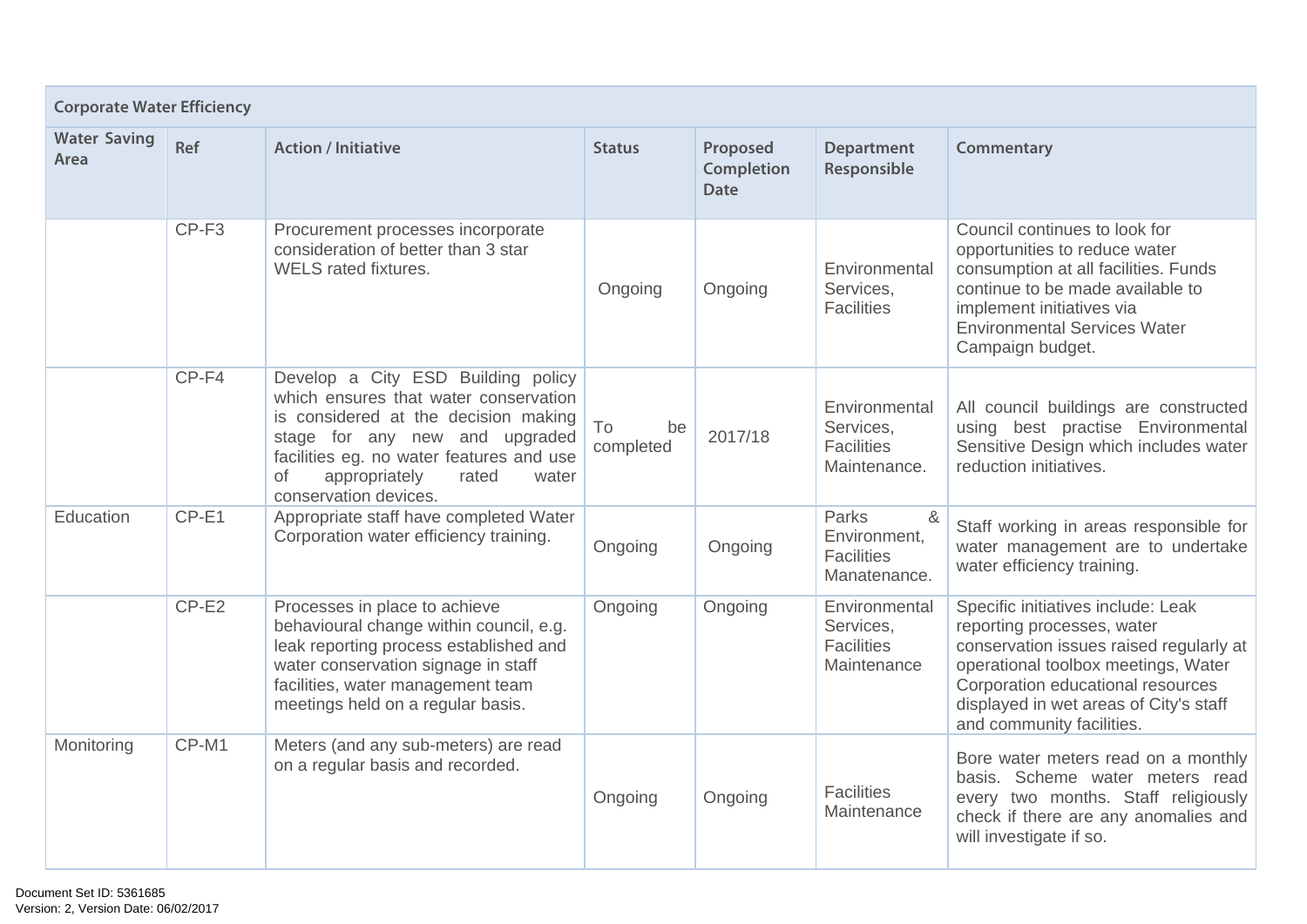| <b>Corporate Water Efficiency</b> |          |                                                                                                                                                                                                                                    |               |                                       |                                               |                                                                                                                                                                                                                                                              |  |  |  |
|-----------------------------------|----------|------------------------------------------------------------------------------------------------------------------------------------------------------------------------------------------------------------------------------------|---------------|---------------------------------------|-----------------------------------------------|--------------------------------------------------------------------------------------------------------------------------------------------------------------------------------------------------------------------------------------------------------------|--|--|--|
| <b>Water Saving</b><br>Area       | Ref      | <b>Action / Initiative</b>                                                                                                                                                                                                         | <b>Status</b> | Proposed<br><b>Completion</b><br>Date | <b>Department</b><br>Responsible              | Commentary                                                                                                                                                                                                                                                   |  |  |  |
|                                   | CP-M2    | Leak detection is included in<br>inspections and reported on or repaired<br>if a leak is observed.                                                                                                                                 | Ongoing       | Ongoing                               | <b>Facilities</b><br>Maintenance              | <b>Facilities</b><br>maintenance<br>staff<br>have<br>procedures in place to repair leaks as<br>soon as they are detected.                                                                                                                                    |  |  |  |
| Non-potable                       |          |                                                                                                                                                                                                                                    |               |                                       |                                               |                                                                                                                                                                                                                                                              |  |  |  |
| Irrigation<br>practices           | CNP-11   | Continue to implement a water budget<br>for open spaces and streetscapes.<br>Each irrigated area to have base<br>annual water budget. Scheduling<br>should be adjusted on a monthly basis<br>and tracked against the water budget. | Ongoing       | Ongoing                               | <b>Parks</b><br>Services,                     | of<br>consumption<br>Inventory<br>water<br>collected monthly. Noted changes in<br>volumes investigated and modified<br>accordingly. Irrigation maintenance<br>staff continue to prioritise<br>high<br>consuming sites to reduce water use                    |  |  |  |
|                                   | $CNP-I2$ | Continue<br>implement<br>to<br>water<br>conservation actions in new<br>and<br>existing open spaces                                                                                                                                 | Ongoing       | Ongoing                               | Parks Service<br>Unit                         | Council<br>staff<br>tasked<br>with<br>are<br>indentifying<br>where<br>water<br>areas<br>reduction<br>initiatives<br>be<br>can<br>implemented. Currently in the process<br>of rolling out Central Control real-time<br>software to high water use turf sites. |  |  |  |
|                                   | CNP-I3   | Progressively upgrade any substandard<br>irrigation systems in accordance with<br>the results of the irrigation system audit                                                                                                       | Ongoing       | Ongoing                               | Parks Service<br>Unit                         | Annual capital works budgets to<br>reflect irrigation renewal programs as<br>indentified during audits.                                                                                                                                                      |  |  |  |
|                                   | CNP-I4   | the installation of<br>Continue<br>soil<br>moisture measuring devices to ensure<br>irrigation water is applied only as<br>required                                                                                                 | Ongoing       | Ongoing                               | Parks Service<br>Unit                         | Currently being implemented as per<br>yearly renovation<br>and<br>fertilising<br>programs                                                                                                                                                                    |  |  |  |
|                                   | CNP-I5   | the<br><b>Street</b><br>Review<br>City's<br>Verge<br>Policy<br>include<br>Improvements<br>to<br>information for residents on how to gain<br>approval and funding support for<br>waterwise verges.                                  | In process    | October 2016                          | Parks and<br>Environmental<br><b>Services</b> | Street Verge<br>Improvements Policy<br>currently being reviewed and the<br>viability<br>of<br>Waterwise<br>Grant<br>a<br>Program for verges is currently being<br>assessed.                                                                                  |  |  |  |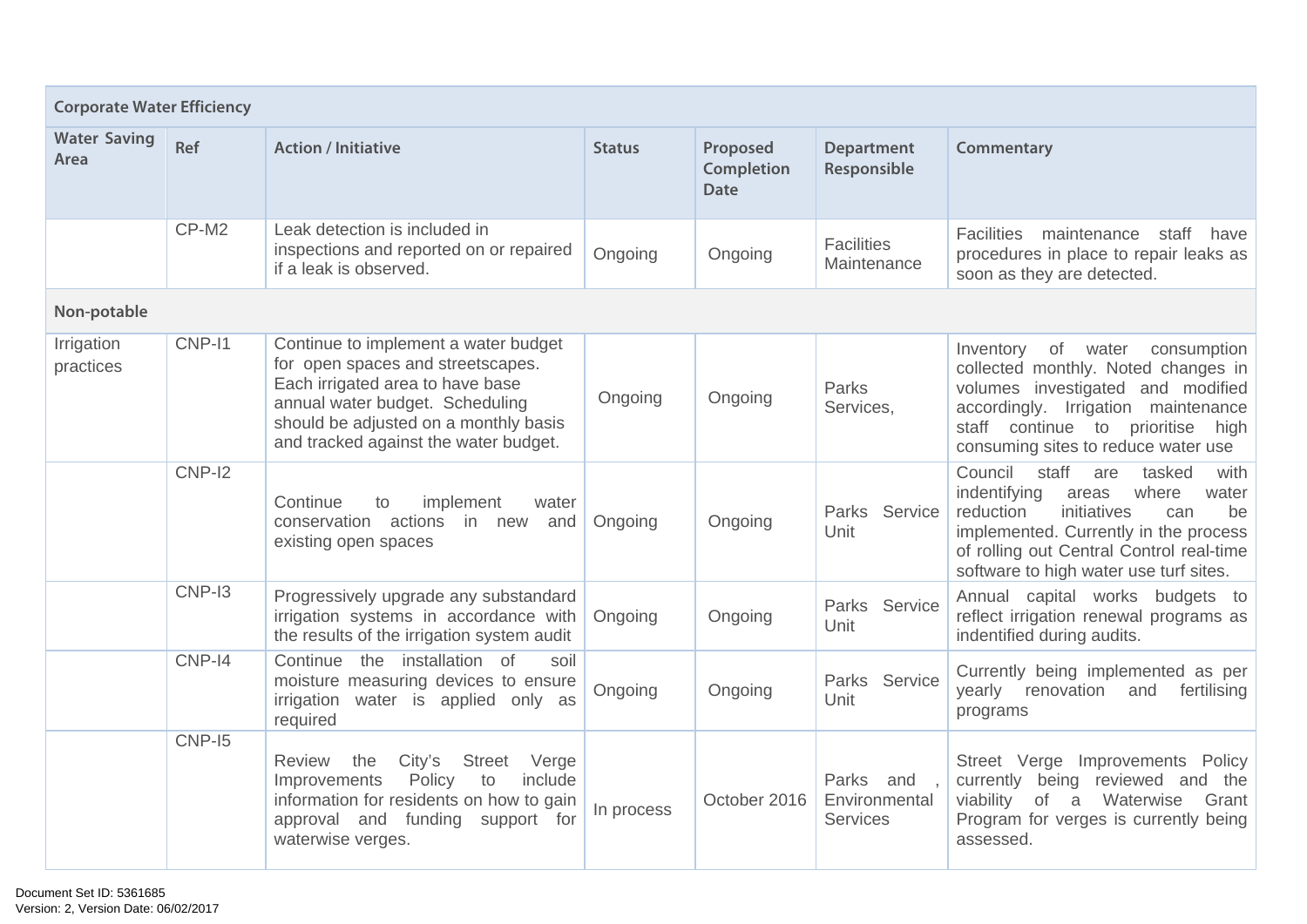|                                     | <b>Corporate Water Efficiency</b> |                                                                                                                                                                                                                                       |                        |                                              |                                  |                                                                                                                                                                                                                                                                                                                                                                                                                                                                                                                                                                                                                      |  |  |  |
|-------------------------------------|-----------------------------------|---------------------------------------------------------------------------------------------------------------------------------------------------------------------------------------------------------------------------------------|------------------------|----------------------------------------------|----------------------------------|----------------------------------------------------------------------------------------------------------------------------------------------------------------------------------------------------------------------------------------------------------------------------------------------------------------------------------------------------------------------------------------------------------------------------------------------------------------------------------------------------------------------------------------------------------------------------------------------------------------------|--|--|--|
| <b>Water Saving</b><br>Area         | Ref                               | <b>Action / Initiative</b>                                                                                                                                                                                                            | <b>Status</b>          | Proposed<br><b>Completion</b><br><b>Date</b> | <b>Department</b><br>Responsible | Commentary                                                                                                                                                                                                                                                                                                                                                                                                                                                                                                                                                                                                           |  |  |  |
| Monitoring                          | CNP-M1                            | Ensure all bores are metered to the<br>standards detailed in the Department of<br>Water Guidelines for water meter<br>installation 2009, on all non-scheme<br>water sources to measure both water<br>flow rate and cumulative volume. | Ongoing                | Ongoing                                      | Parks Service<br>Unit            | All Council bores are being fitted with<br>hydrometers to allow measurement of<br>water use. Ensure all new POS has<br>an approved meter in accordance with<br>DoW requirements                                                                                                                                                                                                                                                                                                                                                                                                                                      |  |  |  |
| Irrigation &<br>landscape<br>Design | CNP-LD1                           | Landscaping plans to include low water<br>use plants, hydrozoning and soil<br>amendments.                                                                                                                                             | Completed<br>(ongoing) | Ongoing                                      | Parks                            | POS Landscape Guideline completed<br>in March 2013 and continually<br>updated with the goal of water<br>conservation.<br>The Guidelines:<br>- commit to use of sustainable<br>materials and practises<br>- state that the use of local native<br>plant species are preferred. Any<br>exotic species must have low water<br>requirements.<br>-Require all mass planting to have<br>75mm depth organic mulch<br>-do not support the use of turf for<br>aesthetic purposes only (e.g. small<br>areas adjacent major roads)<br>POS Strategy also being developed<br>which<br>will<br>Waterwise<br>consider<br>practices. |  |  |  |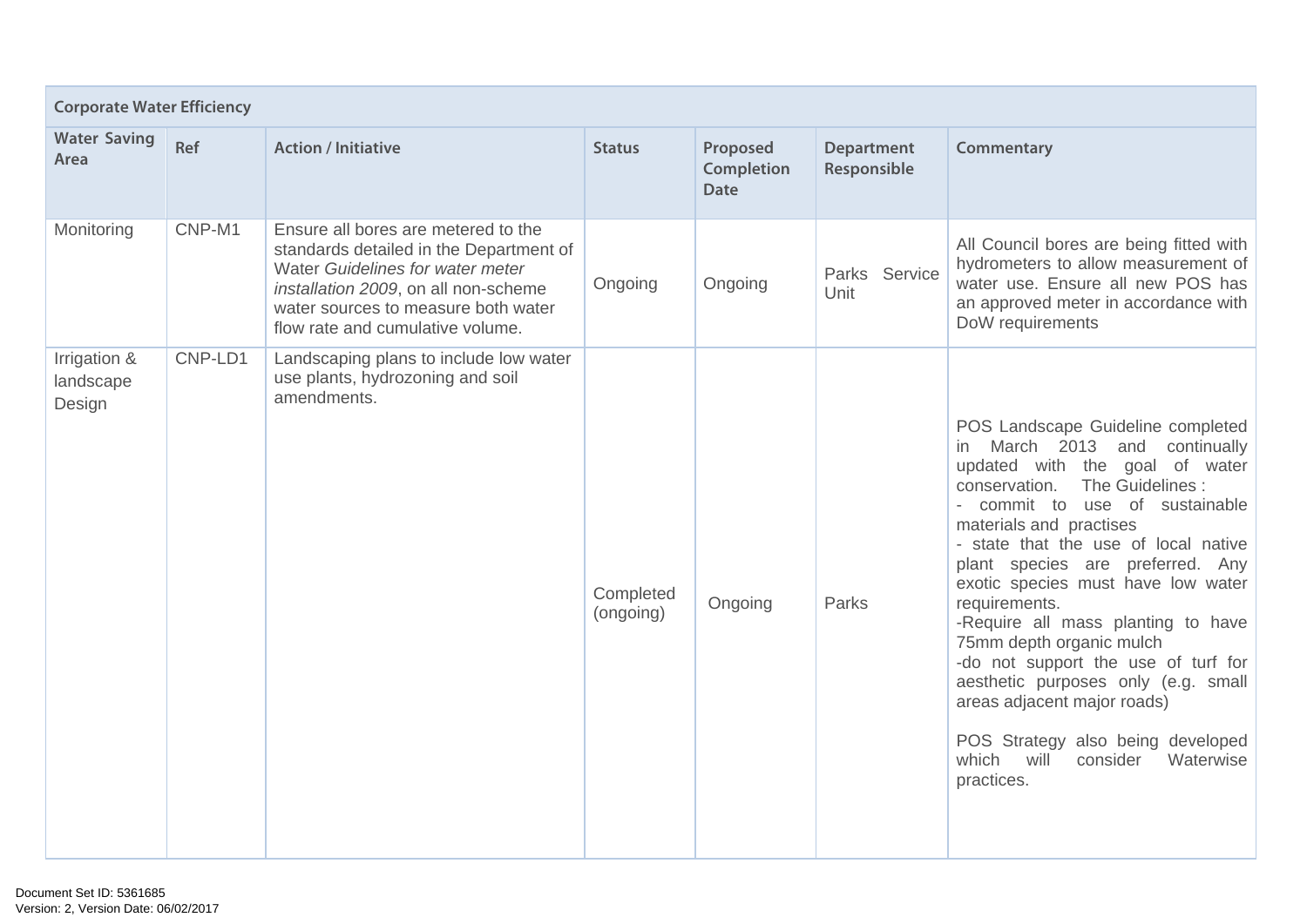| <b>Corporate Water Efficiency</b> |         |                                                                                                           |                        |                                       |                                     |                                                                                                                                                                                                                                                                                                                                                                    |  |  |  |  |
|-----------------------------------|---------|-----------------------------------------------------------------------------------------------------------|------------------------|---------------------------------------|-------------------------------------|--------------------------------------------------------------------------------------------------------------------------------------------------------------------------------------------------------------------------------------------------------------------------------------------------------------------------------------------------------------------|--|--|--|--|
| <b>Water Saving</b><br>Area       | Ref     | <b>Action / Initiative</b>                                                                                | <b>Status</b>          | Proposed<br><b>Completion</b><br>Date | <b>Department</b><br>Responsible    | Commentary                                                                                                                                                                                                                                                                                                                                                         |  |  |  |  |
|                                   | CNP-LD2 | Develop a Local Planning Policy to<br>implement water sensitive urban design<br>in new land developments. | Completed<br>(ongoing) | Ongoing                               | Environmental<br>Services,<br>Parks | Planning<br>Policy<br>Control<br>Local<br>$\overline{\phantom{a}}$<br>Water<br>for<br>Protecting<br>Measures<br><b>Resources in Receiving Environments</b><br>LPP5.3<br>http://cockburn.wa.gov.au/documents/<br><b>CouncilDoc/Policies/Policy_Statement</b><br>s/PlanningDevelop_Serv/LPP5.3.pdf<br>The policy to be reviewed annually to<br>ensure best practice. |  |  |  |  |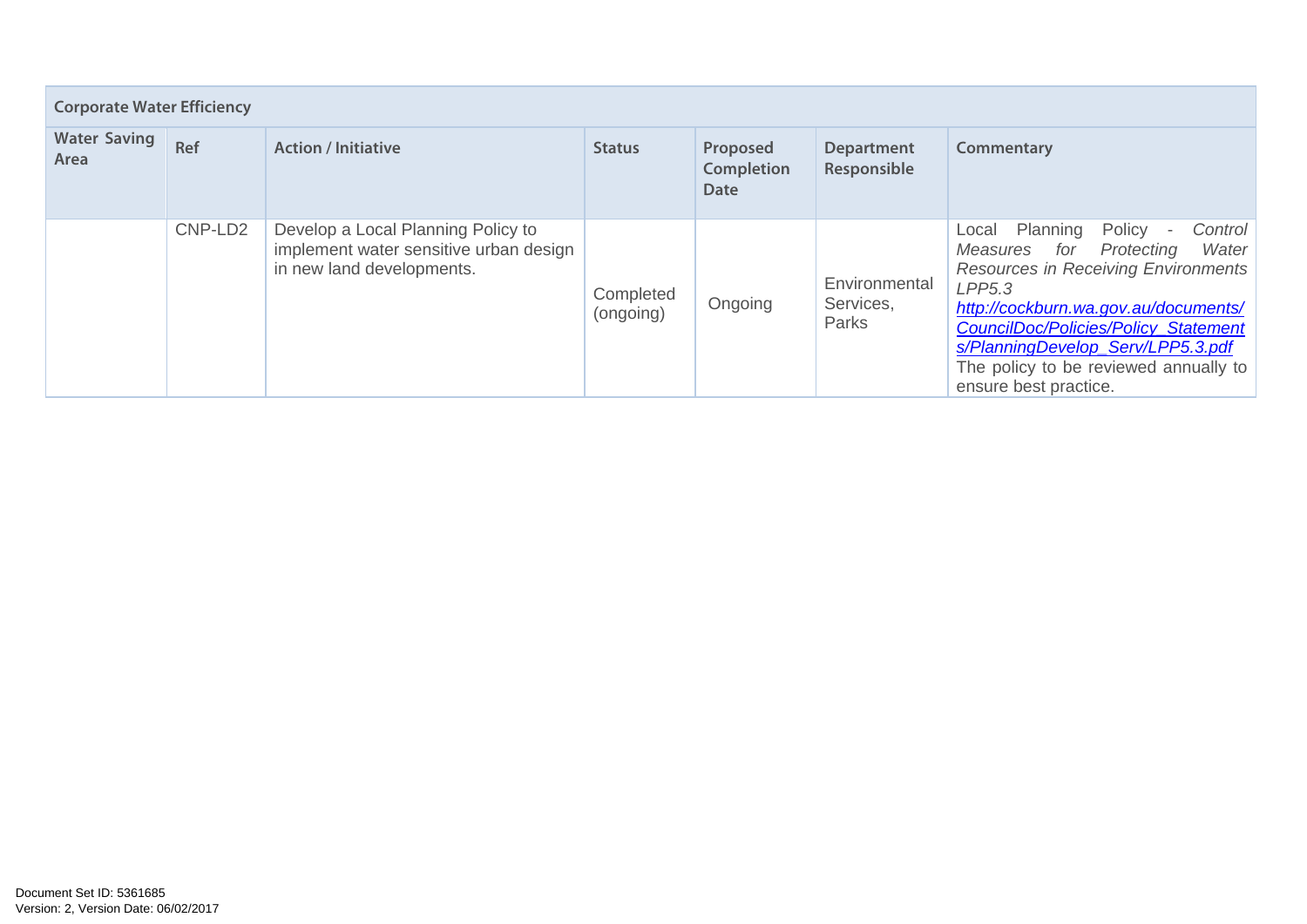| <b>Community Water Efficiency</b>               |            |                                                                                                                                   |               |                                              |                                  |                                                                                                                                                                                                                                                                                                                                                                                                                                                                                     |  |  |  |
|-------------------------------------------------|------------|-----------------------------------------------------------------------------------------------------------------------------------|---------------|----------------------------------------------|----------------------------------|-------------------------------------------------------------------------------------------------------------------------------------------------------------------------------------------------------------------------------------------------------------------------------------------------------------------------------------------------------------------------------------------------------------------------------------------------------------------------------------|--|--|--|
| <b>Water Saving</b><br>Area                     | <b>Ref</b> | <b>Action / Initiative</b>                                                                                                        | <b>Status</b> | Proposed<br><b>Completion</b><br><b>Date</b> | <b>Department</b><br>Responsible | Commentary                                                                                                                                                                                                                                                                                                                                                                                                                                                                          |  |  |  |
| Engagement                                      | COM-E1     | Engage with household and business<br>ratepayers<br>and<br>promote<br>water<br>efficiency.                                        | Ongoing       | Ongoing                                      | Environmental<br><b>Services</b> | City<br>continues<br>The<br>to<br>support<br>community events to promote water<br>saving techniques to local residents.<br>The following programs have been<br>run implemented in 15/16. Further<br>programs are planned. Waterwise<br>Garden<br><b>Bakers</b><br>Square<br>Demonstration<br>2015<br>(110)<br>Gardening with Sabrina Hahn 2016<br>(35)<br>Garden Design<br>Masterclass 2016 (40)<br>Speed<br>Date a Sustainability Expert 2015 (40)<br>Save Water And Power (\$WAP) |  |  |  |
|                                                 | COM-E2     | Engage with local schools on water<br>efficiency programs.                                                                        | In Process    | End 2017                                     | Environmental<br><b>Services</b> | Councils Environmental Education<br>Officer/s attend schools as required<br>and promote Waterwise Schools<br>Program Opportunities.<br>Current partnership with Low Carbon<br>Schools program, supporting schools<br>to reduce water use and increase<br>efficiency through staff workshops.                                                                                                                                                                                        |  |  |  |
| Water<br>sources<br>(recycling/<br>non potable) | COM-S1     | Provide information on the installation<br>and local regulation of greywater<br>systems and rainwater tanks where<br>appropriate. | Ongoing       | Ongoing                                      | Health<br><b>Services</b>        | Council makes information available<br>residents<br>on the re-use of<br>to<br>greywater. This information is based<br>on that issued by the WA Department<br>Health.                                                                                                                                                                                                                                                                                                                |  |  |  |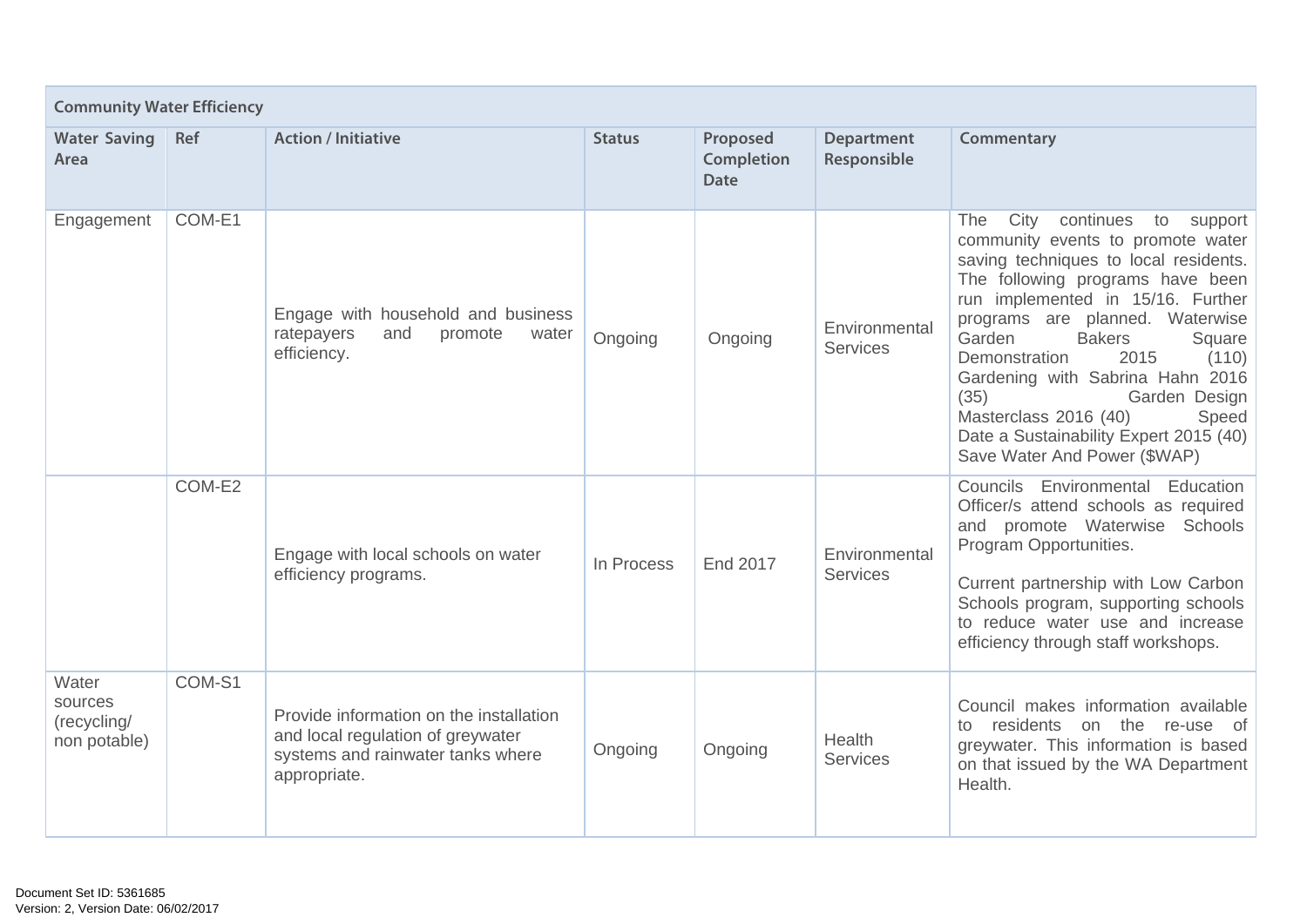| <b>Other</b> | <b>Ref</b> | Action (Minimum 5 further actions per<br>annum required to be considered for<br><b>Gold Council Status - see Appendix)</b>                                                                                                                                             | <b>Status</b>                             | Proposed<br><b>Completion</b><br><b>Date</b> | <b>Department</b><br>Responsible | Commentary                                                                                                                                                                                                                                                     |
|--------------|------------|------------------------------------------------------------------------------------------------------------------------------------------------------------------------------------------------------------------------------------------------------------------------|-------------------------------------------|----------------------------------------------|----------------------------------|----------------------------------------------------------------------------------------------------------------------------------------------------------------------------------------------------------------------------------------------------------------|
|              | COM-A1     | Develop and implement planning and<br>building controls that support the use of<br>water efficient appliances and develop<br>processes to ensure their ongoing<br>implementation                                                                                       | To<br>be<br>completed                     | June 17                                      | Statutory<br>Planning            | <b>Building Design Guidelines currently</b><br>being developed.                                                                                                                                                                                                |
|              | COM-A2     | Support the uptake of water audits by<br>residential and<br>non-residential<br>the<br>community to ensure targeted and<br>effective actions. eg free household<br>water audit program.                                                                                 | Completed<br>(ongoing<br>run<br>annually) | Ongoing                                      | Environmental<br><b>Services</b> | The City continues to offer free Home<br>Energy and Water Audits to local<br>residents and businesses.                                                                                                                                                         |
|              | COM-A4     | with<br>conjunction<br>the<br>Water<br>In In<br>Corporation support or promote a<br>subsidised water efficient landscaping<br>techniques to the residential and non-<br>residential community to support the<br>implementation of water<br>efficient<br>irrigation     | In Progress                               | December<br>2016                             | and<br>Parks<br>Environment      | Currently the Sustainability Grant<br>Program provides opportunities to<br>households or businesses to install<br>water efficient irrigation. Conditions<br>apply. The City is also investigating<br>the development of a Waterwise<br>Verge Incentive Scheme. |
|              | COM-A5     | In conjunction with the appropriate<br>stakeholders work with specific sectors<br>of the communities such as plumbers,<br>nurseries, developers and schools to<br>support water conservation and the<br>Installation and/or retrofitting water<br>efficient appliances | Completed<br>(ongoing)                    | Ongoing                                      | Environmental<br><b>Services</b> | Water Corporation rebate schemes<br>are supported and promoted. The<br>City's Sustainability Grants provide an<br>opportunity<br>residents<br>to<br>and<br>businesses to receive funding to<br>install<br>water<br>saving<br>initiatives.<br>Conditions apply. |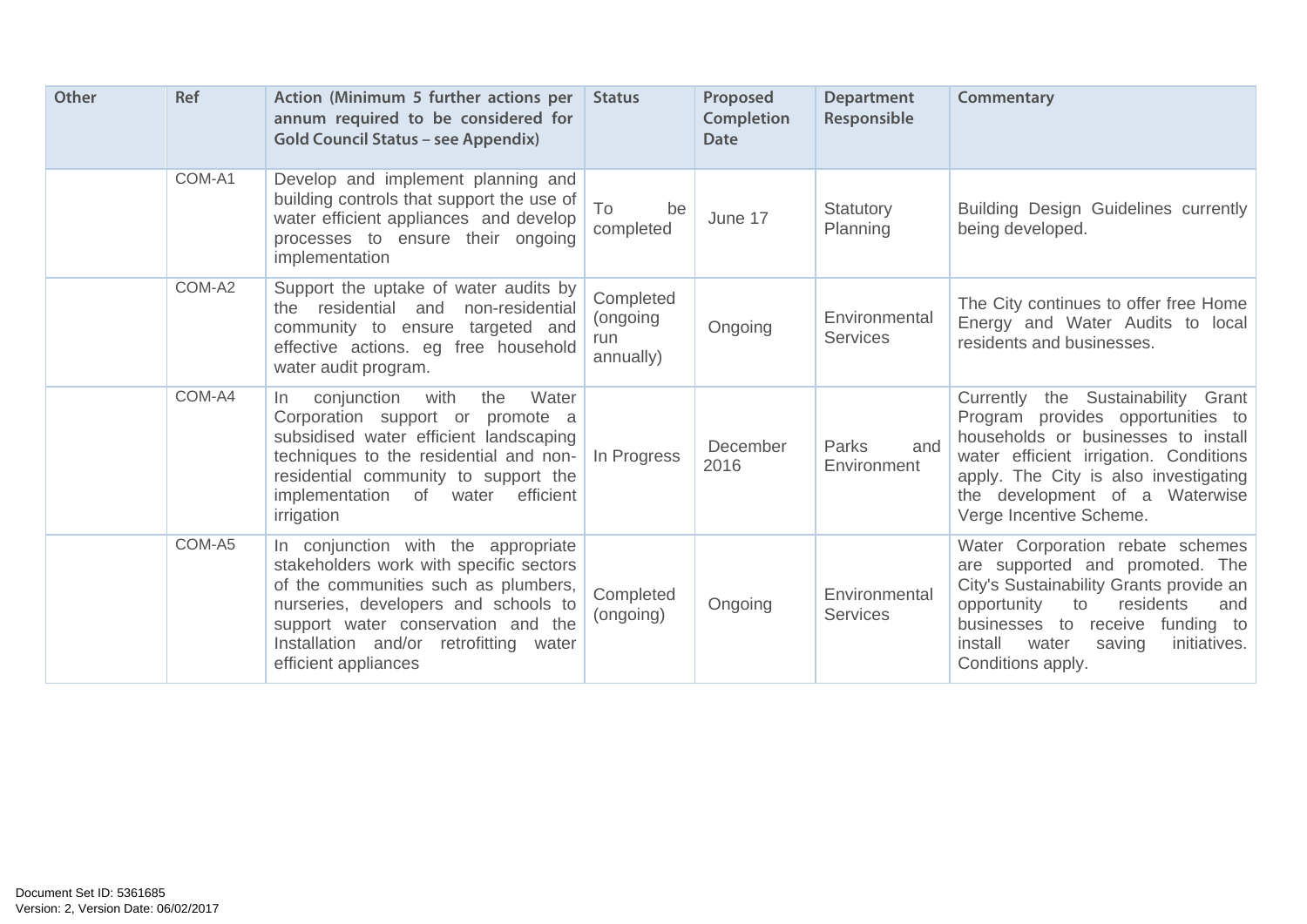# **6. Actions completed as identified in other superseded documents**.

**The following table provides completed actions from superseded water efficiency and quality documents that are not referred to in the current action sheet.** 

**Table 10: Actions completed.** 

**Corporate Water Efficiency** 

| <b>Action / Initiative</b>                                                                                                                                                                                                                                                                         | <b>Status</b> | Proposed<br><b>Completion</b><br>Date | <b>Department</b><br>Responsible                 | Commentary (including estimated savings if known)                                                                                                                   |
|----------------------------------------------------------------------------------------------------------------------------------------------------------------------------------------------------------------------------------------------------------------------------------------------------|---------------|---------------------------------------|--------------------------------------------------|---------------------------------------------------------------------------------------------------------------------------------------------------------------------|
|                                                                                                                                                                                                                                                                                                    |               |                                       |                                                  | To allow the ongoing improvement of data collected for the Water Campaign™ inventory and therefore allow the selection of targeted and effective actions.           |
| Implement processes to collect indicator<br>information (where it was unavailable) for<br>high consuming sites in<br>Milestone<br>inventory.                                                                                                                                                       | Completed     | <b>June 2012</b>                      | Environmental<br><b>Services</b>                 | Inventory of use collected annually. Noted changes in<br>volumes investigated. Maintenance staff continue to<br>prioritise high consuming sites to reduce water use |
| Investigate<br>high consuming sites with<br>multiple uses. Install sub meters where<br>appropriate and develop a process for<br>recording this information in your inventory.                                                                                                                      | Ongoing       | June 2012                             | Environmental<br><b>Services</b>                 | Inventory of use collected annually. Noted changes in<br>volumes investigated. Maintenance staff continue to<br>prioritise high consuming sites to reduce water use |
| Install hydrometers to measure Council's use<br>of groundwater                                                                                                                                                                                                                                     | Ongoing       | 2016/17                               | Parks and<br>Environmental<br><b>Services</b>    | The majority of sites now have hydrometer installed. Few<br>remaining sites to be targeted in 16/17.                                                                |
| At Milestone 4 councils are required to<br>calculate the savings resulting from the<br>actions they have implemented. Where data<br>calculating savings resulting from<br>tor<br>implemented actions is not easily available,<br>implement systems to record water saved<br>through these actions. | Ongoing       | Ongoing                               | Environmental<br><b>Services</b><br>and<br>Parks | Annual inventories to be used to estimate amount of<br>water being saved.                                                                                           |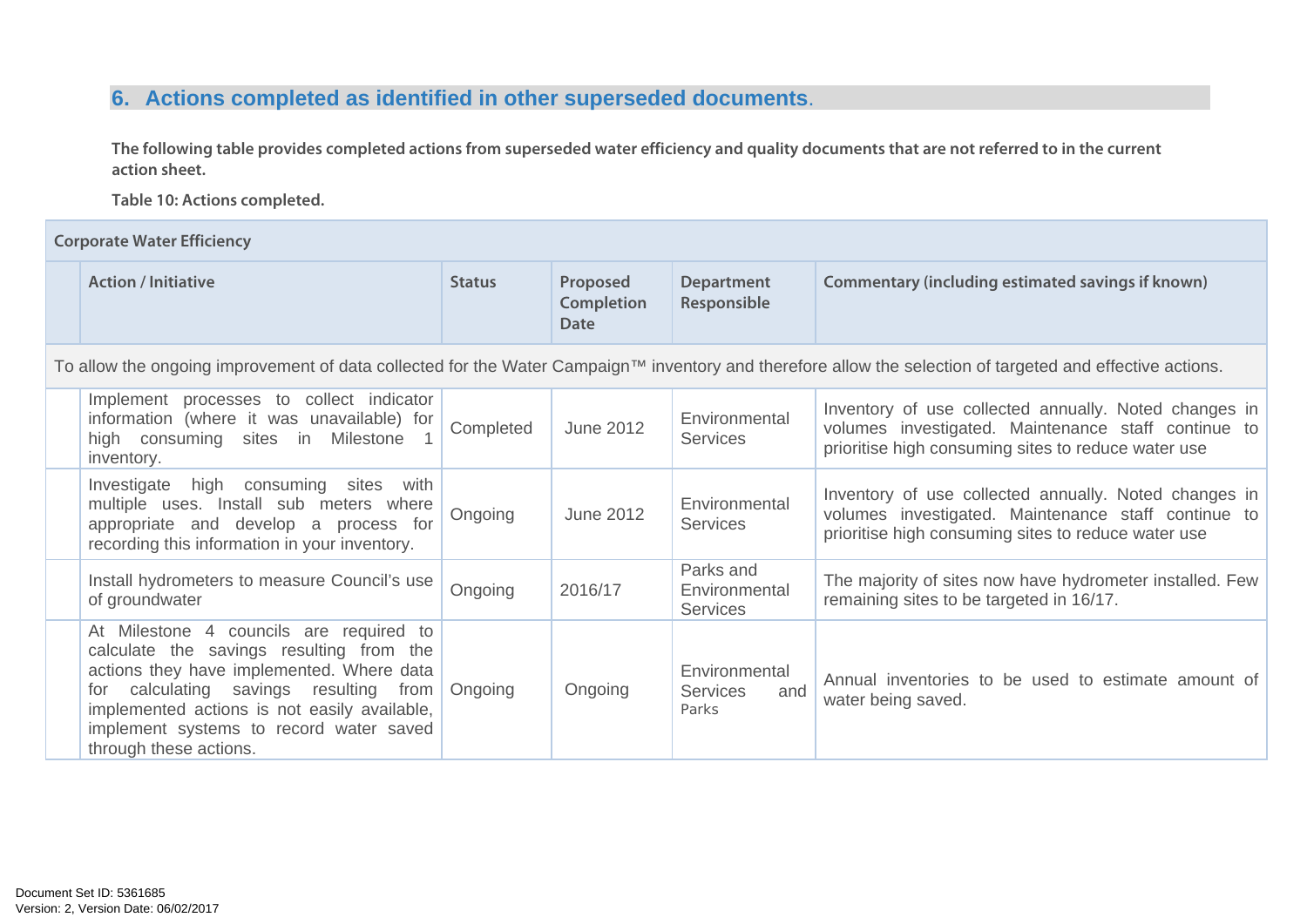| <b>Corporate Water Efficiency</b>                                                                                                                                                                                                     |                        |                                              |                                                 |                                                                                                                                                                                                                                                                                                                                                                                                                                                                                                                                                                                               |  |  |  |
|---------------------------------------------------------------------------------------------------------------------------------------------------------------------------------------------------------------------------------------|------------------------|----------------------------------------------|-------------------------------------------------|-----------------------------------------------------------------------------------------------------------------------------------------------------------------------------------------------------------------------------------------------------------------------------------------------------------------------------------------------------------------------------------------------------------------------------------------------------------------------------------------------------------------------------------------------------------------------------------------------|--|--|--|
| <b>Action / Initiative</b>                                                                                                                                                                                                            | <b>Status</b>          | Proposed<br><b>Completion</b><br><b>Date</b> | <b>Department</b><br>Responsible                | Commentary (including estimated savings if known)                                                                                                                                                                                                                                                                                                                                                                                                                                                                                                                                             |  |  |  |
| To reduce water consumption through avoiding water use (where waterless options exist) and using water efficient technology                                                                                                           |                        |                                              |                                                 |                                                                                                                                                                                                                                                                                                                                                                                                                                                                                                                                                                                               |  |  |  |
| Conduct a review of council's public open<br>space to determine use by the community<br>possible<br>and<br>water<br>conservation<br>opportunities.                                                                                    | Completed<br>(ongoing) | Ongoing                                      | Environmental<br>Services, Parks                | POS Landscape Guideline completed March 2013 and<br>continually updated with these goals in mind.<br>The<br>Guidelines<br>- commit to use of sustainable materials and practises<br>- state that the use of local native plant species are<br>preferred. Any exotic species must have low water<br>requirements.<br>-Require all mass planting to have 75mm depth organic<br>mulch<br>-do not support the use of turf for aesthetic purposes only<br>small<br>adjacent<br>major<br>areas<br>roads)<br>(e.g.<br>POS Stratgey also being developed which will consider<br>Water wise practices. |  |  |  |
| Conduct water audits on high consuming<br>sites to determine which water conservation<br>measures and water efficient appliances will<br>be the most effective (eg Operations Centre,<br>Coogee Beach Reserve, etc),                  | Completed<br>(ongoing) | Completed                                    | Environmental<br>Services,<br>facilities        | Inventory of use collected annually. Noted changes in<br>volumes investigated. Maintenance staff continue to<br>prioritise high consuming sites to reduce water use                                                                                                                                                                                                                                                                                                                                                                                                                           |  |  |  |
| Retrofit Council Buildings with water efficient<br>appliances, sensor taps, timed showers, low<br>flow showerheads, tap flow regulators, dual<br>flush toilets, waterless urinals as appropriate<br>(and as identified in the audits) | Completed<br>(ongoing) | Completed                                    | Environmental<br>Services,<br><b>Facilities</b> | Council continues to look for opportunities to reduce<br>water consumption at all facilities. Funds continue to be<br>made available to implement initiatives via Environmental<br>Services Water Campaign budget.                                                                                                                                                                                                                                                                                                                                                                            |  |  |  |
| In conjunction with appropriate stakeholders<br>investigate best practice technology and<br>design principles to minimise water use at the<br>newly planned Operation Centre.                                                         | Ongoing                | Completed                                    | Infrastructure<br><b>Services</b>               | Currently being investigated/implemented                                                                                                                                                                                                                                                                                                                                                                                                                                                                                                                                                      |  |  |  |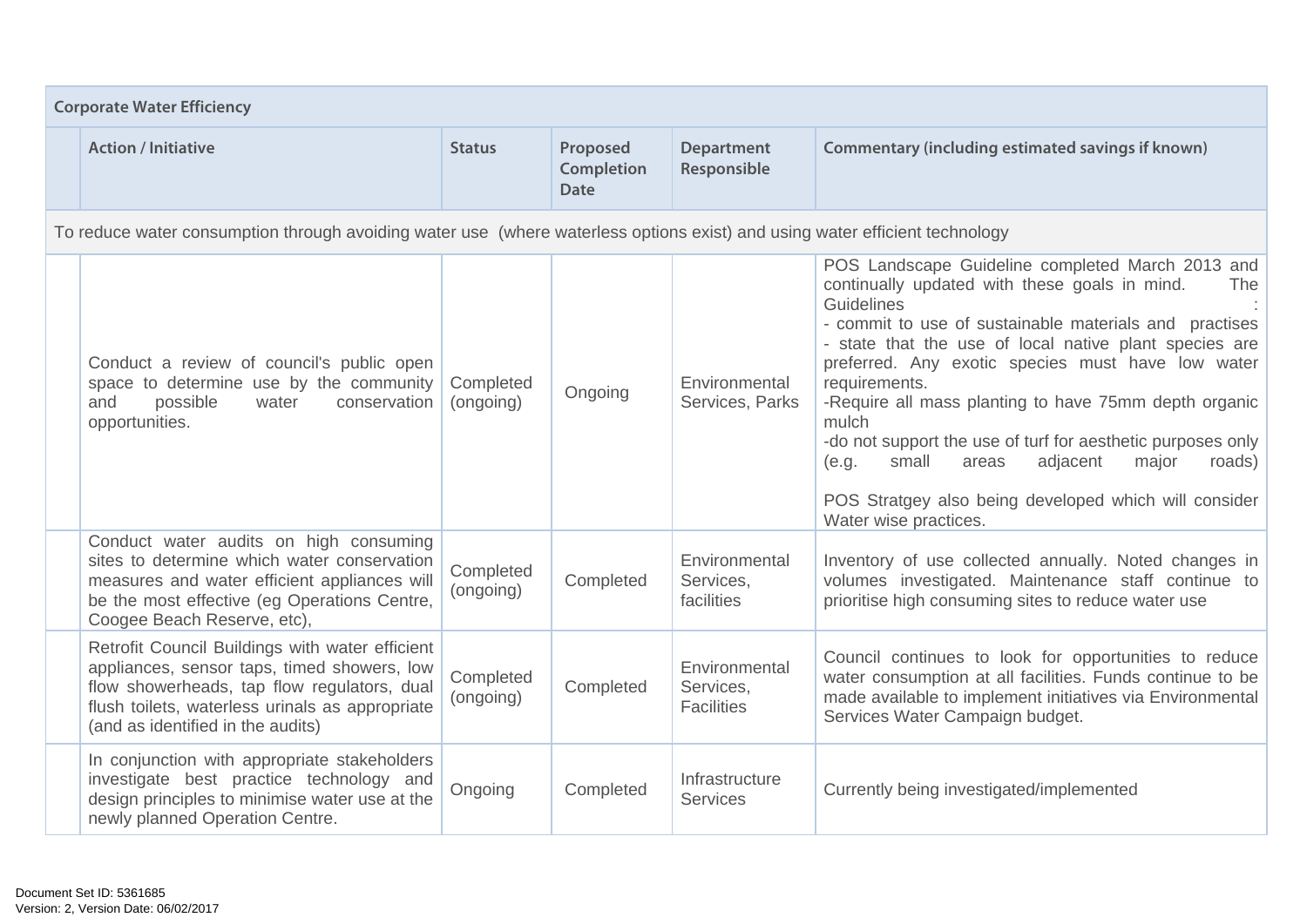| <b>Corporate Water Efficiency</b> |                                                                                                                                                                                                                                       |                        |                                              |                                  |                                                                                                                                                                                                                                           |  |  |
|-----------------------------------|---------------------------------------------------------------------------------------------------------------------------------------------------------------------------------------------------------------------------------------|------------------------|----------------------------------------------|----------------------------------|-------------------------------------------------------------------------------------------------------------------------------------------------------------------------------------------------------------------------------------------|--|--|
|                                   | <b>Action / Initiative</b>                                                                                                                                                                                                            | <b>Status</b>          | Proposed<br><b>Completion</b><br><b>Date</b> | <b>Department</b><br>Responsible | <b>Commentary (including estimated savings if known)</b>                                                                                                                                                                                  |  |  |
|                                   | Conduct an audit of the irrigation systems<br>servicing each piece of open space to<br>determine the efficiency of the irrigation<br>system (see action IP-3b)                                                                        | Completed              | Completed                                    | Parks                            | Best practice irrigation techniques in place.                                                                                                                                                                                             |  |  |
|                                   | Install an appropriate irrigation system which<br>allows areas to be irrigated based on the<br>actual requirements of the turf.                                                                                                       | Completed              | <b>Not</b><br>completed.                     | Parks                            | All new and upgraded systems installed are designed for<br>optimum distribution and water conservation                                                                                                                                    |  |  |
|                                   | Amend soil to reduce water consumption and<br>utilise soil moisture measuring to ensure<br>irrigation water is applied only as required                                                                                               | Completed<br>(ongoing) | Completed                                    | Parks                            | Currently being implemented as per yearly renovation &<br>fertilising programs (ongoing)                                                                                                                                                  |  |  |
|                                   | Locate plants together that have a similar<br>water requirement                                                                                                                                                                       | Completed              | Completed                                    | Parks                            | Currently being implemented (now standard business<br>practice)<br>Shared root-zones with adequate mulch are encouraged.<br>Recent examples include the Hiroshima Day plantings<br>(Tuarts) we did at Tapper Reserve. Pictures available. |  |  |
|                                   | Select and plant indigenous/local plants in<br>new and upgraded plantations                                                                                                                                                           | Completed              | Completed                                    | Parks                            | Standard practise                                                                                                                                                                                                                         |  |  |
|                                   | Use mulch in planting beds and street trees<br>to maintain moisture                                                                                                                                                                   | Completed              | Completed                                    | Parks                            | <b>Standard Practise</b>                                                                                                                                                                                                                  |  |  |
|                                   | Select drought tolerant turf species for turf<br>upgrade and new site establishment                                                                                                                                                   | Completed              | Completed                                    | Parks                            | Standard practise                                                                                                                                                                                                                         |  |  |
|                                   | Develop an irrigation leak detection system                                                                                                                                                                                           | Completed              | Completed                                    | Parks                            | Major leak detection system has been installed on all<br>bores.                                                                                                                                                                           |  |  |
|                                   | Develop procedures and remove blocks to<br>dealing with irrigation leaks quickly                                                                                                                                                      | Completed              | Completed                                    | Parks                            | Practises are in place to ensure leaks are repaired as<br>soon as detected.                                                                                                                                                               |  |  |
|                                   | Develop procedures for identifying<br>and<br>dealing with building/facility leaks quickly                                                                                                                                             | Completed              | Completed                                    | <b>Facilities</b>                | Facilities maintenance staff have procedures in place to<br>repair leaks as soon as they are detected.                                                                                                                                    |  |  |
|                                   | To reduce water consumption at Aquatic Facilities - South Lake Leisure Centre to soon be closed. New start of the art facility being constructed at Cockburn<br>Central which will include best practise water management techniques. |                        |                                              |                                  |                                                                                                                                                                                                                                           |  |  |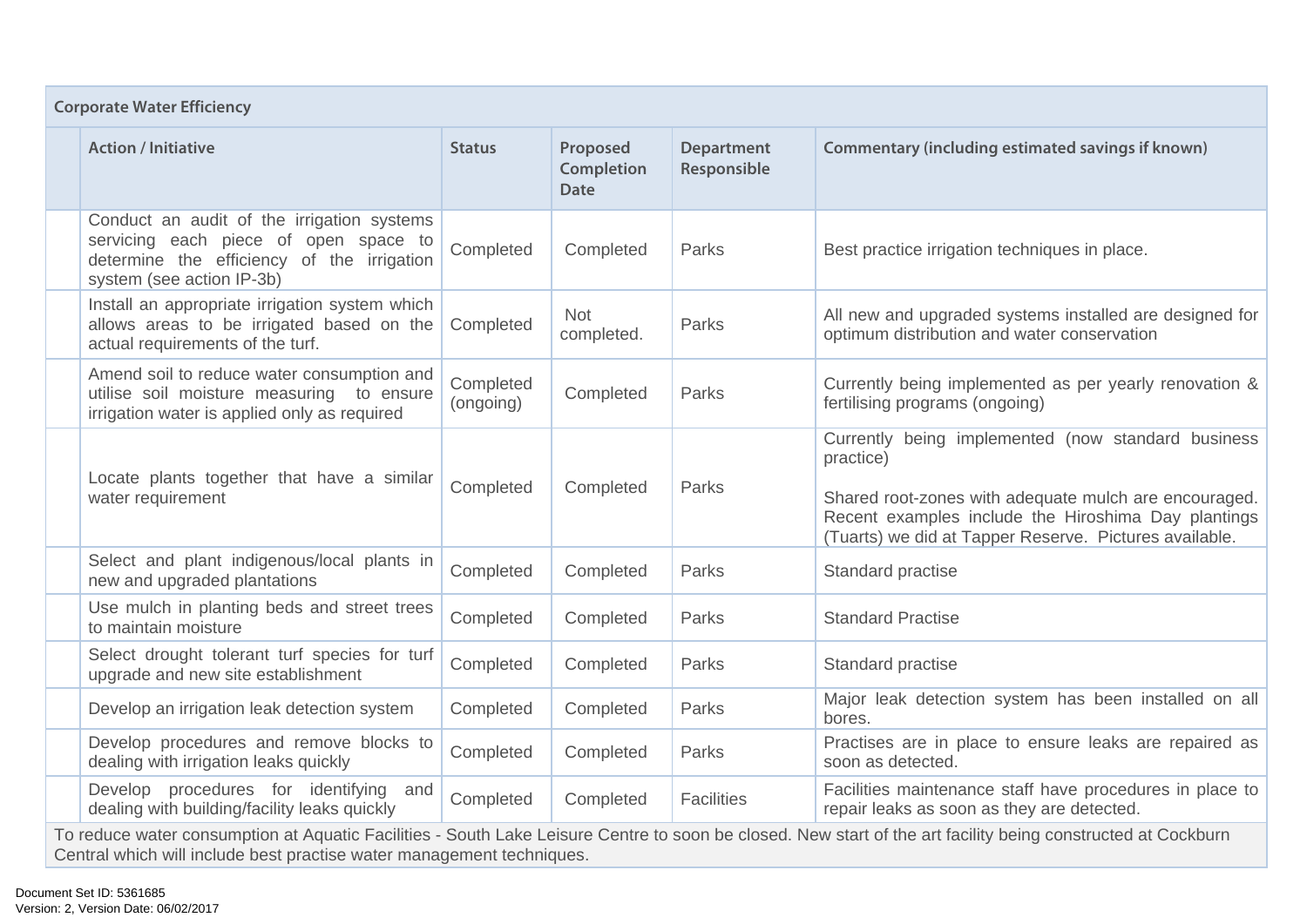| <b>Community Water Efficiency</b>                                                                                                                                                        |                                                                             |                                              |                                        |                                                                                                                                                                                                                                                                                                                                                                                                                                                                |  |  |
|------------------------------------------------------------------------------------------------------------------------------------------------------------------------------------------|-----------------------------------------------------------------------------|----------------------------------------------|----------------------------------------|----------------------------------------------------------------------------------------------------------------------------------------------------------------------------------------------------------------------------------------------------------------------------------------------------------------------------------------------------------------------------------------------------------------------------------------------------------------|--|--|
| <b>Action / Initiative</b>                                                                                                                                                               | <b>Status</b>                                                               | Proposed<br><b>Completion</b><br><b>Date</b> | <b>Department</b><br>Responsible       | Commentary (including estimated savings if known)                                                                                                                                                                                                                                                                                                                                                                                                              |  |  |
| To reduce water consumption through avoiding water use (where waterless options exist) and using water efficient technology                                                              |                                                                             |                                              |                                        |                                                                                                                                                                                                                                                                                                                                                                                                                                                                |  |  |
| Provide scope in the Sustainability Grants<br>Scheme for waterless and water efficient<br>technologies in the residential and non-<br>residential community                              | Completed<br>(ongoing)                                                      | Completed                                    | Environmental<br>Services              | The sustainability grant program has scope to assist<br>households to take up water saving initiatives. Conditions<br>apply. The City also provides a Free Home Energy and<br>Water Audit Program for local residents.                                                                                                                                                                                                                                         |  |  |
| In conjunction with appropriate stakeholders<br>deliver community workshops providing<br>information on how to reduce water use eg<br>Great Gardens and<br>Days<br>of Change<br>Program. | Completed<br>(run<br>annually)                                              | Completed                                    | Environmental<br>Services,<br>Planning | The City continues to support community events to<br>promote water saving techniques to local residents. The<br>following programs have been run implemented in 15/16.<br>Further programs are planned. Waterwise Garden<br>Demonstration<br>Square<br>2015<br>(110)<br><b>Bakers</b><br>Gardening with Sabrina Hahn 2016 (35)<br>Garden<br>Design Masterclass 2016 (40)<br>Speed Date a<br>Sustainability Expert 2015 (40)<br>Save Water<br>And Power (\$WAP) |  |  |
| Demonstration gardens/Water wise/Native<br>plants in public open space to support the<br>implementation of water efficient irrigation                                                    | Completed<br>2013/14<br>now<br>awaiting<br>signage                          | Completed                                    | Environmental<br>Services, Parks       | The City utilises native plants in landscaping designs<br>and POS areas.                                                                                                                                                                                                                                                                                                                                                                                       |  |  |
| Review the City's Street Verge Improvements<br>Policy to include information for residents on<br>how to gain approval for waterwise verges                                               | Completed -<br><b>Street</b><br>Verge<br>Improveme<br>Policy<br>nts<br>AEW1 | Completed                                    | Environmental<br>Services, Parks       | The policy has been reviwed and now contains<br>information on verge improvements including waterwise<br>gardens.                                                                                                                                                                                                                                                                                                                                              |  |  |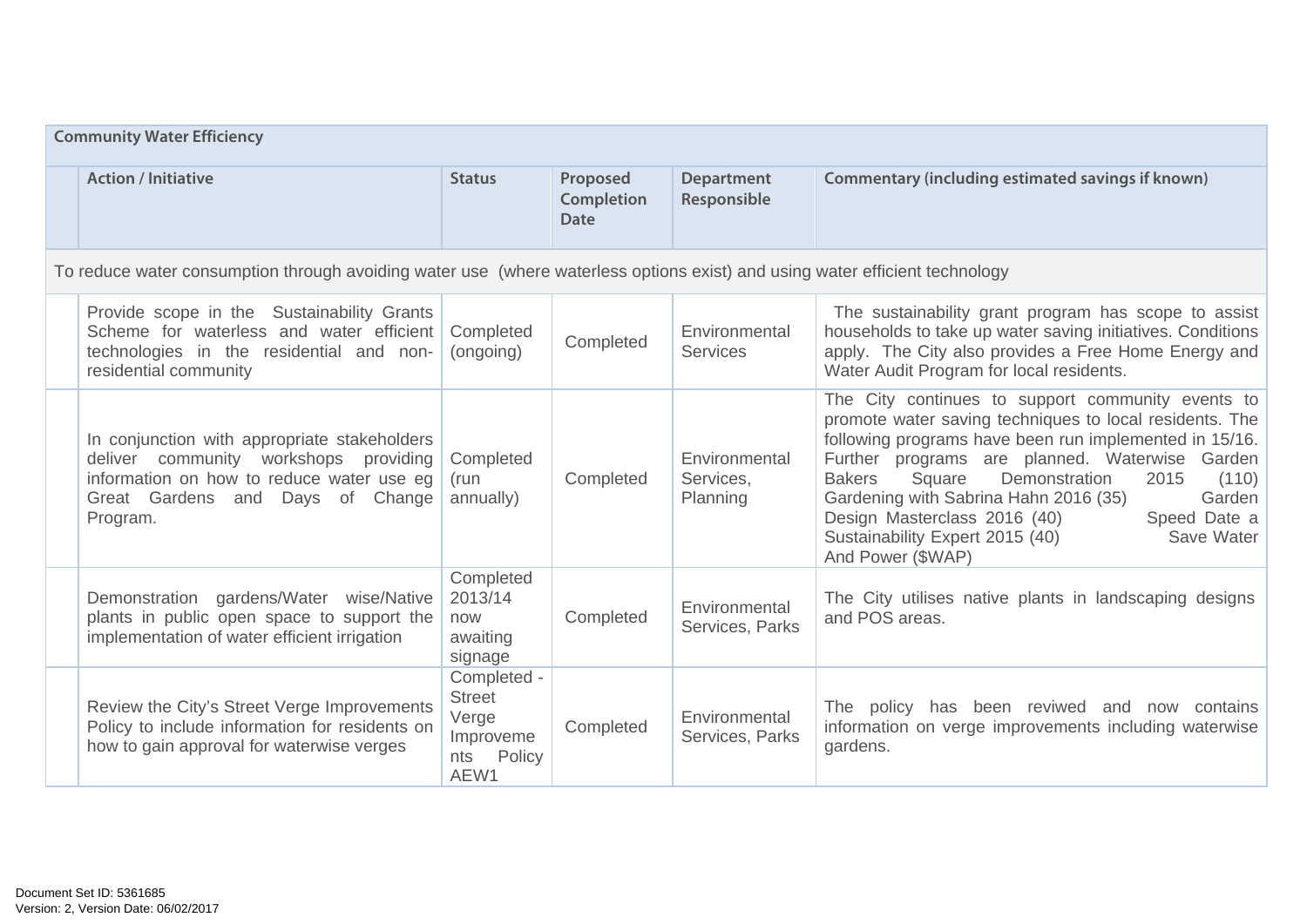| <b>Corporate Water Quality</b>                                                                                                   |               |                                              |                                                                                 |                                                                                                                                                                                                                                                                |  |  |  |
|----------------------------------------------------------------------------------------------------------------------------------|---------------|----------------------------------------------|---------------------------------------------------------------------------------|----------------------------------------------------------------------------------------------------------------------------------------------------------------------------------------------------------------------------------------------------------------|--|--|--|
| <b>Action / Initiative</b>                                                                                                       | <b>Status</b> | Proposed<br><b>Completion</b><br><b>Date</b> | <b>Department</b><br>Responsible                                                | Commentary (including estimated savings if known)                                                                                                                                                                                                              |  |  |  |
| These actions are designed to minimise the export of gross pollutants and sediments to receiving environments.                   |               |                                              |                                                                                 |                                                                                                                                                                                                                                                                |  |  |  |
| Conduct a litter audit for council managed<br>wetlands                                                                           | Completed     | Completed                                    | Environmental<br><b>Services</b>                                                | Three wetlands were identified and audited. Results were<br>used to identify ways to reduce litter entering wetlands                                                                                                                                           |  |  |  |
| action:<br>Gross<br>litter<br>management<br>Review/monitor<br>street<br>sweeping<br>and<br>Implement best management practices   | Ongoing.      | Completed                                    | Environmental<br>Services,<br>Engineering<br><b>Services</b>                    | Maintenance program for GPTs developed.                                                                                                                                                                                                                        |  |  |  |
| litter management action:<br>Gross<br>Install<br>appropriate litter traps in stormwater drains -<br>in parks and wetlands        | Completed     | Completed                                    | Environmental<br>Services,<br>Engineering<br>Services, Parks                    | In all new subdivisions adjacent to wetlands where<br>may enter the wetlands - GPTs are<br>stormwater<br>mandatory.                                                                                                                                            |  |  |  |
| litter management action:<br>Install<br>Gross<br>appropriate litter traps in stormwater drains -<br>require at subdivision stage | Ongoing.      | Completed                                    | Environmental<br>Services,<br>Engineering<br>Services,<br>Statutory<br>Planning | In all new subdivisions adjacent to wetlands where<br>may enter the wetlands - GPTs are<br>stormwater<br>mandatory.                                                                                                                                            |  |  |  |
| Develop<br>implement<br>and<br>an<br>ongoing<br>maintenance schedule for gross litter traps                                      | Ongoing.      | Completed                                    | Environmental<br>Services,<br>Engineering<br>Services, Parks                    | Maintenance program for GPTs developed.                                                                                                                                                                                                                        |  |  |  |
| Assess the amount of litter removed from<br>water ways as a result of the above (follow up<br>audit)                             | In progress.  | <b>Not</b><br>completed                      | Environmental<br><b>Services</b>                                                | This was investigated to determine how practical this is.<br>It could be done on weight of material being removed but<br>much of this will be plant material. Undertaking an audit<br>could be very expensive and time consuming. Deemed to<br>be too onerous. |  |  |  |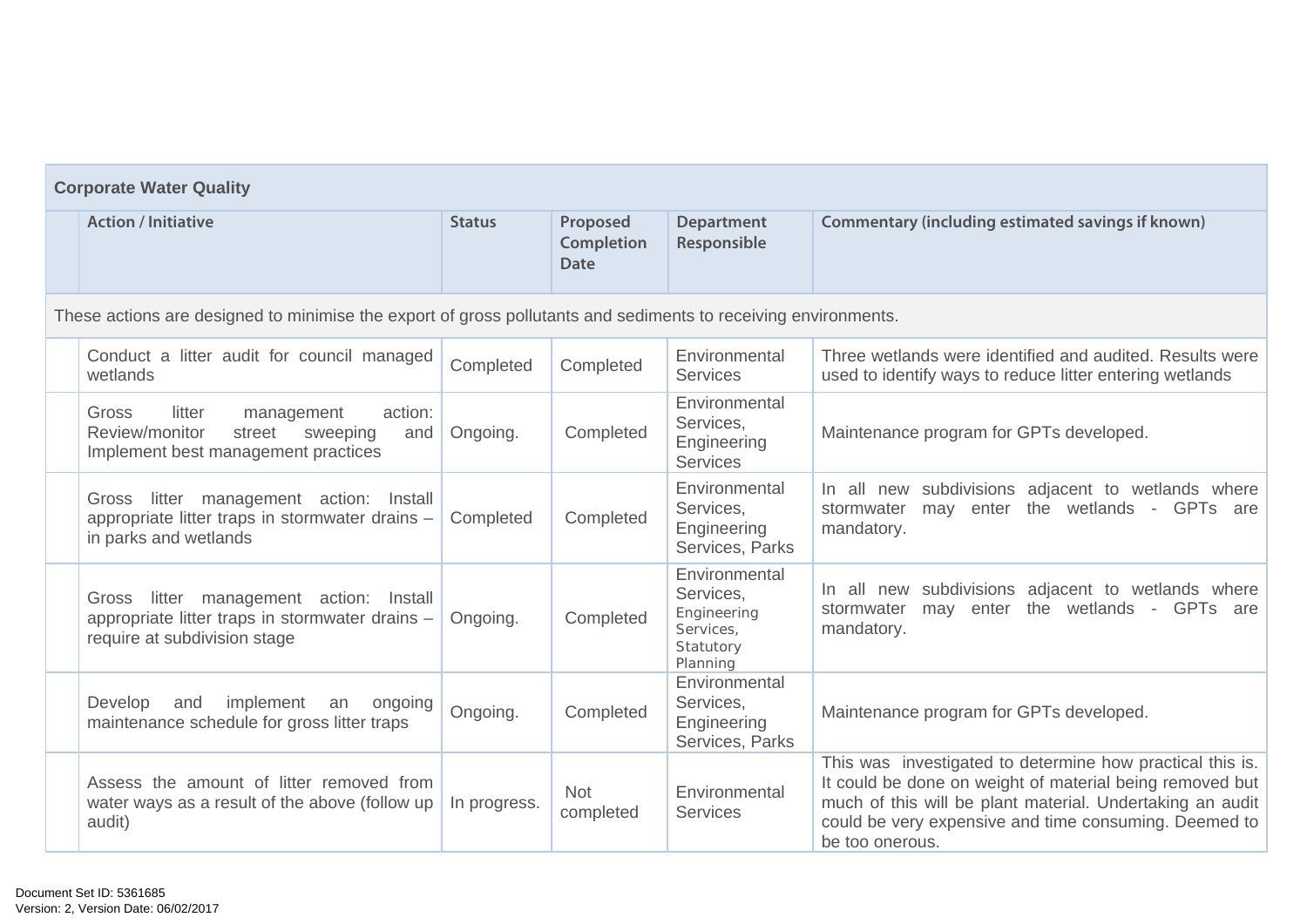| <b>Corporate Water Quality</b>                                                                                         |                        |                                |                                                                                                            |                                                                                                                                                            |  |  |  |
|------------------------------------------------------------------------------------------------------------------------|------------------------|--------------------------------|------------------------------------------------------------------------------------------------------------|------------------------------------------------------------------------------------------------------------------------------------------------------------|--|--|--|
| <b>Action / Initiative</b>                                                                                             | <b>Status</b>          | Proposed<br>Completion<br>Date | <b>Department</b><br>Responsible                                                                           | Commentary (including estimated savings if known)                                                                                                          |  |  |  |
| Review Wetland Conservation Policy to<br>support the retention and protection riparian<br>vegetation in wetland areas. | Ongoing.               | Completed                      | Environmental<br><b>Services</b>                                                                           | Document reviewed every 12 months. No changes<br>required at this time.                                                                                    |  |  |  |
| loads to receiving environments.                                                                                       |                        |                                |                                                                                                            | These actions are designed to assist in developing a better understanding of and prompt action to minimise the environmental impacts of excessive nutrient |  |  |  |
| implement Water Sensitive<br>Continue to<br>Urban Design (WSUD) as per the guidelines                                  | Completed<br>(Ongoing) | Completed                      | Engineering<br>Services,<br>Statutory<br>and<br>Strategic<br>Planning, Parks                               | All development required to use best practise WSUD<br>principles.                                                                                          |  |  |  |
| Continue Staff training in WSUD                                                                                        | Completed<br>(Ongoing) | Completed                      | Environmental<br>Services,<br>Engineering<br>Services,<br>Statutory<br>and<br>Strategic<br>Planning, Parks | Staff attend training as required.                                                                                                                         |  |  |  |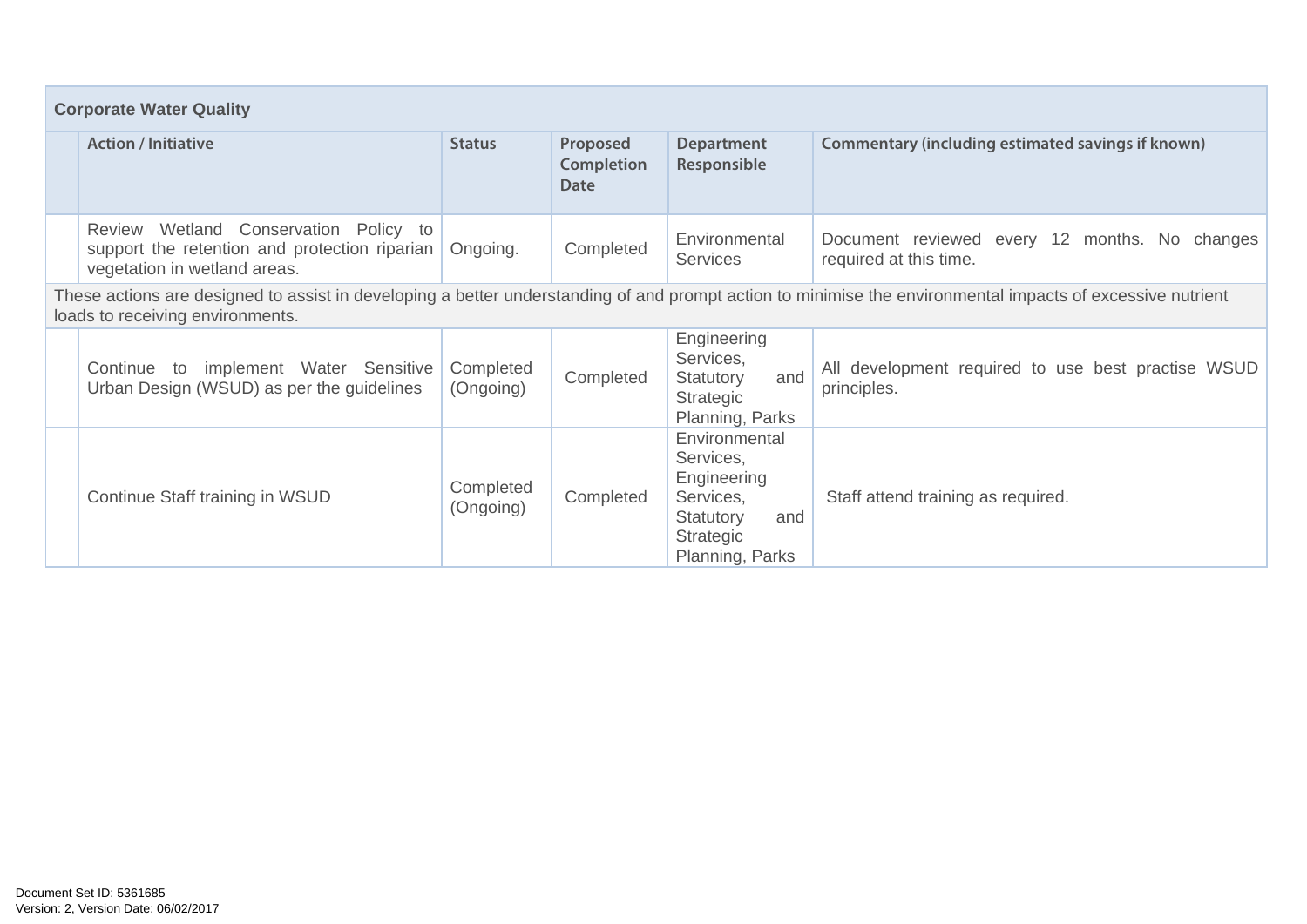| <b>Corporate Water Quality</b>                                                                                  |               |                                              |                                                              |                                                                                                                                                                                                                                                                                                                                                                                                                                                                                                                                                                                                                                                                                                                                                                                                                                                                                                                                                                        |  |  |
|-----------------------------------------------------------------------------------------------------------------|---------------|----------------------------------------------|--------------------------------------------------------------|------------------------------------------------------------------------------------------------------------------------------------------------------------------------------------------------------------------------------------------------------------------------------------------------------------------------------------------------------------------------------------------------------------------------------------------------------------------------------------------------------------------------------------------------------------------------------------------------------------------------------------------------------------------------------------------------------------------------------------------------------------------------------------------------------------------------------------------------------------------------------------------------------------------------------------------------------------------------|--|--|
| <b>Action / Initiative</b>                                                                                      | <b>Status</b> | Proposed<br><b>Completion</b><br><b>Date</b> | <b>Department</b><br>Responsible                             | Commentary (including estimated savings if known)                                                                                                                                                                                                                                                                                                                                                                                                                                                                                                                                                                                                                                                                                                                                                                                                                                                                                                                      |  |  |
| Continue to restore drainage channels to<br>living streams                                                      | Ongoing.      | Completed                                    | Environmental<br><b>Services</b>                             | <b>Examples</b><br>include<br>living<br>at:<br>streams<br>South Lake Drain (drain recontoured to redirect water<br>through<br>existing<br>riparian<br>vegetation)<br>Yangebup<br>Drain (drain recontoured<br>heavily<br>and<br>revegetated, with settling ponds and ripples installed)<br>Market Garden Swamp (previously grassed swale,<br>revegetated)<br>Caring for Country Grant applied for in May 2013 to<br>undertake extensive living stream development using<br>solar pumps to enhance water quality at Yangebup. Grant<br>not successful but funding of \$100,000 provided by<br>Council for project. Design being developed. Works to<br>2015<br>March<br>when<br>dryer.<br>commence<br>Yangebup Lake Solar Powered Nutrient stripping basin<br>completed. Second solar powered basin to be installed at<br>Yangebup Lake in 2017. Bibra Lake drain will be<br>assessed to determine what measure can be taken to<br>reduce nutrients entering Bibra Lake. |  |  |
| implement<br>Develop<br>and<br>an<br>ongoing<br>maintenance schedule for drainage nutrient<br>stripping basins. | Ongoing.      | Completed                                    | Environmental<br>Services,<br>Engineering<br>Services, Parks | Bushland Maintenance Officers currently undertake<br>maintenance of living streams.                                                                                                                                                                                                                                                                                                                                                                                                                                                                                                                                                                                                                                                                                                                                                                                                                                                                                    |  |  |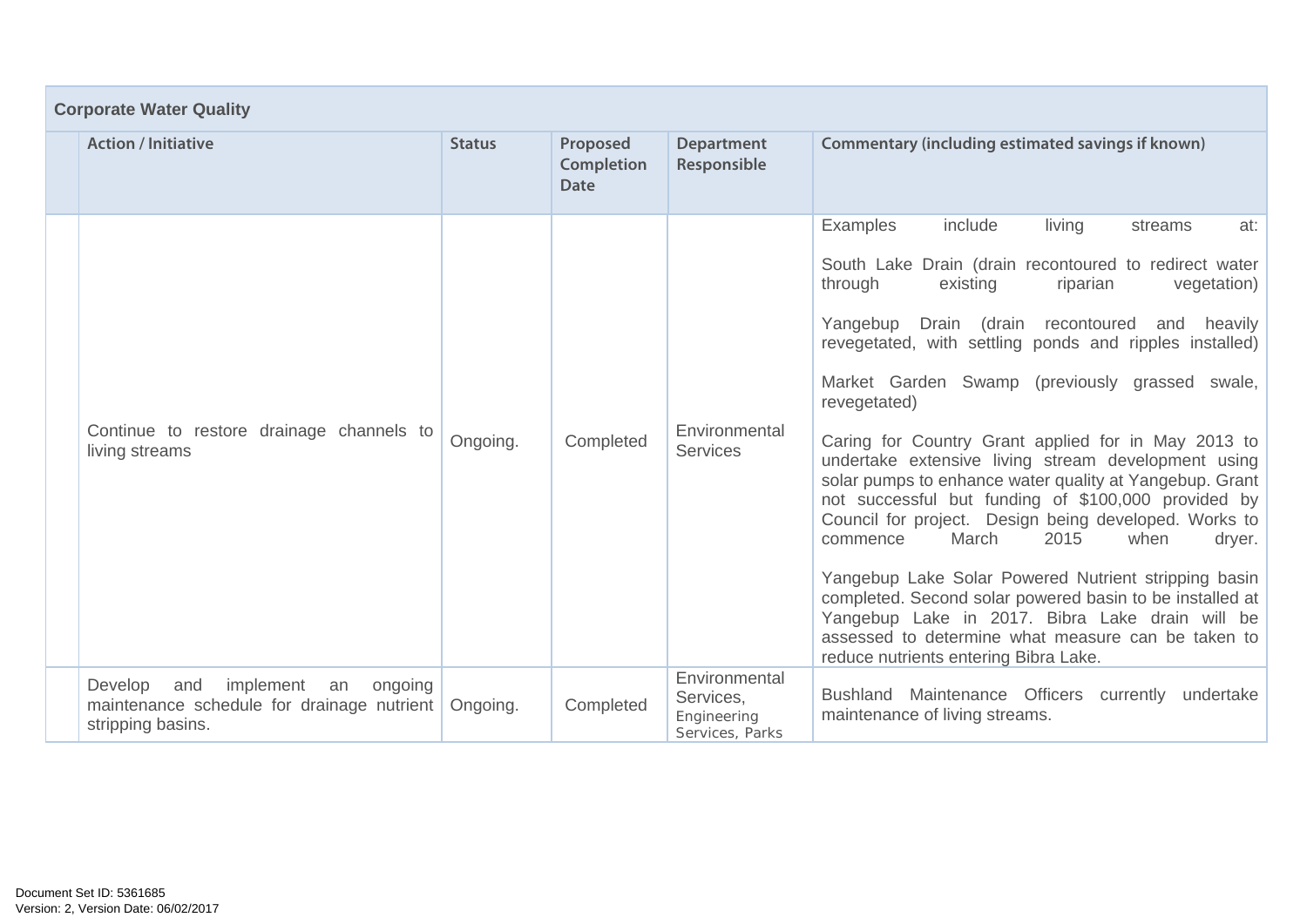| <b>Corporate Water Quality</b>                                                                                     |               |                                       |                                  |                                                                                                                                                                                                                                                                                                                                                                                                                                                                                                                                                                                                                                                                                                         |  |  |
|--------------------------------------------------------------------------------------------------------------------|---------------|---------------------------------------|----------------------------------|---------------------------------------------------------------------------------------------------------------------------------------------------------------------------------------------------------------------------------------------------------------------------------------------------------------------------------------------------------------------------------------------------------------------------------------------------------------------------------------------------------------------------------------------------------------------------------------------------------------------------------------------------------------------------------------------------------|--|--|
| <b>Action / Initiative</b>                                                                                         | <b>Status</b> | Proposed<br><b>Completion</b><br>Date | <b>Department</b><br>Responsible | Commentary (including estimated savings if known)                                                                                                                                                                                                                                                                                                                                                                                                                                                                                                                                                                                                                                                       |  |  |
| Implement a Street Tree Policy to support the<br>planting of native street trees to reduce the<br>leaf litter load | Ongoing.      | Completed                             | Parks                            | Data base of all street trees in the City has been<br>completed and placed on the City's GIS system. Currently<br>the City plants on average 750 street trees per year.<br>It is not practical to attempt to target trees that minimise<br>leaf drop as all trees drop leaves. A Street Tree Master<br>Plan is currently being developed. This will look design,<br>replacement programs, green linkages<br>between<br>conservation<br>appropriate<br>species.<br>area<br>and<br>The Master Plan will complement other programs the City<br>has to promote tree cover such as the Native Plant<br>Subsidy Scheme, Habitat For Homes, Landowner<br><b>Biodiversity Grants and Sustainability Grants.</b> |  |  |

These actions are designed to minimise the environmental impacts of aquatic centre discharges and to examine opportunities to optimise this resource

South Lake Leisure Centre to soon be closed. New start of the art facility being constructed at Cockburn Central which will include best practise water management techniques.

These actions are designed to reduce and mitigate the impacts of groundwater contamination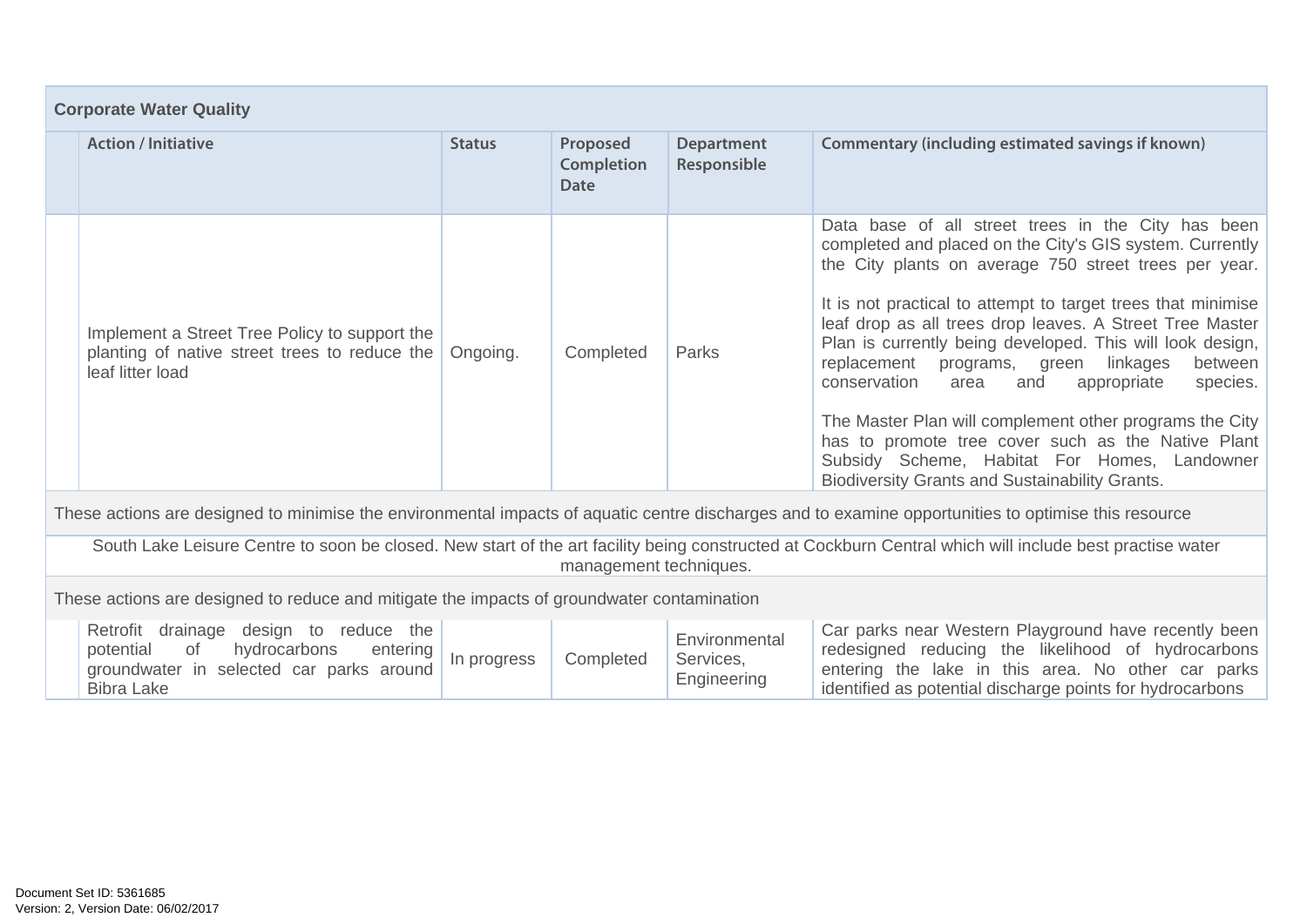| <b>Community Water Quality</b>                                                                                                                                                                                                                                    |                                    |                                       |                                                      |                                                                                                                                                                                                                                                                             |  |  |  |
|-------------------------------------------------------------------------------------------------------------------------------------------------------------------------------------------------------------------------------------------------------------------|------------------------------------|---------------------------------------|------------------------------------------------------|-----------------------------------------------------------------------------------------------------------------------------------------------------------------------------------------------------------------------------------------------------------------------------|--|--|--|
| <b>Action / Initiative</b>                                                                                                                                                                                                                                        | <b>Status</b>                      | Proposed<br>Completion<br><b>Date</b> | <b>Department</b><br>Responsible                     | <b>Commentary (including estimated savings if known)</b>                                                                                                                                                                                                                    |  |  |  |
| These actions are designed to minimise the environmental impacts of excessive use of herbicides and pesticides on receiving environments.                                                                                                                         |                                    |                                       |                                                      |                                                                                                                                                                                                                                                                             |  |  |  |
| Implement a herbicide, pesticide and fertiliser<br>use community education campaign (in<br>conjunction with stakeholders)                                                                                                                                         | To be<br>completed                 | Completed                             | Environmental<br><b>Services</b>                     | Distributing and utilising Fertilise Wise<br>information<br>provided by Water Corporation.                                                                                                                                                                                  |  |  |  |
| These actions are designed to minimise the export of gross pollutants to receiving environments.                                                                                                                                                                  |                                    |                                       |                                                      |                                                                                                                                                                                                                                                                             |  |  |  |
| Conduct a community litter audit for wetland<br>areas                                                                                                                                                                                                             | Completed.                         | Completed                             | Environmental<br><b>Services</b>                     | Wetland Litter Audit Report Completed. Other wetlands<br>to be targeted in future years.                                                                                                                                                                                    |  |  |  |
| Develop an education program based on the<br>audit to target identified litter issues.                                                                                                                                                                            | To be<br>completed                 | Completed                             | Environmental<br><b>Services</b>                     | Included as part of Environmental Education Program.                                                                                                                                                                                                                        |  |  |  |
| Assess the amount of litter removed from<br>water ways as a result of the implemented<br>actions                                                                                                                                                                  | To be<br>completed                 | Cancelled                             | Environmental<br><b>Services</b>                     | Determined to be too onerous to complete.                                                                                                                                                                                                                                   |  |  |  |
| environments.                                                                                                                                                                                                                                                     |                                    |                                       |                                                      | These actions are designed to assist in developing a better understanding of and minimise the environmental impacts of excessive nutrient loads to receiving                                                                                                                |  |  |  |
| Require developers to provide an appropriate<br>maintenance regime associated with each<br>WSUD feature as part of their LWMP                                                                                                                                     | Completed<br>(Ongoing)             | Completed                             | Engineering<br>Parks<br>Services,<br>and Environment | Both Local Water Management Strategies and Urban<br>Water Management<br><b>Strategies</b><br>include<br>suggested<br>maintenance programs                                                                                                                                   |  |  |  |
| Ensure open space maintenance staff are<br>trained in the maintenance of the WSUD<br>features after handover from the developer                                                                                                                                   | Ongoing<br>training<br>provided    | Completed                             | Parks                                                | Ongoing training provided                                                                                                                                                                                                                                                   |  |  |  |
| Continue to sponsor sessions and produce<br>information for the community on sustainable<br>gardening practices and ways to minimise<br>fertiliser use in private gardens. Eg Green<br>Gardener, Sustainable Gardening Australia,<br><b>Great Gardens Program</b> | Completed<br>(ongoing<br>annually) | Completed                             | Environmental<br><b>Services</b>                     | 11 Free Garden Waterwise workshops (incl 8 free verge<br>makeovers)<br>841 attendees since 2009.<br>Great Gardens mega day gardens Oct 2009 (110)<br>Great Gardens mega day synergy Oct 2009 (115)<br>Great Gardens food Oct 2009 (75)<br>Great Gardens food May 2010 (119) |  |  |  |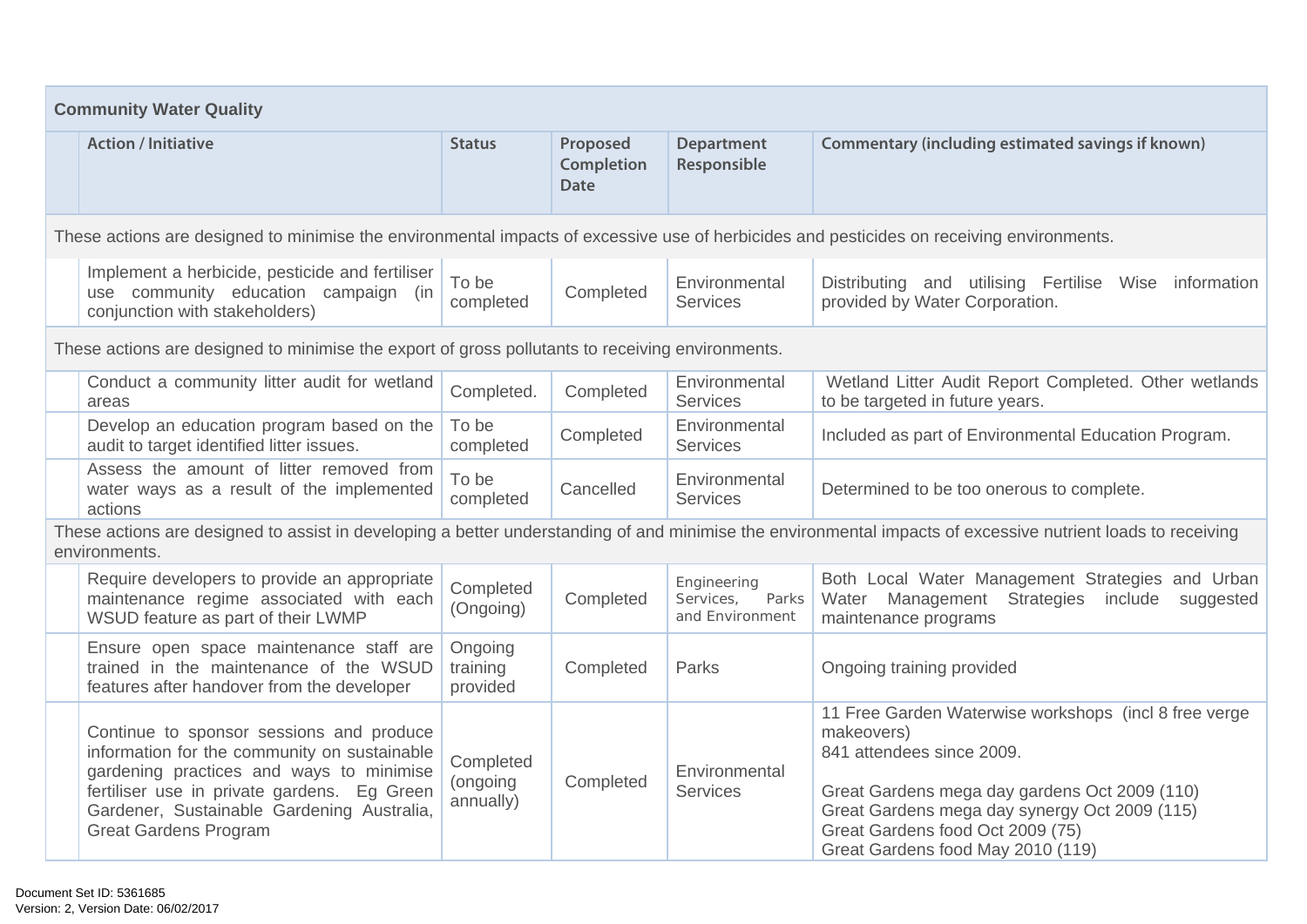| <b>Community Water Quality</b> |               |                                       |                                  |                                                                                                                                                                                                                                                                                                                                                                                                                                                                                                                                                                                                                                                                                                                                                                                                                                                                                                                                                                                                           |  |  |
|--------------------------------|---------------|---------------------------------------|----------------------------------|-----------------------------------------------------------------------------------------------------------------------------------------------------------------------------------------------------------------------------------------------------------------------------------------------------------------------------------------------------------------------------------------------------------------------------------------------------------------------------------------------------------------------------------------------------------------------------------------------------------------------------------------------------------------------------------------------------------------------------------------------------------------------------------------------------------------------------------------------------------------------------------------------------------------------------------------------------------------------------------------------------------|--|--|
| <b>Action / Initiative</b>     | <b>Status</b> | Proposed<br>Completion<br><b>Date</b> | <b>Department</b><br>Responsible | Commentary (including estimated savings if known)                                                                                                                                                                                                                                                                                                                                                                                                                                                                                                                                                                                                                                                                                                                                                                                                                                                                                                                                                         |  |  |
|                                |               |                                       |                                  | Great Gardens food sept 2010 (123)<br>Great Gardens and energy 2011 (65)<br>Beyond Gardens Nov 2011 (42)<br>Beyond Gardens May 2012 (50)<br>Beyond Gardens Dec 2012 (52)<br>Great Gardens May 2013 (50)<br>Beyond Garden March 2013 (40)<br>Beyond Gardens October 2014<br>Sustainable Home Master Class included components of<br>Best Practise Gardening - 2014<br>Waterwise Garden Bakers Square Demonstration 2015<br>(110)<br>Gardening with Sabrina Hahn 2016 (35)<br>Garden Design Masterclass 2016 (40)<br>Speed Date a Sustainability Expert 2015 (40)<br>Save Water And Power (\$WAP)<br>Free Home Energy and Water Audit Program:<br>65 visits (2009),<br>50 visits 2011,<br>100 visits in 2012 (2 rounds),<br>40 visits (2013/14)<br>43 visits (2014/15)<br>40 visits (2015/16)<br>$=338$ in total<br>Results from a sample of 24 household program<br>participants indicated that over 800,000 litres of water are<br>being saved each year as a result of the water efficient<br>retrofits. |  |  |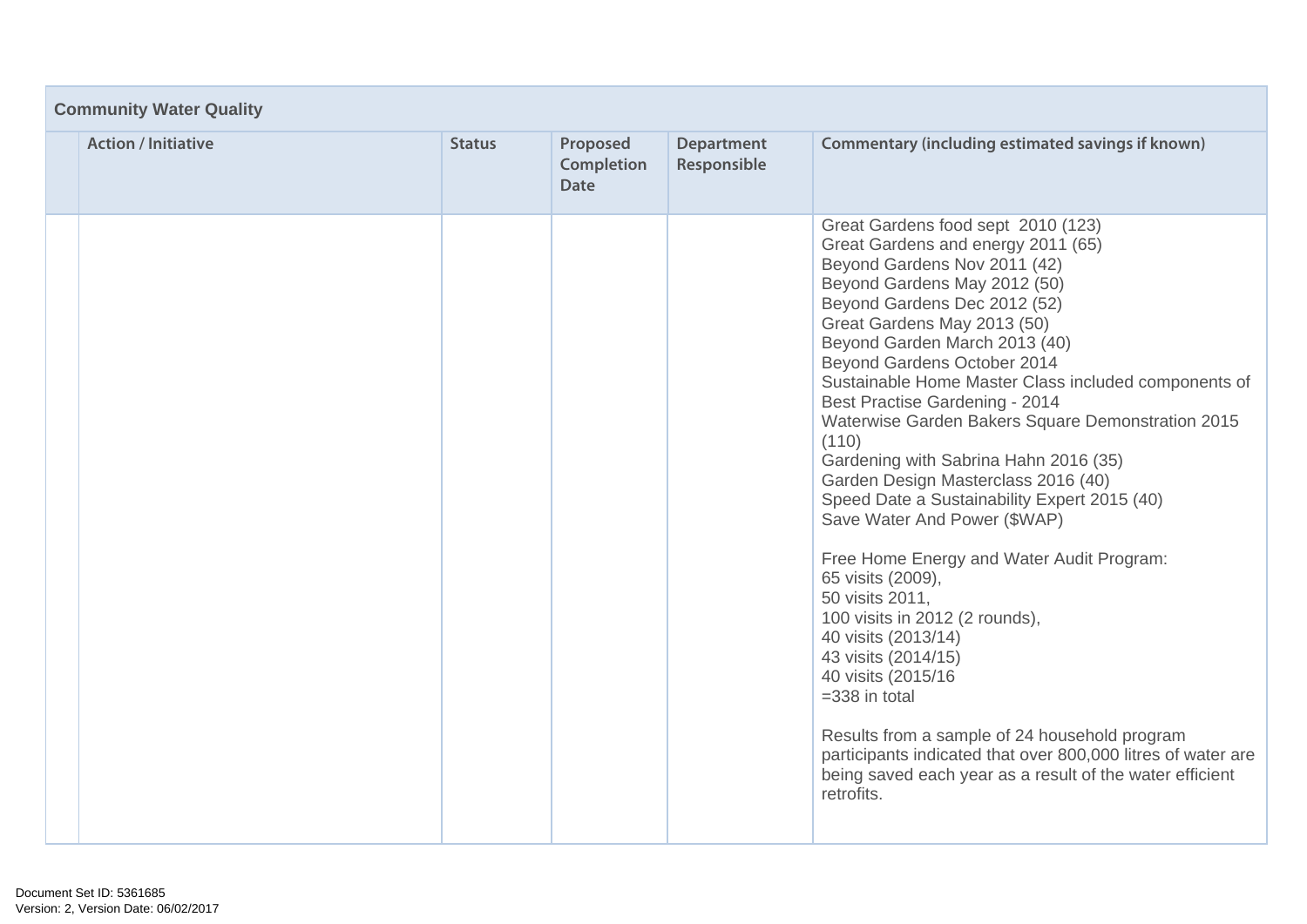| <b>Community Water Quality</b> |                                                                                                                               |               |                                       |                                  |                                                                                                          |  |  |
|--------------------------------|-------------------------------------------------------------------------------------------------------------------------------|---------------|---------------------------------------|----------------------------------|----------------------------------------------------------------------------------------------------------|--|--|
|                                | <b>Action / Initiative</b>                                                                                                    | <b>Status</b> | Proposed<br><b>Completion</b><br>Date | <b>Department</b><br>Responsible | Commentary (including estimated savings if known)                                                        |  |  |
|                                | These actions are designed to reduce and mitigate the impacts of groundwater contamination                                    |               |                                       |                                  |                                                                                                          |  |  |
|                                | Develop<br>education<br>campaign<br>an<br>to<br>encourage community members to dispose of<br>backyard chemicals appropriately | Ongoing       | Completed                             | Environmental<br>Services, Waste | City supports household hazards waste management<br>program which has received funding to continue in WA |  |  |
|                                | education<br>implement<br>Develop<br>and<br>an<br>campaign to encourage community members<br>to dispose of oil appropriately  | Future Aim.   | Completed                             | Environmental<br>Services, Waste | City supports household hazards waste management<br>program which has received funding to continue in WA |  |  |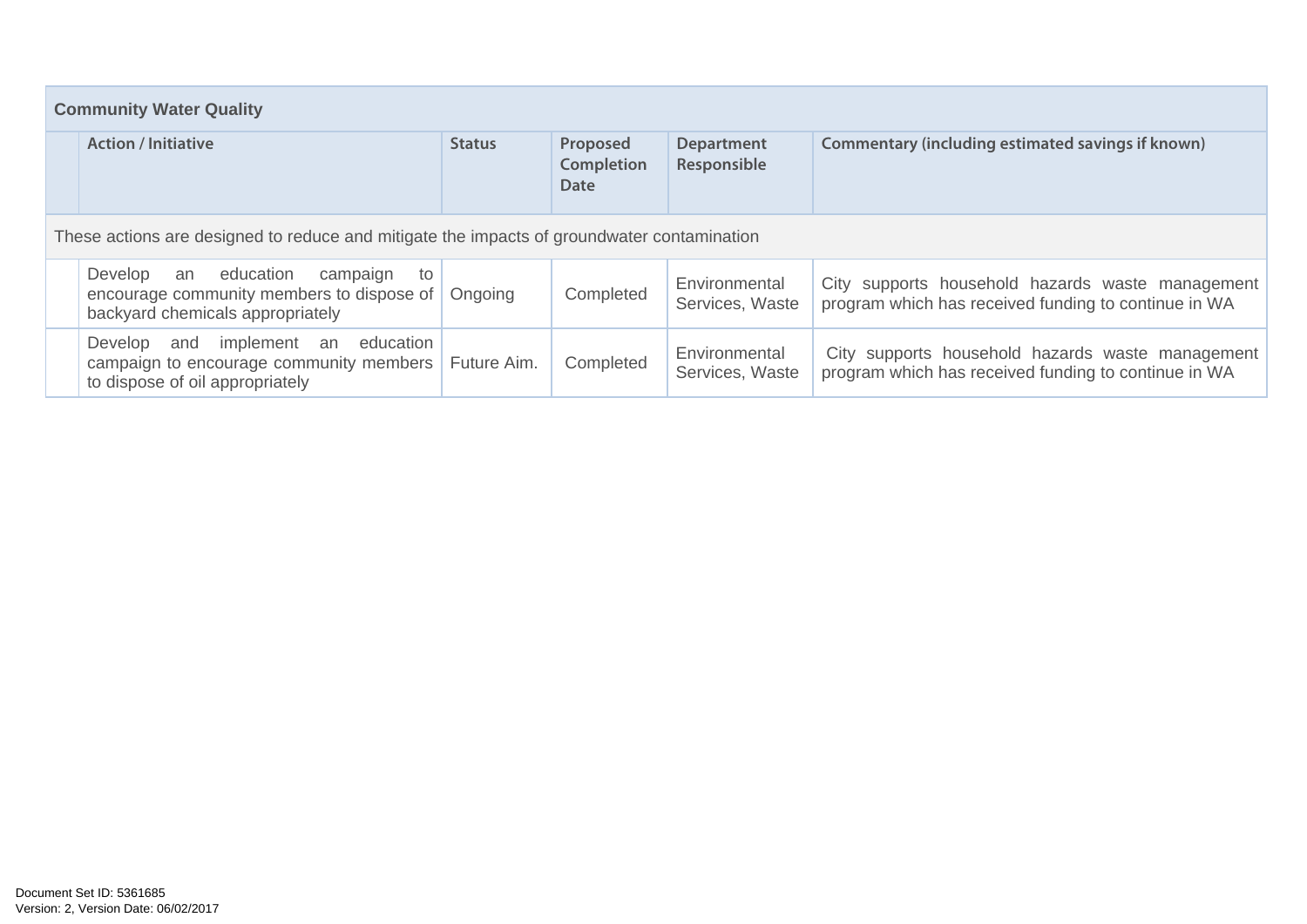# **7. Management endorsement and Water Corporation and Department of Water acceptance**

| <b>Endorsement of Water Efficiency Action Plan</b>                                                                                                                                          |                                                                                                                                                                                                    |             |  |  |  |  |
|---------------------------------------------------------------------------------------------------------------------------------------------------------------------------------------------|----------------------------------------------------------------------------------------------------------------------------------------------------------------------------------------------------|-------------|--|--|--|--|
| <b>The City of Cockburn</b>                                                                                                                                                                 |                                                                                                                                                                                                    |             |  |  |  |  |
| a)                                                                                                                                                                                          | Will implement the water saving measures stated in Section 5 of the Water Efficiency<br>Action Plan and ensure employees and contractors assist in implementing actions.                           |             |  |  |  |  |
| $\mathsf{C}$                                                                                                                                                                                | Acknowledges that the Water Corporation and / or Department of Water may<br>comment on the WEAP and/or request additional information relating to the WEAP.                                        |             |  |  |  |  |
| $\mathsf{d}$                                                                                                                                                                                | Acknowledges that the Water Corporation and Department of Water will monitor the<br>WEAP and failure to meet requirements of the program may result in the withdrawal of<br>Waterwise endorsement. |             |  |  |  |  |
| e)                                                                                                                                                                                          | Will submit an annual report, in accordance with Section 5 (Action Plan), detailing<br>progress made on the WEAP in order to maintain endorsement as a Waterwise Council.                          |             |  |  |  |  |
| <b>Name</b>                                                                                                                                                                                 |                                                                                                                                                                                                    |             |  |  |  |  |
| <b>Position</b>                                                                                                                                                                             |                                                                                                                                                                                                    |             |  |  |  |  |
| Signature                                                                                                                                                                                   |                                                                                                                                                                                                    | Date        |  |  |  |  |
| Water Corporation and Department of Water Acceptance of WEAP                                                                                                                                |                                                                                                                                                                                                    |             |  |  |  |  |
| Water Corporation and Department of Water has reviewed and accepted the WEAP.<br>With<br>acceptance of this WEAP City of Cockburn: will be eligible for endorsement as a Waterwise Council. |                                                                                                                                                                                                    |             |  |  |  |  |
| <b>Water Corporation:</b>                                                                                                                                                                   |                                                                                                                                                                                                    |             |  |  |  |  |
| <b>Name</b>                                                                                                                                                                                 |                                                                                                                                                                                                    |             |  |  |  |  |
| <b>Position</b>                                                                                                                                                                             |                                                                                                                                                                                                    |             |  |  |  |  |
| Signature                                                                                                                                                                                   |                                                                                                                                                                                                    | <b>Date</b> |  |  |  |  |
| <b>Department of Water:</b>                                                                                                                                                                 |                                                                                                                                                                                                    |             |  |  |  |  |
| <b>Name</b>                                                                                                                                                                                 |                                                                                                                                                                                                    |             |  |  |  |  |
| <b>Position</b>                                                                                                                                                                             |                                                                                                                                                                                                    |             |  |  |  |  |
| Signature                                                                                                                                                                                   |                                                                                                                                                                                                    | Date        |  |  |  |  |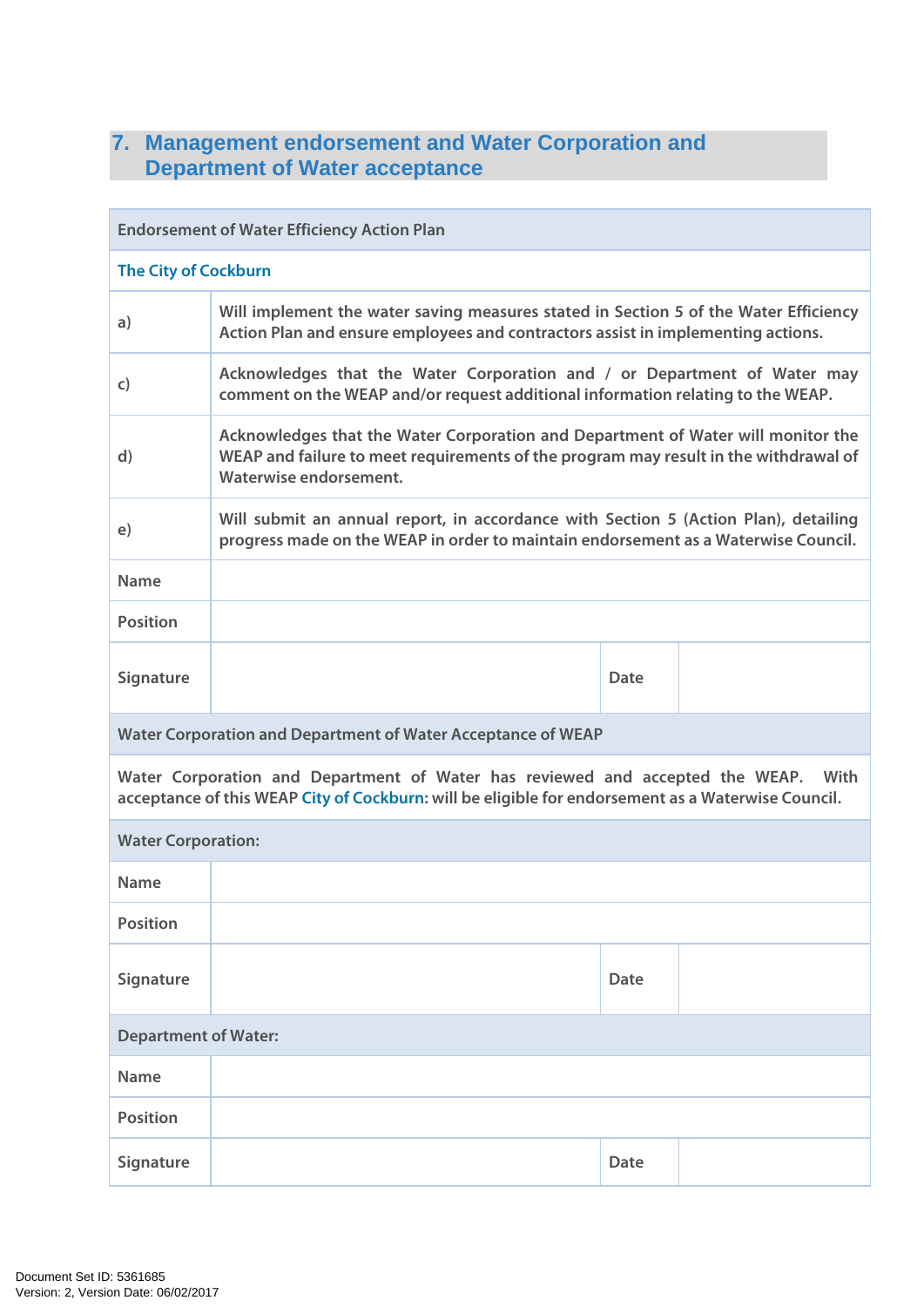| <b>Document Number</b> |  |  |  |  |  |  |
|------------------------|--|--|--|--|--|--|
|                        |  |  |  |  |  |  |



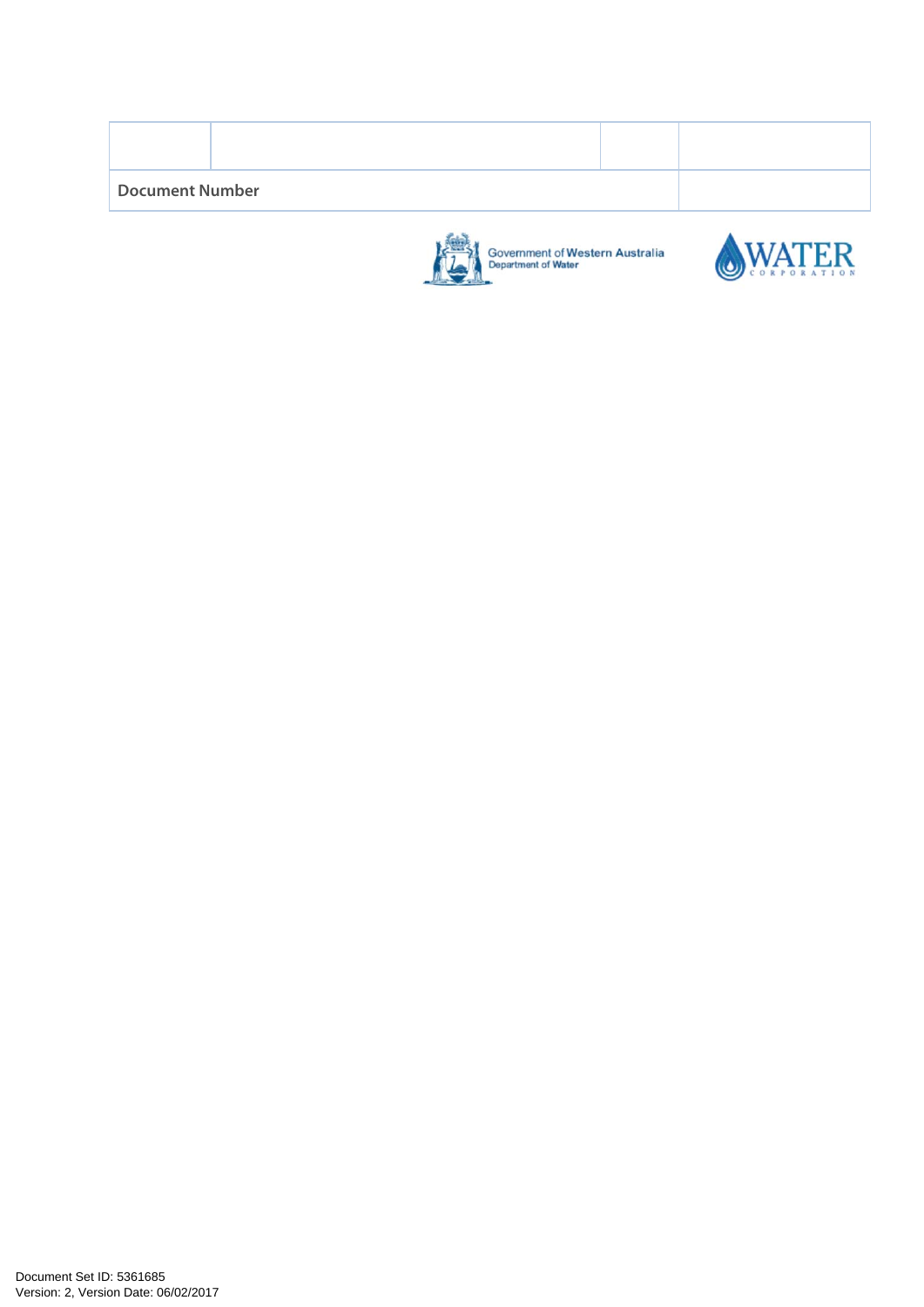**Please post or email your submission to:** 

**Waterwise Councils Program** 

**Strategic Relations Management** 

**Water Corporation** 

**PO Box 100** 

**Leederville 6902** 

**water.efficiency@watercorporation.com.au**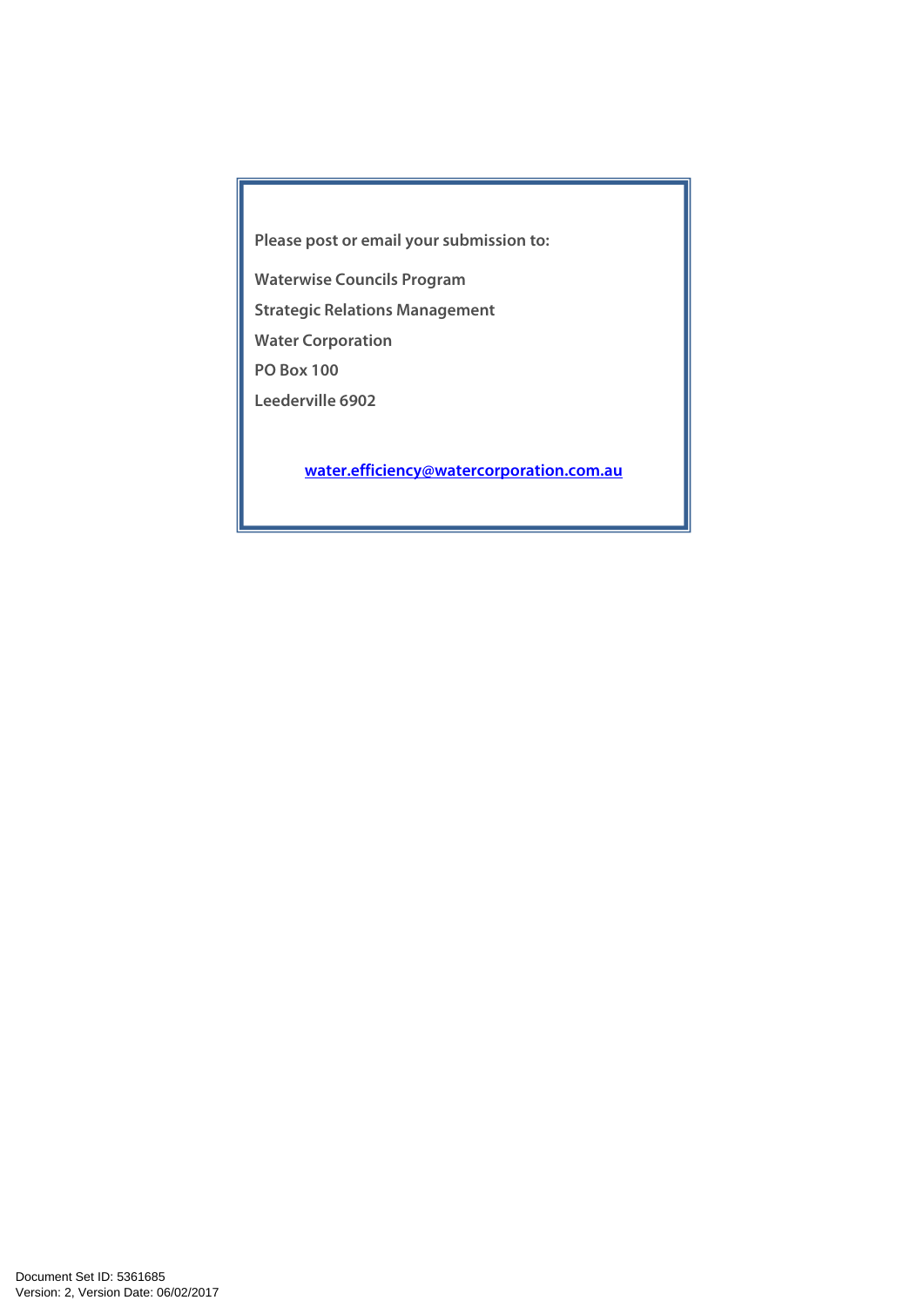# **APPENDIX 1**

# Gold Waterwise Council Status

**To apply for Gold Waterwise Council recognition requires councils to demonstrate significant progress towards best practice water efficiency that is above and beyond the minimum endorsement requirements. A minimum of 5 further actions per annum is required to be considered for Gold Council Status. Actions are to be listed in the Water Efficiency Table of Actions (Section 5).** 

**The following is a list of actions that demonstrate innovation and best practice techniques to improve water efficiency in facilities and in public open space. Please note that consideration is not limited to the actions outlined below.** 

#### **Facilities:**

- **Use of technology to actively monitor water, e.g. use of data loggers or smart metering applications.**
- **5-Star WELS rated Water efficient devices, fixtures and fittings are installed in any new council facilities or retrofitted in existing facilities.**
- **Council owned facilities are participating in Waterwise programs e.g. Waterwise Golf Course or Waterwise Aquatic Centre program.**
- **Training staff have completed training above and beyond the minimum required.**
- **Alternate water sources are used to supply facilities.**
- **Switch to a non-potable water source (rainwater, greywater or a bore) for irrigation of garden and landscape areas.**

#### **Public Open Space:**

- **Develop contingency plans to reduce irrigated areas (by priority) during times of extreme weather conditions.**
- **Use of technology to actively monitor water use, e.g. central controlled irrigation systems with weather control, soil moisture sensors.**
- **Evidence of best practice irrigation techniques such as:** 
	- o **Maintaining a sprinkler lower quarter distribution uniformity (DU) of greater than 75% for the top water using site, and on any new designs.**
	- o **Upgrade irrigation infrastructure move towards best practice for irrigation systems.**
	- o **Employ cultivation techniques such as aeration, soil wetting agents, soil amendment, vertical mowing, and spiking to reduce compaction and allow penetration. Estimate the water holding capacity of the soil from sample cores.**
	- o **Develop fertiliser application plan that is based on water, soil and / or tissue samples that doesn't promote excess growth.**
- **Alternative water supply developed.**

#### **Community actions**

- **Support waterwise verges and provide information to ratepayers on how to design and maintain a waterwise verge.**
- **Encourage local community and business to utilise Waterwise Specialists.**
- **Support and promote innovative projects that create awareness of water efficiency principles and practices, e.g. demonstration homes. waterwise garden open days etc.**